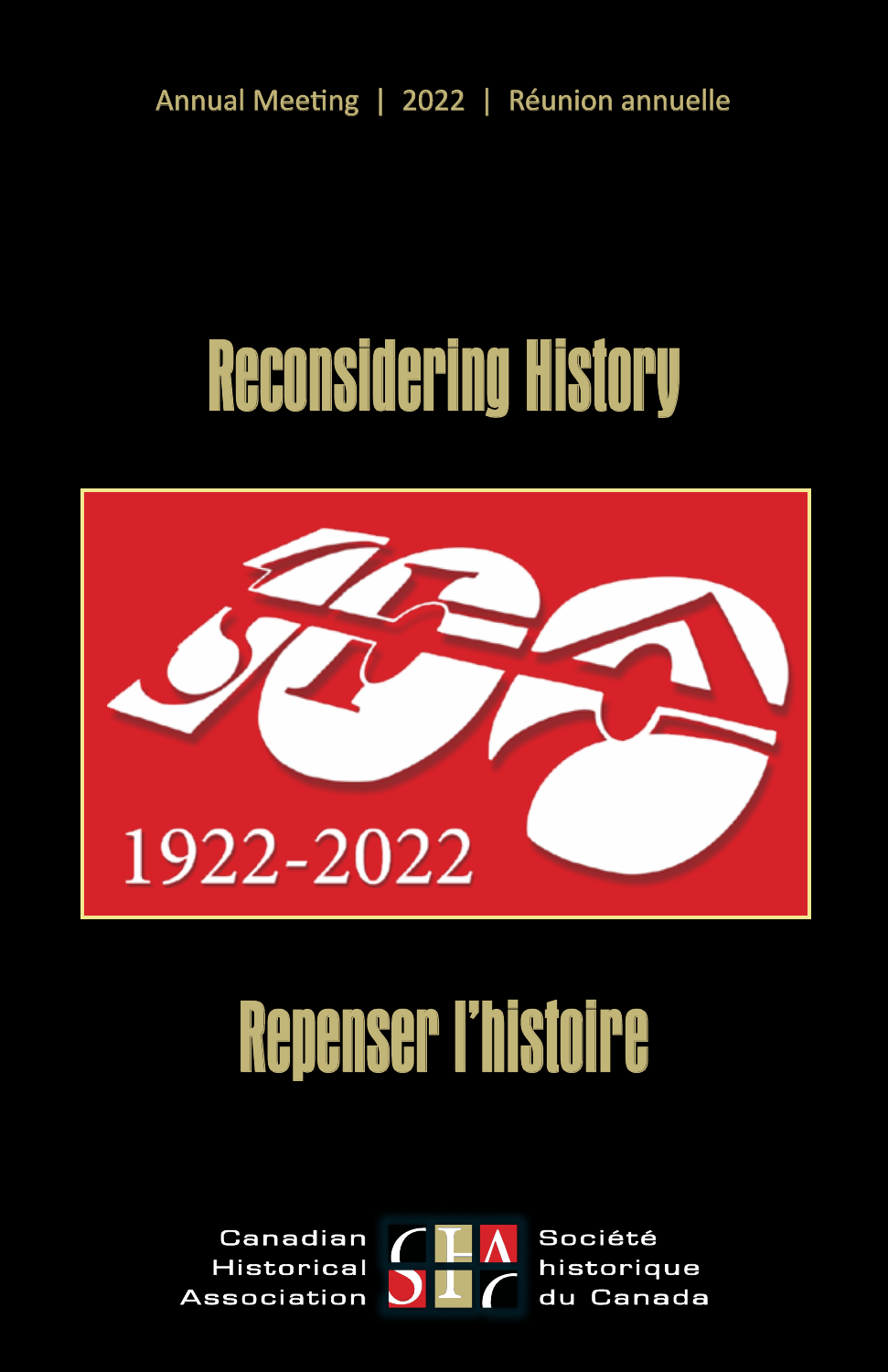**The Canadian Historical Association | La Société historique du Canada**

Canadian Historical Association – 101th Annual Meeting Société historique du Canada - 101e réunion annuelle Virtual – En ligne

## **TABLE OF CONTENTS / TABLE DES MATIÈRES**

| CHA Council Members  <br>Membres du conseil d'administration de la SHC                          | page 1  |
|-------------------------------------------------------------------------------------------------|---------|
| CHA Presidents   Président.e.s de la SHC                                                        | page 2  |
| Welcome   Bienvenue                                                                             | page 4  |
| Daily Programming   Programmation quotidienne                                                   | page 6  |
| Program   Programme                                                                             | page 10 |
| CHA Affiliated Committees Business Meetings<br>Réunion d'affaires des comités associés à la SHC | page 31 |
| Annual General Meeting   Assemblée générale annuelle                                            | page 34 |
| Awards Ceremonies   Remise des prix                                                             | page 34 |
| Participants   Congressistes                                                                    | page 35 |

Although this year's Annual Meeting will be taking place virtually, presenters and participants must be members in good standing and register for Congress and the CHA Annual Meeting as they would for an in-person Congress. Please note that the CHA has waived its part of the fees for its graduate students, unemployed and precariously employed members.

Bien que la Réunion annuelle de cette année sera en ligne, les conférencier.ère.s et les participant.e.s doivent être membres en règle et s'inscrire au congrès et à la Réunion annuelle de la SHC comme ils/elles le feraient pour un congrès en personne. Veuillez noter que la SHC a renoncé à sa part des frais d'inscription pour ses membres étudiants, ceux et celles qui sont sans emploi ou qui ont un emploi précaire.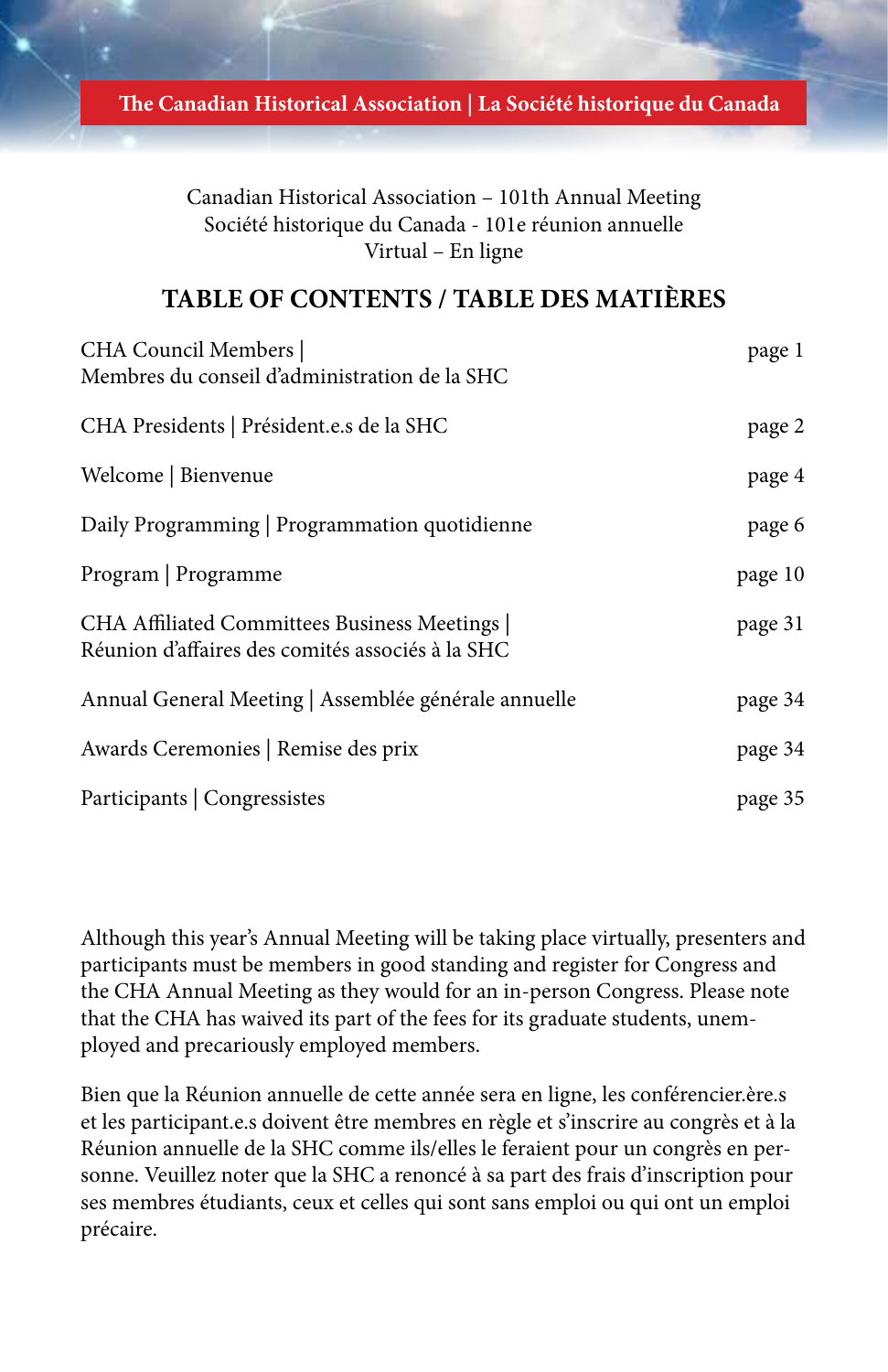#### **The Canadian Historical Association | La Société historique du Canada**

Connect with us!

Communiquez avec nous!

Engage in conversations! At this year's Annual CHA meeting (#chashc2022) share your twitter address for live tweeting. Add MT @CdnHistAssoc and the presenter's twitter account to your Tweet. You can follow the Congress and CHA meeting #chashc2022 and #congressh. Check our Facebook Page - Share photos and check for messages about the meeting. Your contributions will extend our research between sessions, members and associations!

Engagez la conversation! Partagez votre adresse Twitter et gazouillez en temps réel durant la réunion annuelle de la SHC de cette année (#chashc2022). Ajoutez MT @ CdnHistAssoc et le compte du présentateur dans votre gazouillis. Vous pouvez suivre le Congrès et la reunion de la SHC #chashc2022 et #congressh. Consultez notre page Facebook – Partagez des photos et vérifiez les communications au sujet de la réunion. Vos contributions nous permettront de partager nos recherches entre les séances, les membres et les associations!





# [URL www.cha-shc.ca](http://www.cha-shc.ca)

**We welcome your comments and suggestions N'hésitez pas à nous faire part de vos commentaires ou vos suggestions comments.commentaires@cha-shc.ca**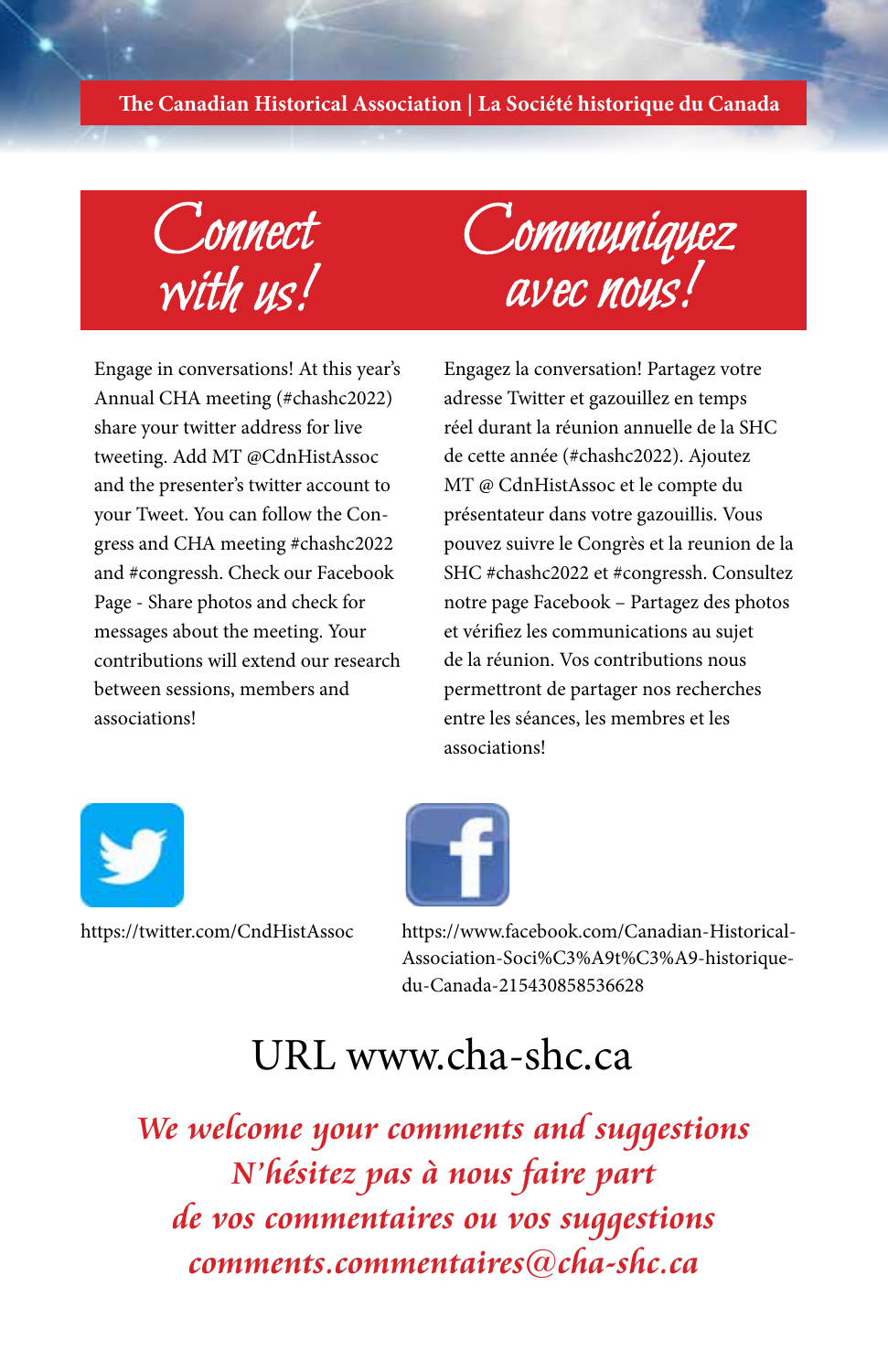#### **The Canadian Historical Association | La Société historique du Canada**

#### **Land acknowledgement**

The Canadian Historical Association offices are located on the traditional unceded territory of the Algonquin Anishnaabeg People as is the virtual platform that we are using to host this conference. But we come together on-line from many different territories, all of which have experienced the effects of colonization. We encourage all participants to take a moment to acknowledge the Indigenous Peoples on whose land they live, work and play.



# **Reconnaissance du territoire**

Les bureaux de la Société historique du Canada sont situés sur le territoire traditionnel non cédé du peuple algonquin Anishnaabeg, tout comme la plateforme virtuelle que nous utilisons pour accueillir cette conférence. Mais nous nous réunissons en ligne à partir de nombreux territoires différents, qui ont tous subi les effets de la colonisation. Nous encourageons tous les participant.e.s à prendre un moment pour reconnaître les peuples autochtones sur les terres sur lesquelles nous vivons, travaillons et nous amusons.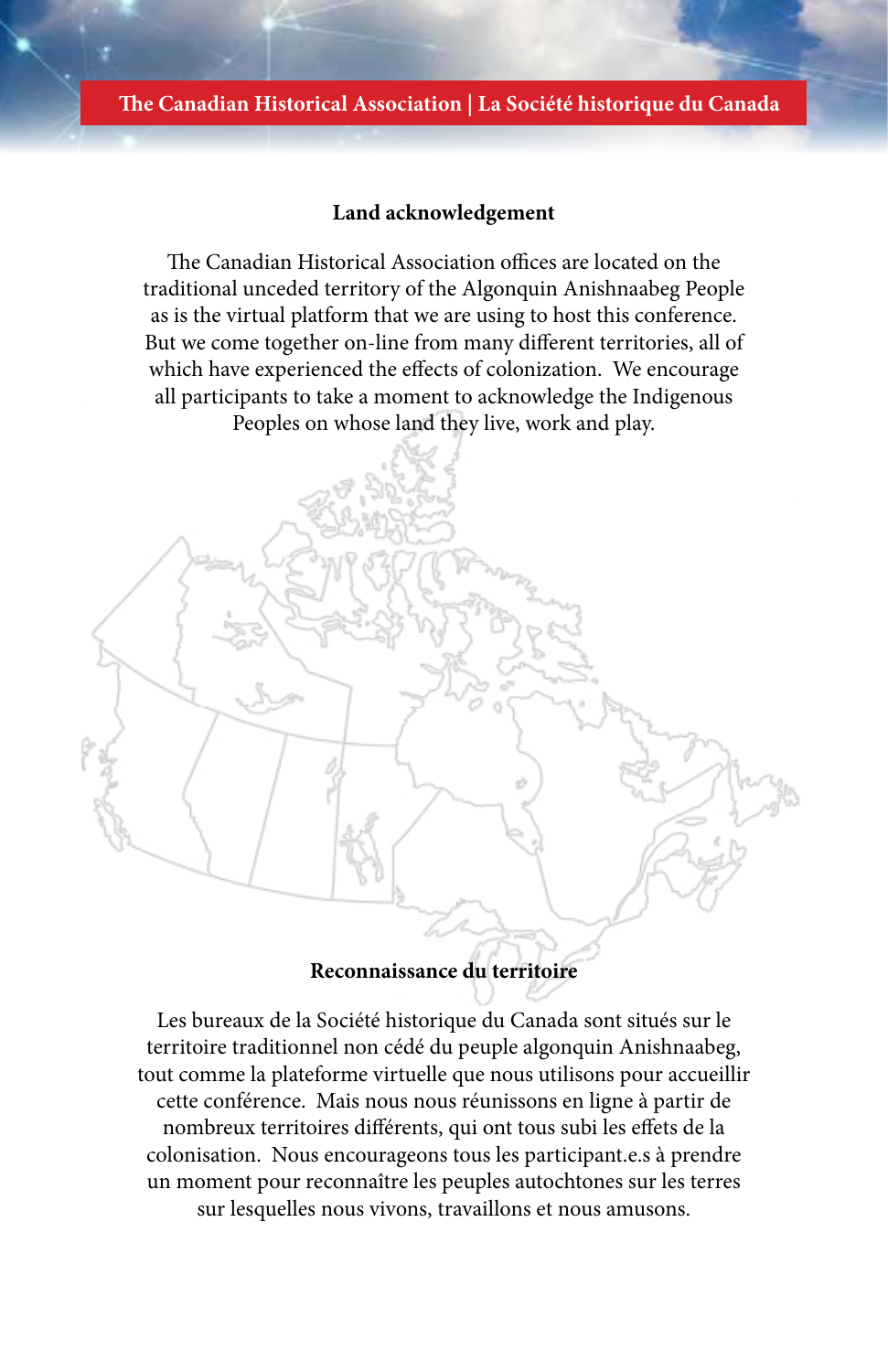**La Société historique du Canada 1**

### **CANADIAN HISTORICAL ASSOCIATION SOCIÉTÉ HISTORIQUE DU CANADA**

# **2021 – 2022 CHA EXECUTIVE AND COUNCIL | EXÉCUTIF ET CONSEIL D'ADMINISTRATION DE LA SHC**

#### **EXECUTIVE | EXÉCUTIF**

**President | Président** Steven High

 **Past-President | Présidente sortante**  Penny Bryden

> **Treasurer | Trésorière** Jo-Anne McCutcheon

**Assistant Treasurer | Assistante à la trésorière**  Marielle Campeau

**Secrétaire de langue française | French-Language Secretary**  Alexandre Dubé

**English-Language Secretary | Secrétaire de langue anglaise**  Amanda Ricci

> **Executive Director | Directeur général**  Michel Duquet

#### **COUNCIL | CONSEIL D'ADMINISTRATION**

**2019-2022** Mathieu Arsenault Allyson Stevenson Barrington Walker

**2020-2023**

Lisa Chilton Karine Duhamel Matthew Hayday

**2021-2024** Claudine Bonner Daniel Sims

David Webster

### **GRADUATE STUDENT COMMITTEE REPRESENTATIVE | REPRÉSENTANTE DU COMITÉ DES ÉTUDIANTS DIPLÔMÉS 2020-2022**

Letitia Johnson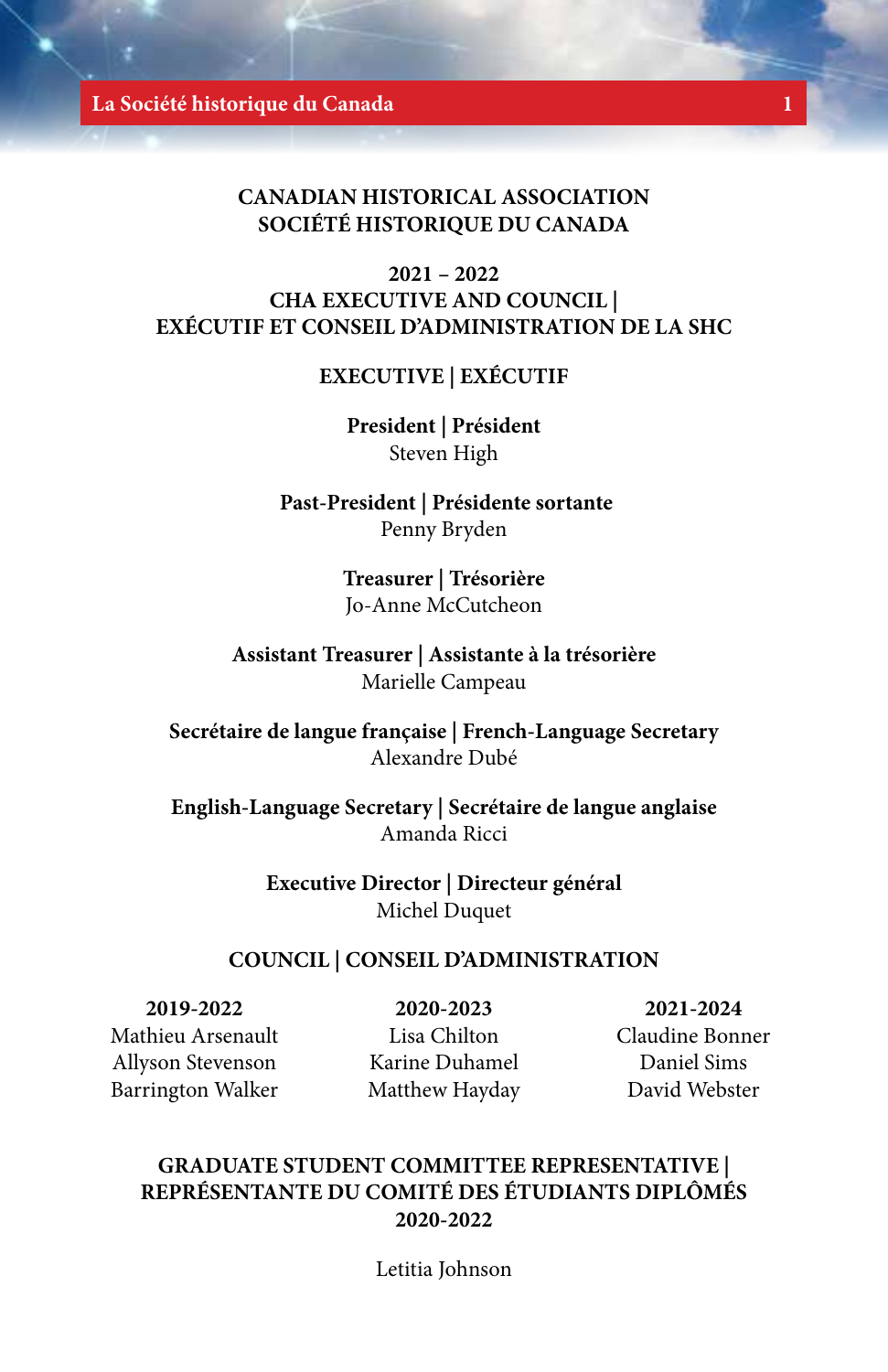#### **2 The Canadian Historical Association**

# **CHA Presidents | Président.e.s de la SHC 1922-2022**

2020-2022 Steven High 2019-2021 Penny Bryden 2017-2019 Adele Perry 2015-2017 Joan Sangster 2013-2015 Dominique Marshall 2011-2013 Lyle Dick 2009-2011 Mary Lynn Stewart 2007-2009 Craig Heron 2005-2007 Margaret Conrad 2003-2005 Gerald Friesen 2001-2003 Mary Vipond 2000-2001 Chad Gaffield 1999-2000 Irving Abella 1998-1999 Gregory S. Kealey 1997-1998 Judith Fingard 1996-1997 James R. Miller 1995-1996 Nadia Fahmy-Eid 1994-1995 James A. Leith 1993-1994 Veronica Strong-Boag 1992-1993 Philip Buckner 1991-1992 Gail Cuthbert Brandt 1990-1991 J. E. Rea 1989-1990 Jean-Claude Robert 1988-1989 Cornelius J. Jaenen 1987-1988 H. Blair Neatby 1986-1987 René Durocher 1985-1986 William Acheson 1984-1985 Susan M. Trofimenkoff 1983-1984 Ramsay Cook 1982-1983 Jean-Pierre Wallot 1981-1982 John Kendle 1980-1981 Pierre Savard 1979-1980 Robert C. Brown 1978-1979 Desmond P. Morton 1977-1978 David M.L. Farr 1976-1977 Margaret E. Prang 1975-1976 Jacques Monet, s.j. 1974-1975 J. B. Conacher 1973-1974 S. F. Wise 1972-1973 Lewis G. Thomas 1971-1972 Ivo N. Lambi 1970-1971 W. R. Graham 1969-1970 Fernand Ouellet 1968-1969 Peter B. Waite

1967-1968 J. M. S. Careless 1966-1967 R. M. Saunders 1965-1966 Margaret A. Ormsby 1964-1965 Mason Wade 1963-1964 Marcel Trudel 1962-1963 Hilda Neatby 1961-1962 R. A. Preston 1960-1961 W. K. Ferguson 1959-1960 W. L. Morton 1958-1959 L'abbé A. D'Eschambault 1957-1958 W. Kaye Lamb 1956-1957 D. G. Creighton 1955-1956 G. F. G. Stanley 1954-1955 J. J. Talman 1953-1954 M. H. Long 1952-1953 C. P. Stacey 1951-1952 Jean Bruchési 1950-1951 George E.Wilson 1949-1950 A. L. Burt 1948-1949 L'abbé Arthur Maheux 1947-1948 Fred H. Soward 1946-1947 H. N. Fieldhouse 1945-1946 Frank H. Underhill 1944-1945 W. N. Sage 1943-1944 George W. Brown 1942-1943 A. R. M. Lower 1941-1942 Fred Landon 1940-1941 Gustave Lanctôt 1939-1940 J. B. Brebner 1938-1939 R. G. Trotter 1937-1938 D. C. Harvey 1936-1937 Chester W. New 1935-1936 E. R. Adair 1934-1935 F. J. Audet 1933-1934 Duncan McArthur 1932-1933 J. C. Webster 1931-1932 F. W. Howay 1930-1931 Sir Robert L. Borden 1929-1930 Hon. Rodolphe Lemieux 1928-1929 Chester Martin 1927-1928 A. G. Doughty 1926-1927 George M. Wrong 1925-1926 Hon. Thomas Chapais 1922-1925 L. J. Burpee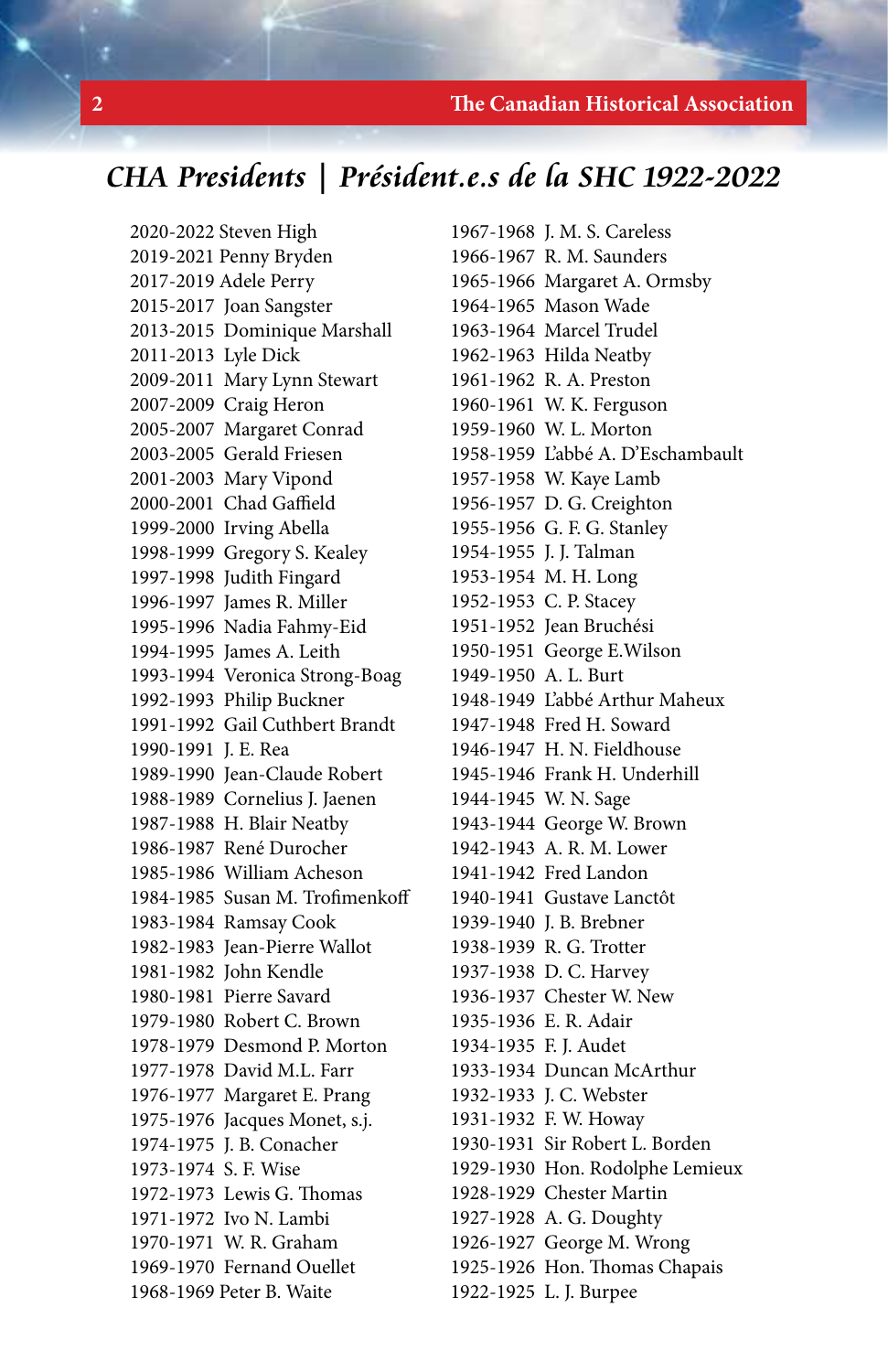#### **La Société historique du Canada 3**

# **CHA Annual Meetings | Réunions annuelles de la SHC**

1988 – Windsor

2022 - virtual | en ligne 2021 - virtual | en ligne 2020 - cancelled | annulée 2019 - Vancouver 2018 – Regina 2017 – Toronto 2016 – Calgary 2015 – Ottawa 2014 – St. Catharines 2013 – Victoria 2012 – Waterloo 2011 – Fredericton 2010 – Montreal 2009 – Ottawa 2008 – Vancouver 2007 – Saskatoon 2006 – Toronto 2005 – London 2004 – Winnipeg 2003 – Halifax 2002 – Toronto 2001 – Quebec City 2000 – Edmonton 1999 – Sherbrooke 1998 – Ottawa 1997 – St-John's 1996 – St-Catharines 1995 – Montréal 1994 – Calgary 1993 – Ottawa 1992 – Charlottetown 1991 – Kingston 1990 – Victoria 1989 – Quebec City

1987 – Hamilton 1986 – Winnipeg 1985 – Montréal 1984 – Guelph 1983 – Victoria 1982 – Ottawa 1981 – Hamilton 1980 – Montréal 1979 – Saskatoon 1978 – London 1977 – Fredericton 1976 – Quebec City 1975 – Edmonton 1974 – Toronto 1973 – Kingston 1972 – Montréal 1971 – St-John's 1970 – Winnipeg 1969 – Toronto 1968 – Calgary 1967 – Ottawa 1966 – Sherbrooke 1965 – Vancouver 1964 – Charlottetown 1963 – Quebec City 1962 – Hamilton 1961 – Montréal 1960 – Kingston 1959 – Saskatoon 1958 – Edmonton 1957 – Ottawa 1956 – Montréal 1955 – Toronto

1954 – Winnipeg 1953 – London 1952 – Quebec City 1951 – Montréal 1950 – Kingston 1949 – Halifax 1948 – Victoria & Vancouver 1947 – Quebec City 1946 – Toronto 1945 – Kingston 1944 – Montréal 1943 – Hamilton 1942 – Toronto 1941 – Kingston 1940 – London 1939 – Montréal 1938 – Ottawa 1937 – Hamilton 1936 – Ottawa 1935 – Kingston 1934 – Montréal 1933 – Ottawa 1932 – Ottawa 1931 – Ottawa 1930 – Montréal 1929 – Ottawa 1928 – Winnipeg 1927 – Toronto 1926 – Ottawa 1925 – Montréal 1924 – Quebec City 1923 – Ottawa 1922 – Ottawa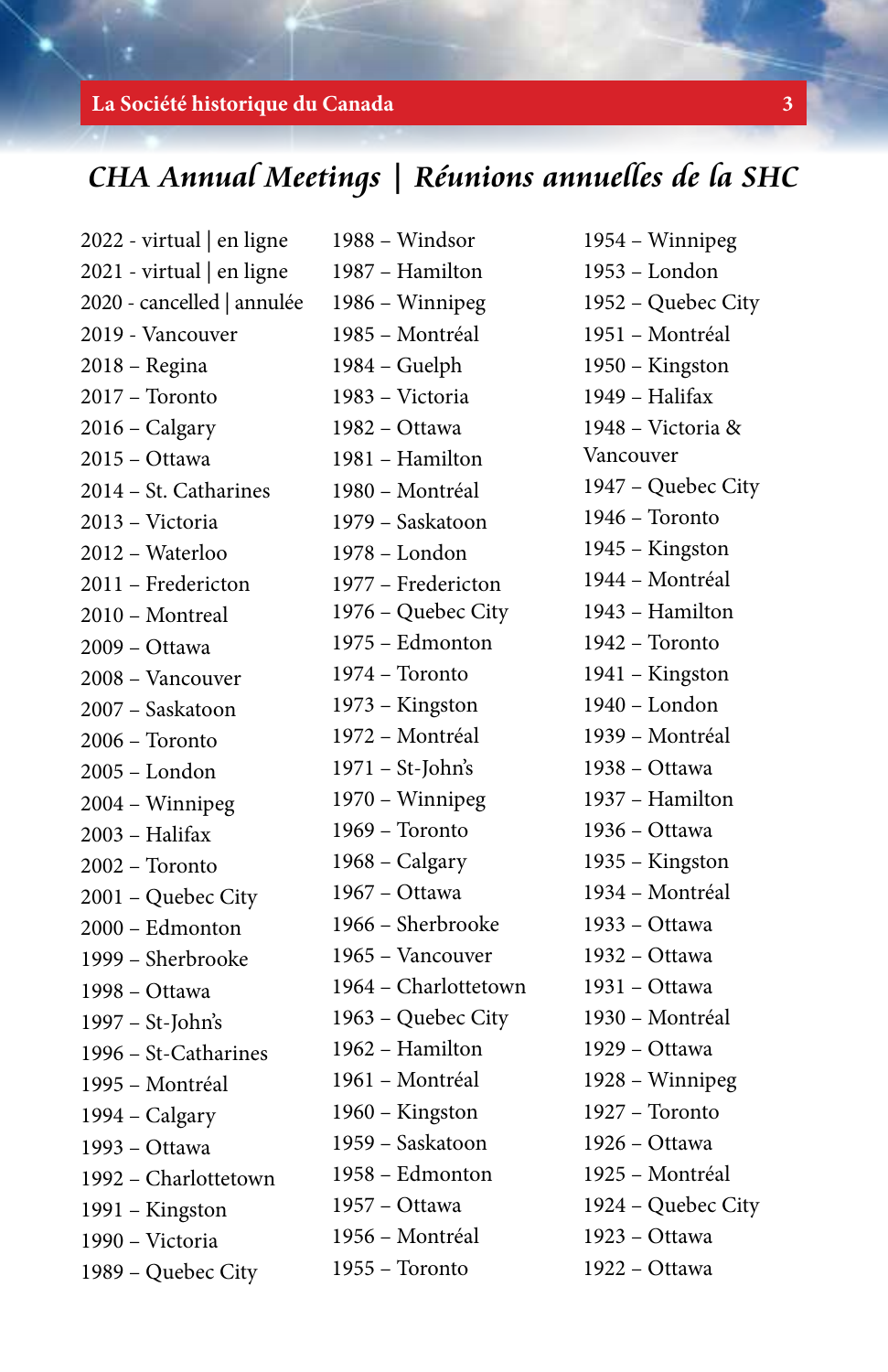# **Welcome to the CHA Centenary Annual Meeting**

Our centenary offers us a precious opportunity to step back from our individual projects and consider our discipline's past, present and future. We have much to be proud of. But we also need to recognize that disciplinary structures are not neutral. Indeed, the origins of our professional association were bound-up in Canada's nation-building project. A Presidential Report from 1922, for example, spoke of the CHA as a "patriotic association" that had as its central object the "bringing into more perfect harmony the great races that constitutes the Canadian people." Few would see this as our core mission today, though I am sometimes surprised by the tenacity of the old nationalist narratives.

This year's programme is designed to create streams of sustained reflection on disciplinary authority, historiography, methodology, sources, theory, pedagogy, as well as the ways that historians go public with our research. Our two plenaries highlight the growing uncertainty surrounding the History PhD at Canadian universities, given the precarity in our ranks, and the relationship between historians and the communities we study. While this year's online format is no replacement for being together in-person, my hope is that we can think together for the next three days. I would like to thank the Programme Committee for all of its hard work as well as Michel Duquet and Marielle Campeau for everything they do for us.

Steven High Program Committee Chair

#### **Program Committee**

Steven High (Chair), Karine Duhamel, Jim Clifford, Kristina Llewellyn, Don Wright, Jeff Webb, Danny Samson, Isabel Campbell, Penny Bryden, Adele Perry, Daniel Meister, Cheryl Troupe, Stéphane Castonguay, Rose Fine-Meyer, Catherine Duquette, Nicole Neatby, David Dean, Alexandre Dubé, Josh MacFadyen, David Webster, Laura Madokoro, Stacey Barker, Lisa Chilton, and Brian Gettler.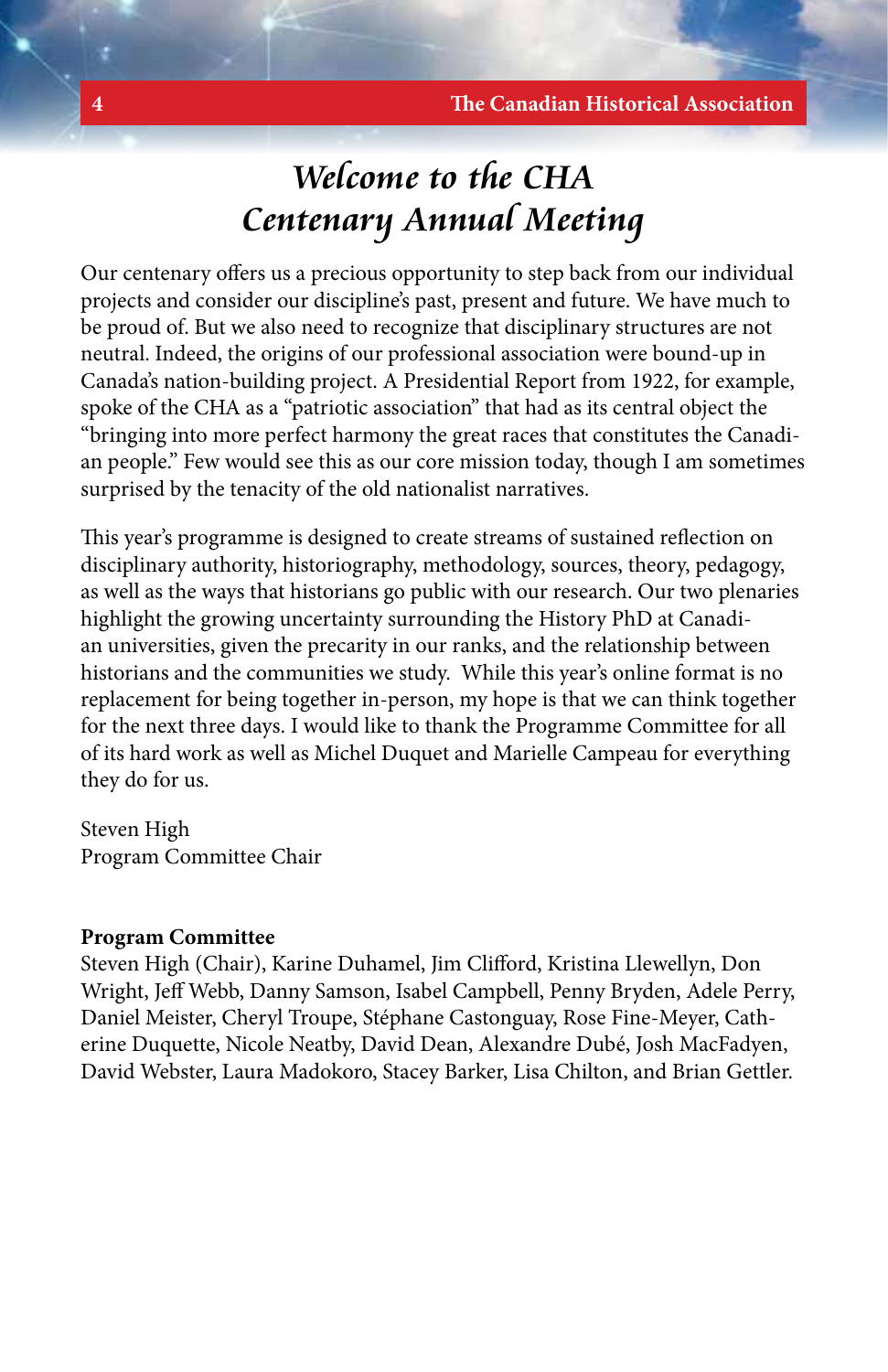# **Bienvenue à la réunion annuelle du centenaire de la SHC**

Notre centenaire nous offre une occasion précieuse de prendre du recul par rapport à nos projets individuels et de réfléchir au passé, au présent et à l'avenir de notre discipline. Nous avons de quoi être fiers. Mais nous devons aussi reconnaître que les structures disciplinaires ne sont pas neutres. En effet, les origines de notre association professionnelle sont liées au projet d'édification nationale du Canada. Un rapport présidentiel de 1922, par exemple, parlait de la SHC comme d'une « société patriotique » dont l'objectif principal était de « rendre plus harmonieuses les grandes races qui constituent le peuple canadien ». Rares sont ceux et celles qui considèrent qu'il s'agit là de notre mission principale aujourd'hui, même si je suis parfois surpris par la ténacité des vieux récits nationalistes.

Le programme de cette année est conçu pour amorcer une séries de réflexions soutenues sur l'autorité disciplinaire, l'historiographie, la méthodologie, les sources, la théorie, la pédagogie, ainsi que sur les façons dont les historien.ne.s communiquent leurs recherches. Nos deux plénières soulignent l'incertitude croissante entourant le doctorat en histoire dans les universités canadiennes, compte tenu de la précarité dans nos rangs, et la relation entre les historien.ne.s et les communautés que nous étudions. Bien que le format en ligne de cette année ne saurait remplacer le fait d'être ensemble en personne, j'espère que nous pourrons réfléchir collectivement pendant les trois prochains jours. Je tiens à remercier le comité de programme pour son travail acharné, ainsi que Michel Duquet et Marielle Campeau pour tout ce qu'ils font pour nous.

Steven High Président du Comité du programme

#### **Comité du programme**

Steven High (président), Karine Duhamel, Jim Clifford, Kristina Llewellyn, Don Wright, Jeff Webb, Danny Samson, Isabel Campbell, Penny Bryden, Adele Perry, Daniel Meister, Cheryl Troupe, Stéphane Castonguay, Rose Fine-Meyer, Catherine Duquette, Nicole Neatby, David Dean, Alexandre Dubé, Josh MacFadyen, David Webster, Laura Madokoro, Stacey Barker, Lisa Chilton, et Brian Gettler.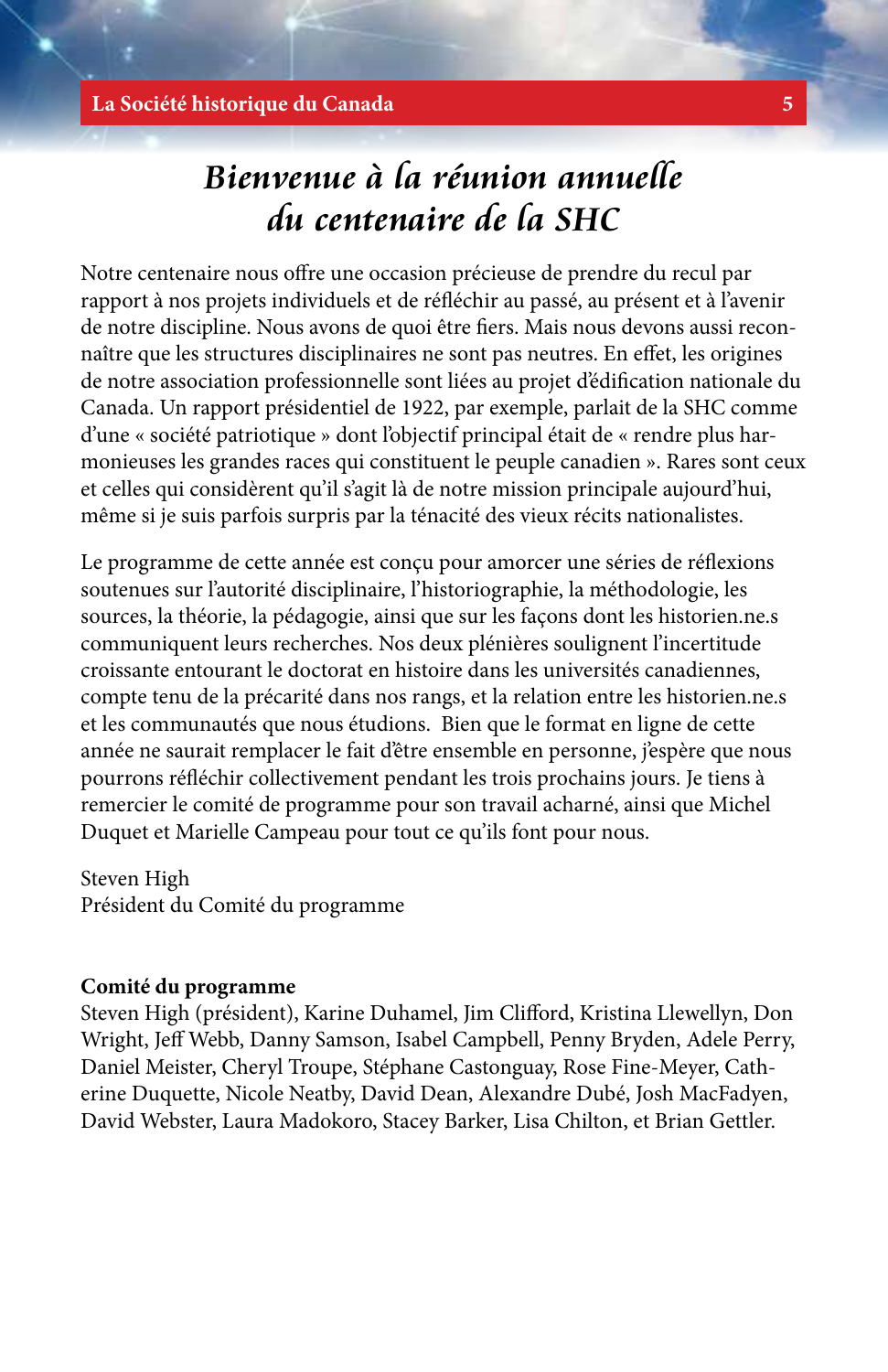# **Daily Programming | Programmation quotidienne**

# **Monday 16 May | Lundi 16 mai**

| $11:00 - 12:30$<br>11h00-12h30 | Plenary on the Future of the History PhD at Canadian Universities  <br>Plénière sur l'avenir du doctorat en histoire dans les universités canadiennes                                                                                         |                                                                                                                                                                                                           |                                                                                                                                                                                                                                        |  |
|--------------------------------|-----------------------------------------------------------------------------------------------------------------------------------------------------------------------------------------------------------------------------------------------|-----------------------------------------------------------------------------------------------------------------------------------------------------------------------------------------------------------|----------------------------------------------------------------------------------------------------------------------------------------------------------------------------------------------------------------------------------------|--|
| $1:00 - 2:30$<br>13h00 - 14h30 | 1.1 Researching from Home: Indigenous<br>Historians Negotiating Spaces in Com-<br>munity and the Academy   La recherche<br>à domicile : les historiens autochtones<br>négocient les espaces dans la commu-<br>nauté et le monde universitaire | 1.2 Education in a Time of Climate Crisis<br>L'éducation dans un contexte de crise<br>climatique                                                                                                          | 1.3 Knowledge Mobilization, Media<br>and Engagement in Public History<br>  Mobilisation des connaissances,<br>médias et engagement envers<br>l'histoire publique                                                                       |  |
|                                | 1.4 Sources in Early Canadian History  <br>Sources du début de l'histoire du Canada                                                                                                                                                           | 1.5 Insiders and Outsiders 1: Belonging,<br>or Not, in Canada   Les inité.e.s & les ex-<br>clu.e.s I : appartenir ou non au Canada                                                                        | 1.6 Historical themes in 20th Cen-<br>tury Canadian Migration   Thèmes<br>historiques dans la migration<br>canadienne du 20e siècle                                                                                                    |  |
| 3:00-4:30<br>15h00 - 16h30     | 2.1 JCHA Centenary Project: Rethinking<br>History in Canada   Plénière du projet du<br>centenaire de la RSHC : repenser l'histoire<br>au Canada                                                                                               | 2.2 Buffering: Oral History Practices In a<br>Post Covid-19 World   Mise en mémoire<br>tampon : pratiques d'histoire orale dans<br>un monde post-Covid-19                                                 | 2.3 New approaches to Inuit History<br>  Nouvelles approches de l'histoire<br>des Inuit                                                                                                                                                |  |
|                                | 2.4 Insiders and Outsiders II: Women's<br>Work and Relationships   Les inité.e.s &<br>les exclu.e.s II : le travail des femmes et<br>les relations                                                                                            | 2.5 Common Causes: Right-Wing<br><b>Activism and its Transnational Contexts</b><br>  Causes communes : le militantisme de<br>droite et ses contextes transnationaux                                       | 2.6 Motherhood Matters: Low-In-<br>come Women's Activism during<br>Canada's Second Wave, 1960s-1990s<br>  La maternité est importante :<br>l'activisme des femmes à faible<br>revenu durant la deuxième vaque<br>canadienne, 1960-1990 |  |
| $5:00-6:30$<br>17h00-18h30     | 3.1 JCHA Centenary Project: Rethinking<br>History in Canada   Plénière du projet du<br>centenaire de la RSHC : repenser l'histoire<br>au Canada                                                                                               | 3.2 Settler Colonial History in Canada:<br>Nineteenth and Twentieth Century<br>Perspectives   L'histoire coloniale des<br>colonisateurs au Canada : perspectives<br>des dix-neuvième et vingtième siècles | 3.3 Behind the Bricks: The Work<br>of the Mohawk Institute Research<br>Group   Derrière les briques : le<br>travail du groupe de recherche du<br>Mohawk Institute                                                                      |  |
|                                | 3.4 Analyses of Labour and Family in early<br>20 Century Canadian History   Analyses<br>du travail et de la famille dans l'histoire<br>canadienne du début du 20e siècle                                                                      | 3.5 Reconsidering Reproductive Free-<br>dom & Women's Activism, 1960s-1990s<br>  Nouveau regard sur la liberté de<br>reproduction et l'activisme des femmes,<br>1960-1990                                 |                                                                                                                                                                                                                                        |  |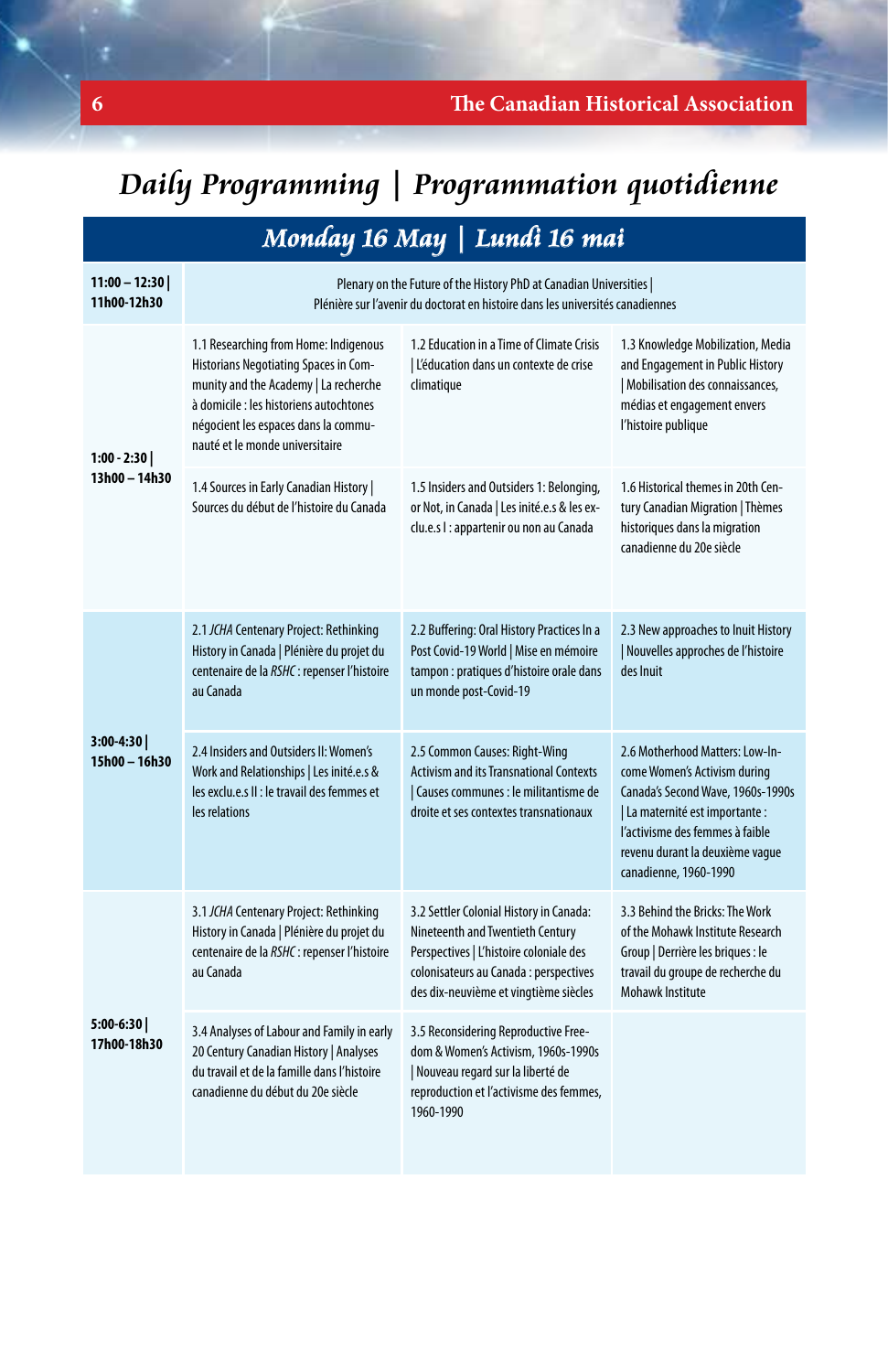# **La Société historique du Canada 7**

# **Daily Programming | Programmation quotidienne**

# **Tuesday 17 May | Mardi 17 mai**

| $11:00 - 12:30$<br>11h00-12h30 | Plenary on Oral History and the Ethic of Learning With   Plénière sur l'histoire orale et l'éthique de l'apprentissage avec                                                                                                                                                              |                                                                                                                                                                                                                                                              |                                                                                                                                                                                                                                             |  |
|--------------------------------|------------------------------------------------------------------------------------------------------------------------------------------------------------------------------------------------------------------------------------------------------------------------------------------|--------------------------------------------------------------------------------------------------------------------------------------------------------------------------------------------------------------------------------------------------------------|---------------------------------------------------------------------------------------------------------------------------------------------------------------------------------------------------------------------------------------------|--|
| $1:00 - 2:30$<br>13h00 - 14h30 | 4.1 Accounting for Foundations of<br><b>Colonial Theft: Settler Narratives, Land</b><br>Grabs, and Fiscal Control   Comptabiliser<br>les fondements du vol colonial : récits<br>des colonisateurs, accaparement des<br>terres et contrôle fiscal                                         | 4.2 Gaps in the Archives   Lacunes dans<br>les archives                                                                                                                                                                                                      | 4.3 The Need for History Education<br>Reform: Popular Culture, Public Peda-<br>gogy, and the University   La nécessité<br>d'une réforme de l'enseignement<br>de l'histoire : la culture populaire, la<br>pédagogie publique et l'université |  |
|                                | 4.4 How should histories of racism be<br>told in public? Roundtable reflections<br>from the field of community-engaged<br>public history   Comment raconter l'his-<br>toire du racisme en public ? Réflexions<br>de la table ronde sur l'histoire publique<br>engagée avec la communauté | 4.5 Urban Culture and Identities in early<br>20th Century Canadian History   Culture<br>et identités urbaines dans l'histoire<br>canadienne du début du 20e siècle                                                                                           | 4.6 Reconsidering political activism<br>in the 1970s and 1980s   Nouveau<br>regard sur le militantisme politique<br>des années 1970 et 1980                                                                                                 |  |
| 3:00-4:30<br>15h00 - 16h30     | 5.1 Black Women's History: Past,<br>Present, Future   L'histoire des femmes<br>noires : le passé, le présent, le futur                                                                                                                                                                   | 5.2 Canadian Historiography: Myths,<br>Modes, and Morton   Historiographie<br>canadienne : mythes, modes, et Morton                                                                                                                                          | 5.3 Historical Questions, Contempo-<br>rary Struggles: A roundtable of histo-<br>rian-activists   Questions historiques,<br>luttes contemporaines : une table<br>ronde d'historien.ne.s-militant.e.s                                        |  |
|                                | 5.4 Policymaking and Protest: Change<br>and Continuity in 20th-Century Ontario<br>Political History   Élaboration des poli-<br>tiques et contestation : changement et<br>continuité dans l'histoire politique de<br>l'Ontario au XXe siècle                                              | 5.5 Diverse Activisms   Militantismes<br>diversifiés                                                                                                                                                                                                         | 5.6 Work and the End of Work   Le<br>travail et la fin du travail                                                                                                                                                                           |  |
| 5:00-6:30<br>17h00-18h30       | 6.1 Biographies of Indigenous Women  <br>Biographies de femmes autochtones                                                                                                                                                                                                               | 6.2 CHA 2021 Best Scholarly Book in<br>Canadian History Prize Panel   Panel de<br>la laurétate du prix du meilleur livre en<br>histoire canadienne de la SHC en 2021 :<br>Brittany Luby, Damned: The Politics of<br>Loss and Survival in Anishnabe Territory | 6.3 Collaborative Learning in the<br>History Classroom   L'apprentissage<br>collaboratif dans la classe d'histoire                                                                                                                          |  |
|                                | 6.4 Conflict over Commemoration  <br>Conflit au sujet de la commémoration                                                                                                                                                                                                                | 6.5 Empire and Politics   Empire et<br>politique                                                                                                                                                                                                             | 6.6 Racialized Confrontation and<br>Violence   Confrontation et violence<br>racialisées                                                                                                                                                     |  |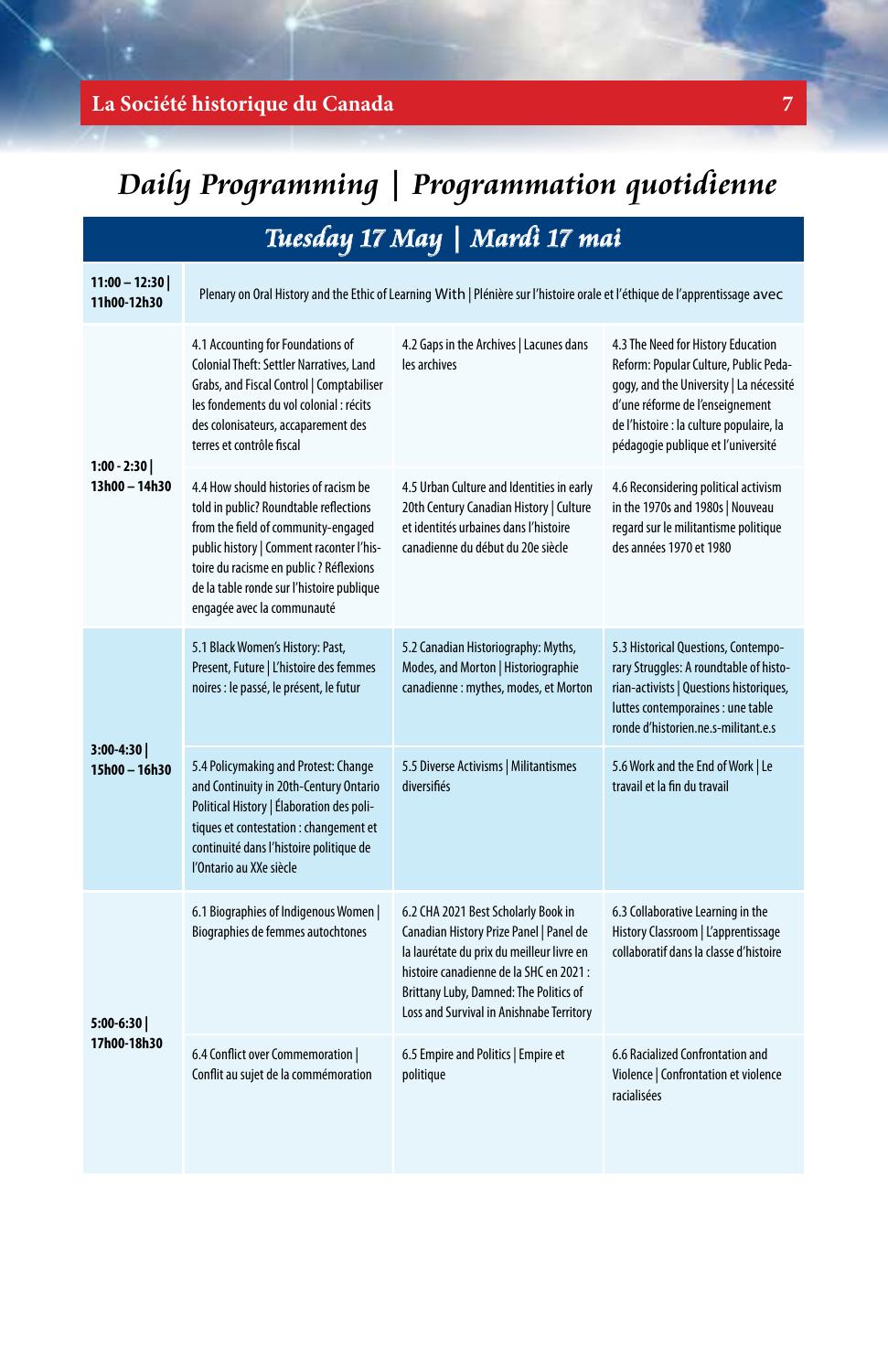# **Daily Programming | Programmation quotidienne**

| Wednesday 18 May   Mercredi 18 mai |  |  |
|------------------------------------|--|--|
|                                    |  |  |

| $11:00 - 12:30$<br>11h00-12h30 | 7.1 Legacies of Colonialism in Africa:<br>Reconsidering Conquest, Capitalism, and<br>Transnationalism in the 19th and 20th<br>Centuries   Héritages du colonialisme en<br>Afrique : nouveau regard sur la conquête,<br>le capitalisme et le transnationalisme aux<br>XIXe et XXe siècles                                                                                                                                                                                                                                                                                                                                                                                                                                                                                                                                  | 7.2 Decolonizing History   Décoloniser<br>l'histoire                                                                                                                             | 7.3 Listening Out for Children's<br><b>Voices: Reflections from the Field</b><br>  A l'écoute des voix des enfants :<br>réflexions sur le terrain                                |  |
|--------------------------------|---------------------------------------------------------------------------------------------------------------------------------------------------------------------------------------------------------------------------------------------------------------------------------------------------------------------------------------------------------------------------------------------------------------------------------------------------------------------------------------------------------------------------------------------------------------------------------------------------------------------------------------------------------------------------------------------------------------------------------------------------------------------------------------------------------------------------|----------------------------------------------------------------------------------------------------------------------------------------------------------------------------------|----------------------------------------------------------------------------------------------------------------------------------------------------------------------------------|--|
|                                | 7.4 A renewed perspective on historical<br>societies and citizens' associations as<br>agents of memory in the valorization of<br>the past   Une perspective renouvelée sur<br>les sociétés historiques et les associations<br>citoyennes en tant qu'agents de la<br>mémoire dans la valorisation du passé                                                                                                                                                                                                                                                                                                                                                                                                                                                                                                                 | 7.5 Relationships and Resilience:<br><b>Indigenous Families During Transitional</b><br>Times   Relations et résilience : les<br>familles autochtones en période de<br>transition | 7.6 Life in the Cold War and After   La<br>vie pendant et après la querre froide                                                                                                 |  |
| $12:30-2:00$<br>12h30 - 14h00  | Affiliated Committee Meetings / Lunch Break [lounge]   Réunions des comités associés / Pause du midi [salon]<br>· Public History Committee   Comité d'istoire publique<br>• Indigenous History Group   Groupe d'histoire autochtone<br>- Canadian Network on Humanitarian History   Comité canadien de l'aide humanitaire<br>• Political History Group [outside platform - zoom link to come]   Groupe d'histoire politique [plateforme externe - lien Zoom<br>à venirl<br>- Canadian Committee on Migration, Ethnicity, and Transnationalism [Thursday 2pm - https://usask-ca.zoom.us/<br>j/94506514340?pwd=MjBybXBUTHFTYkdtRVlhWWJoYmJNQT09]   Comité canadien sur la migration, l'ethnicité et le trans-<br>nationalisme [jeudi @ 14h00 - https://usask-ca.zoom.us/j/94506514340?pwd=MjBybXBUTHFTYkdtRVlhWWJoYmJNQT09] |                                                                                                                                                                                  |                                                                                                                                                                                  |  |
| $2:00-3:30$<br>14h00 - 15h30   | 8.1 Les suites du Precarious Historical In-<br>structors' Manifesto dans la communauté<br>historienne   The Aftermath of the Precar-<br>jous Historical Instructors' Manifesto in<br>the Historical Community                                                                                                                                                                                                                                                                                                                                                                                                                                                                                                                                                                                                             | 8.2 Table ronde du prix Wallace K.<br>Ferguson Prize Roundtable: Rachel<br>Cleves, Unspeakable : A Life Beyond<br><b>Sexual Morality</b>                                         | 8.3 A Tribute to   Un hommage à<br>Franca lacovetta                                                                                                                              |  |
|                                | 8.4 Race, Religion, and War Crimes   Race,<br>religion et crimes de querre                                                                                                                                                                                                                                                                                                                                                                                                                                                                                                                                                                                                                                                                                                                                                | 8.5 DEVONthink for Historians:<br>Workshop   Atelier : DEVONthink pour<br>les historien                                                                                          | 8.6 Haudenosaunee Responses to<br>and Engagements with the field of<br>Public History   Réponses et engage-<br>ments des Haudenosaunee dans le<br>domaine de l'histoire publique |  |
| 4:00-6:30<br>16h00 - 18h30     | CHA Annual Meeting and Awards   Assemblée générale des membres et prix de la SHC                                                                                                                                                                                                                                                                                                                                                                                                                                                                                                                                                                                                                                                                                                                                          |                                                                                                                                                                                  |                                                                                                                                                                                  |  |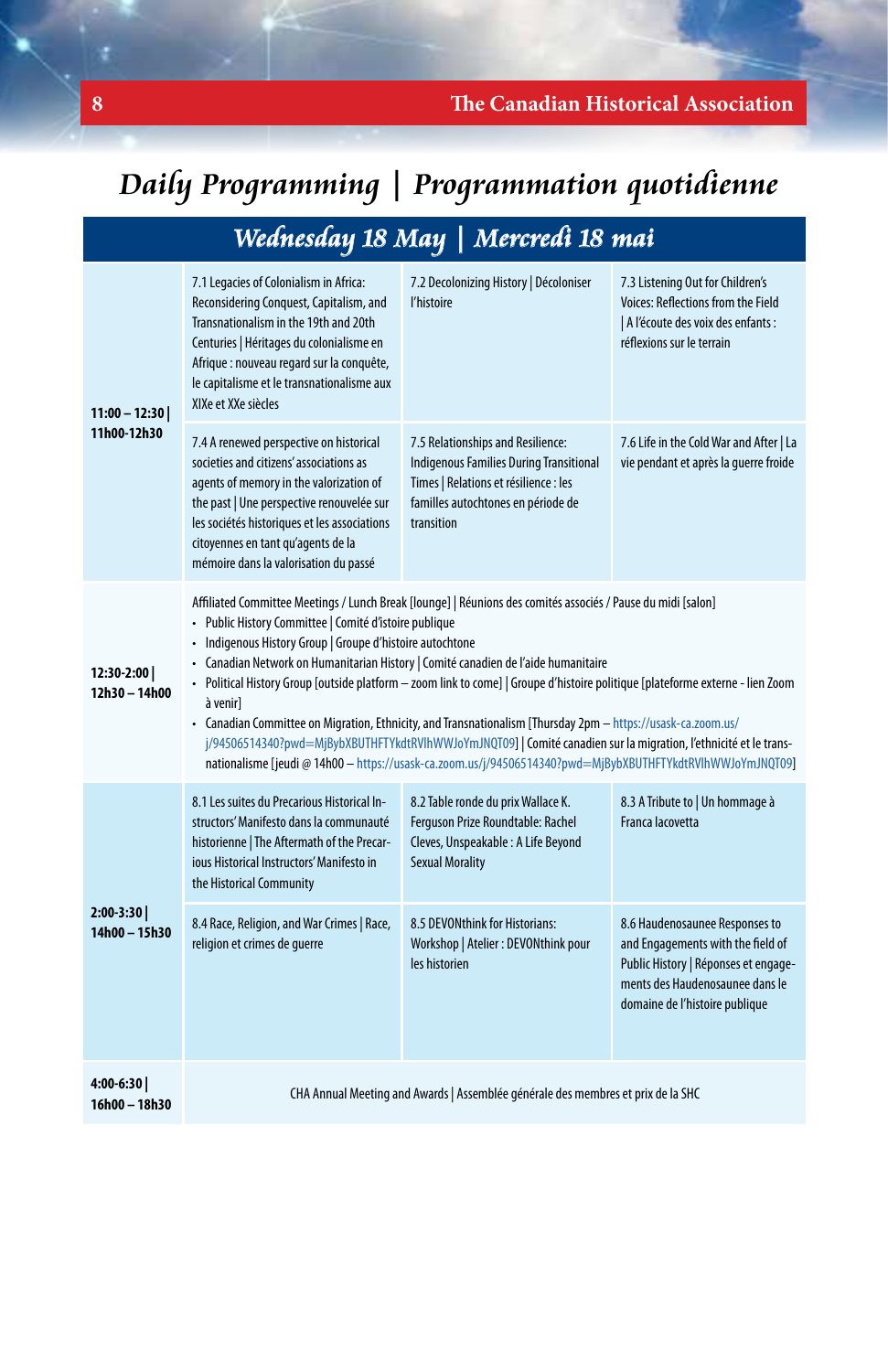**La Société historique du Canada 9**

# **Preliminary CHA Centenary Program Online Platform of the Congress of the Humanities and Social Sciences 16-18 May 2022**

# **Programme préliminaire du Centenaire de la SHC Plateforme en ligne du Congrès des sciences humaines 16-18 mai 2022**

The 100<sup>th</sup> anniversary of the Canadian Historical Association offers us an opportunity to step back and reflect collectively on disciplinary structures and power, key historiographical and methodological developments, the changing place of theory, pedagogy and graduate training, precarity in the profession, and our ongoing relationships with wider publics as well as the communities we study.

*Note: Session Times are listed in Eastern Daylight Time.*

Le 100e anniversaire de la Société historique du Canada nous offre l'occasion de prendre du recul et de réfléchir collectivement aux structures et au pouvoir disciplinaires, aux développements historiographiques et méthodologiques clés, à la place changeante de la théorie, de la pédagogie et de la formation des diplômés, à la précarité de la profession et à nos relations auprès du public ainsi qu'avec les communautés que nous étudions.

*Note : Les heures des sessions sont indiquées en heure avancée de l'Est.*

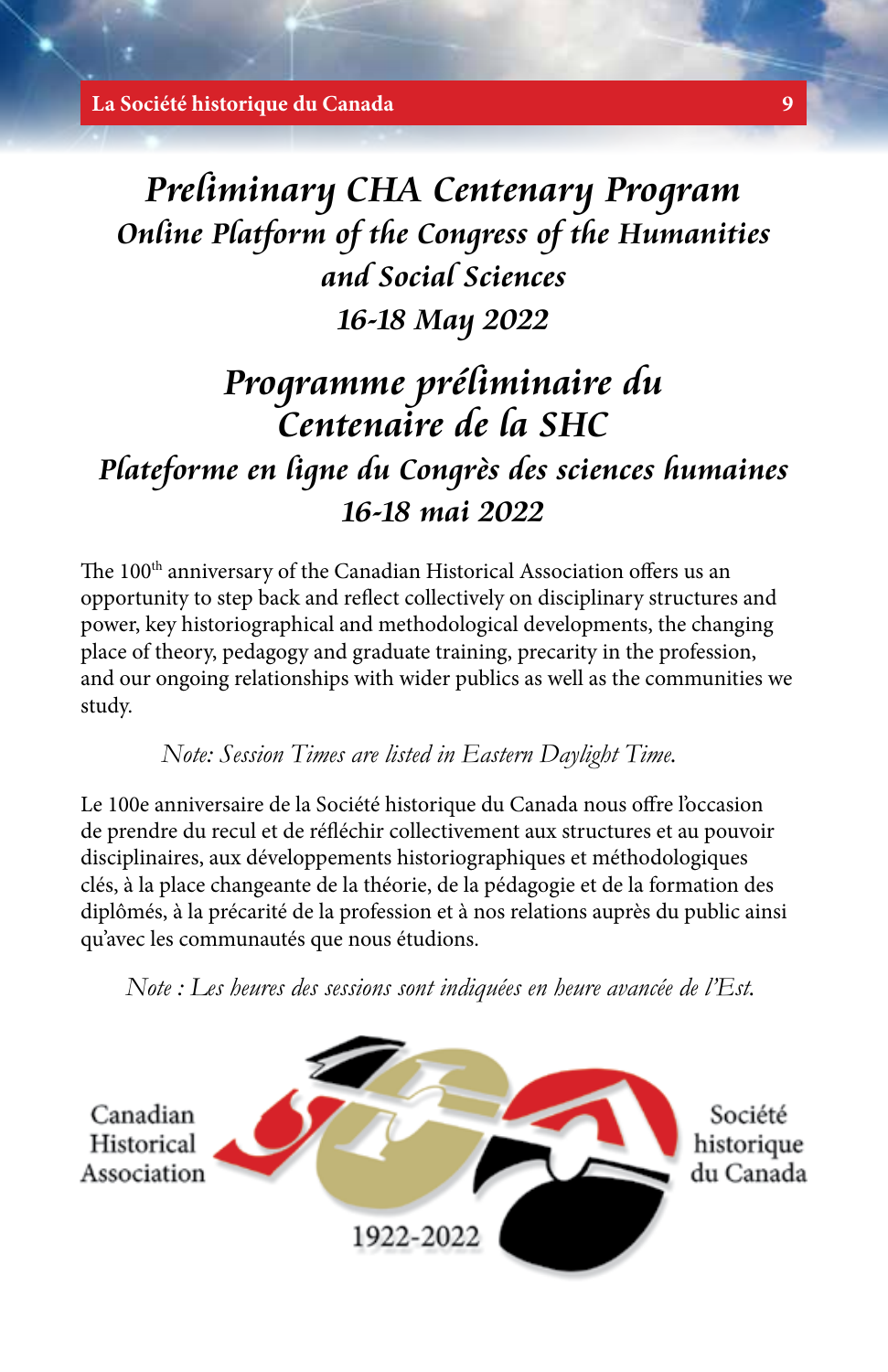# **Monday 16 May | Lundi 16 mai**

#### **11:00 - 12:30 | 11h00 – 12h30**

**Plenary on the Future of the History PhD at Canadian Universities | Plénière sur l'avenir du doctorat en histoire dans les universités canadiennes**

The CHA Task Force on the Future of the History PhD at Canadian Universities will present the preliminary results of its research and solicit feedback from members | Le groupe de travail de la SHC sur l'avenir du doctorat en histoire dans les universités canadiennes présentera les résultats préliminaires de sa recherche et sollicitera les commentaires des membres.

Martin Pâquet, Christine O'Bonsawin, Sam Hossack, William Langford, Tina Loo, and John Walsh.

Chair | Présidente : Catherine Carstairs

**Coffee Break – Lounge | Pause-café - Salon**

#### **1:00 - 2:30 | 13h00 – 14h30**

# **CONCURRENT SESSIONS 1 | SESSIONS CONCOMITANTES 1**

**1.1 Researching from Home: Indigenous Historians Negotiating Spaces in Community and the Academy | La recherche à domicile : les historiens autochtones négocient les espaces dans la communauté et le monde universitaire**

Daniel Sims, "Moonejit: The Life and Times of a Tsek'ehne Historian."

Crystal Gail Fraser, "What would vàdzaih (caribou) say? A discussion of Indigenous methodologies as lessons learned from the Land, Animals, and Spirits."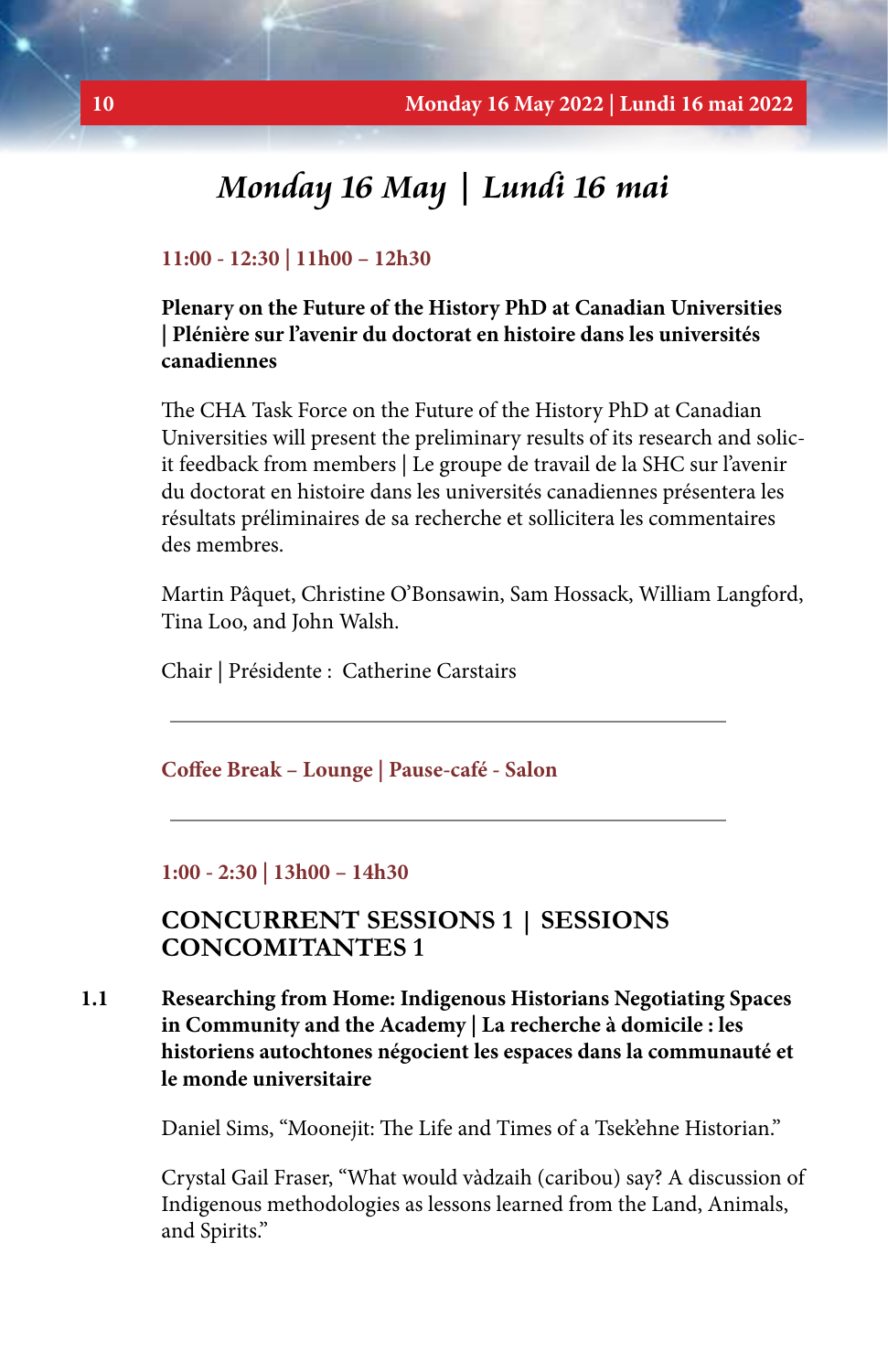#### **Monday 16 May 2022 | Lundi 16 mai 2022 11**

Cheryl Troupe, "Road Tripping, Berry Picking and Thrift Shopping: Rethinking the Spaces of Indigenous Research Training."

Claire Thomson, "Addressing the Archive-Community Binary."

Chair | Présidente : Sarah Nickel

*Methodology and Sources Stream | Volet méthodologie et sources*

## **1.2 Education in a Time of Climate Crisis | L'éducation dans un contexte de crise climatique**

Lindsay Gibson, "Addressing Climate Change in Canadian History Education: Challenges and Opportunities."

Heather E. McGregor, Sara Karn and Jackson Pind, "A Place for History: Historical Thinking Lessons for Climate Change Education."

Alex Souchen, "What Can War Junk Teach Us? Waste, History, and the Climate Crisis."

Chair | Président : Daniel Macfarlane

*Pedagogy and History Education Stream | Volet pédagogie et enseignement de l'histoire*

# **1.3 Knowledge Mobilization, Media and Engagement in Public History | Mobilisation des connaissances, médias et engagement envers l'histoire publique**

David Dean and Danielle Mahon, "Capital Histories: Opportunities, Challenges, and Limitations of Participatory Public History."

J. Gary Myers, "Beyond Public History with Knowledge Mobilization."

Jonathan Weier, "We Need to Talk about the History Channel."

Chair | Présidente : Barbara Lorenzkowski

*Historians and the Public Stream | Volet les historien.ne.s dans l'espace public*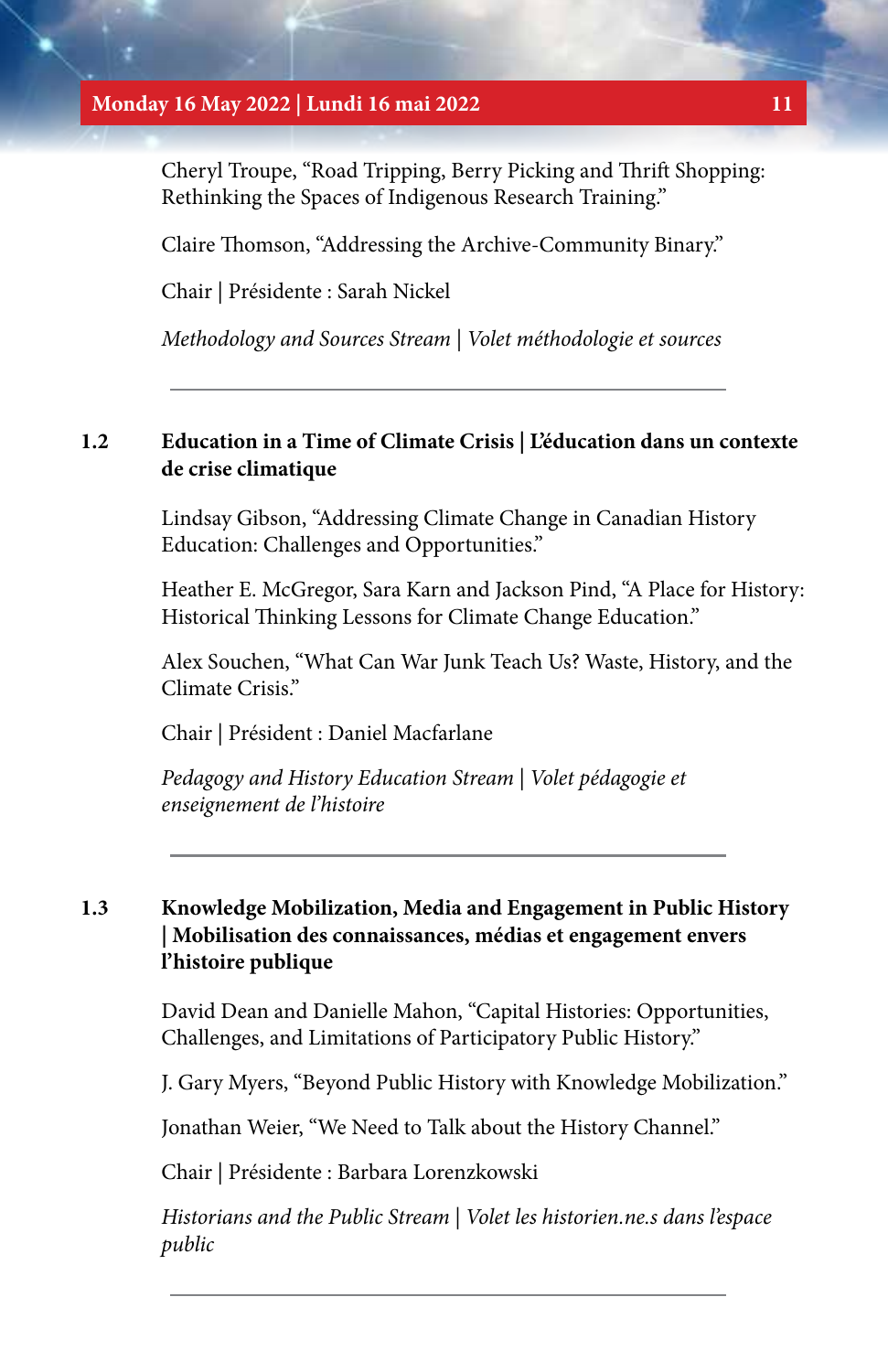# **1.4 Sources in Early Canadian History | Sources du début de l'histoire du Canada**

Ryan Shackleton, "Scripless Métis – What choices did they have?"

Gregory Wigmore, "Slavery and Power in Upper Canada."

Alanna Loucks, "Searching Beyond Borders: The Network of an Opportunistic Montréal Merchant, 1700-1750."

Mary Anne Poutanen, "A Peek into Public Houses in Mid-Nineteenth-Century Montreal through the Lens of Inventories."

Chair | Président : Greg Marquis

*Pre-1900 Stream | Volet avant 1900*

### **1.5 Insiders and Outsiders 1: Belonging, or Not, in Canada | Les inité.e.s & les exclu.e.s I : appartenir ou non au Canada**

Nathan Ince, "'To Rivet their Attachment': Indigenous Peoples, Imperial Projects, and Civilization in Upper Canada, 1796-1845."

Ben Nobbs-Thiessen, "'Canadian in the Legal Sense Only': Mennonites in Mexico and Return Migration to Canada."

Carly Ciufo and Juanita De Barros, "Between the Caribbean and Canada: Stories from Caribbean Canadian Women."

Chair | Présidente : Mairi Cowan

*Early 20th Century Stream | Volet début du 20e siècle*

*Sponsored by the Journal of the Canadian Historical Association | Parrainée par la Revue de la Société historique du Canada*

### **1.6 Historical themes in 20th Century Canadian Migration | Thèmes historiques dans la migration canadienne du 20e siècle**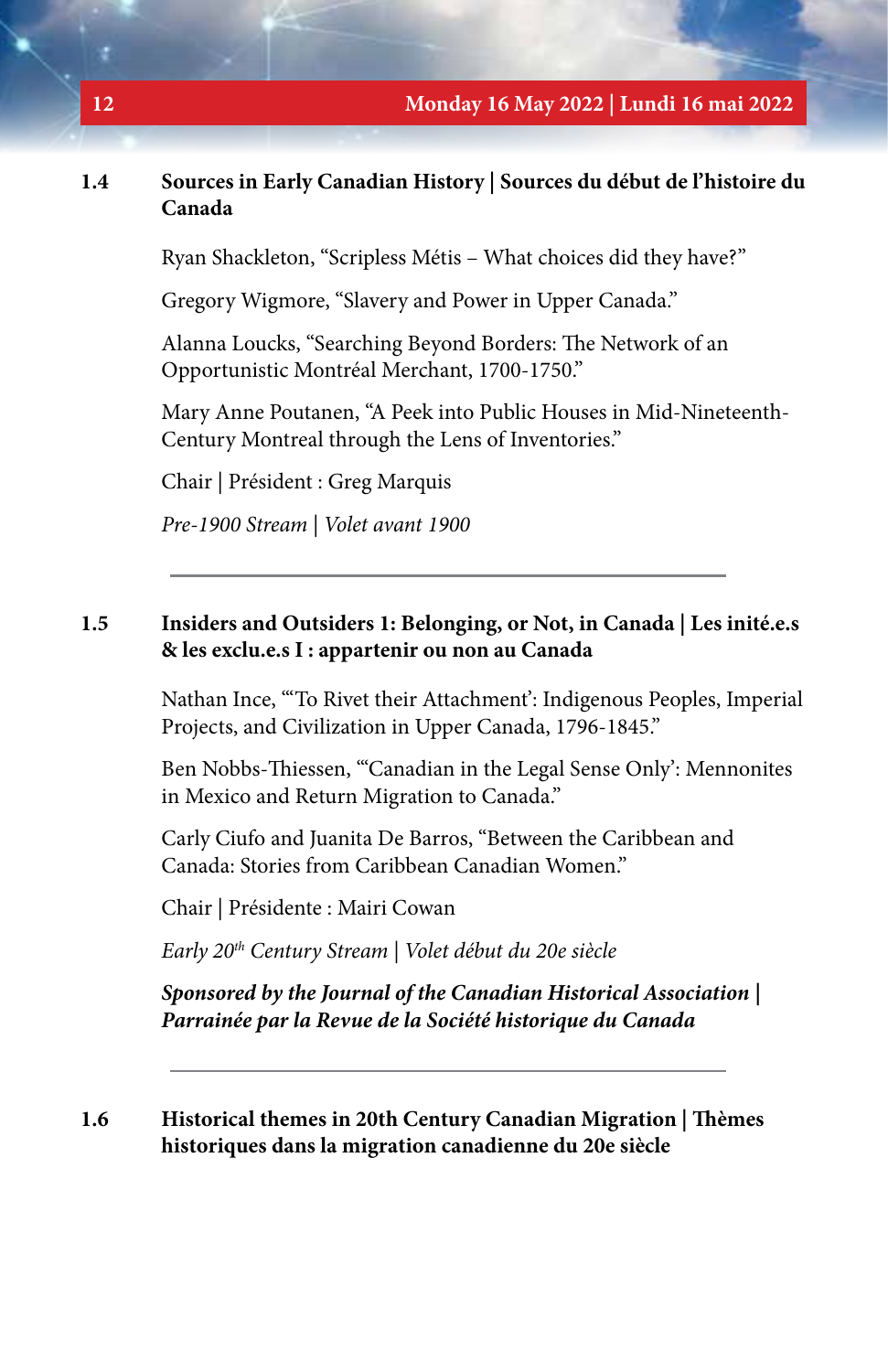#### **Monday 16 May 2022 | Lundi 16 mai 2022 13**

Elizabeth Alke, "Outsiders to Insiders: The Transformation of Two Prairie Women."

Simon Wallace, "'Our Chief Deportation Officer': Dr. Peter Bryce and the Department of the Interior (1904 to 1907)."

Krenare Recaj, "Kosovo vs. Sierra Leone: Preferential Refugee Treatment in Canada"

Chair | Présidente : Angela Tozer

*Early 20th Century and Post-1945 Streams | Volets début du 20e siècle et après 1945*

**Coffee Break - Lounge | Pause-café - Salon**

**3:00-4:30 | 15h00 – 16h30**

# **CONCURRENT SESSIONS 2 | SESSIONS CONCOMITANTES 2**

### **2.1** *JCHA* **Centenary Project: Rethinking History in Canada | Plénière du projet du centenaire de la** *RSHC* **: repenser l'histoire au Canada**

Claudine Bonner, "Black Canada."

Jim Walker, "Race."

Adele Perry, "Colonialism."

Allan Downey, "Indigeneity."

Chair | Président : Benjamin Bryce

*Historians, Historiography and Theory Stream | Volet les historien.ne.s, l'historiographie et la théorie*

*Sponsored by the Journal of the Canadian Historical Association | Parrainée par la Revue de la Société historique du Canada*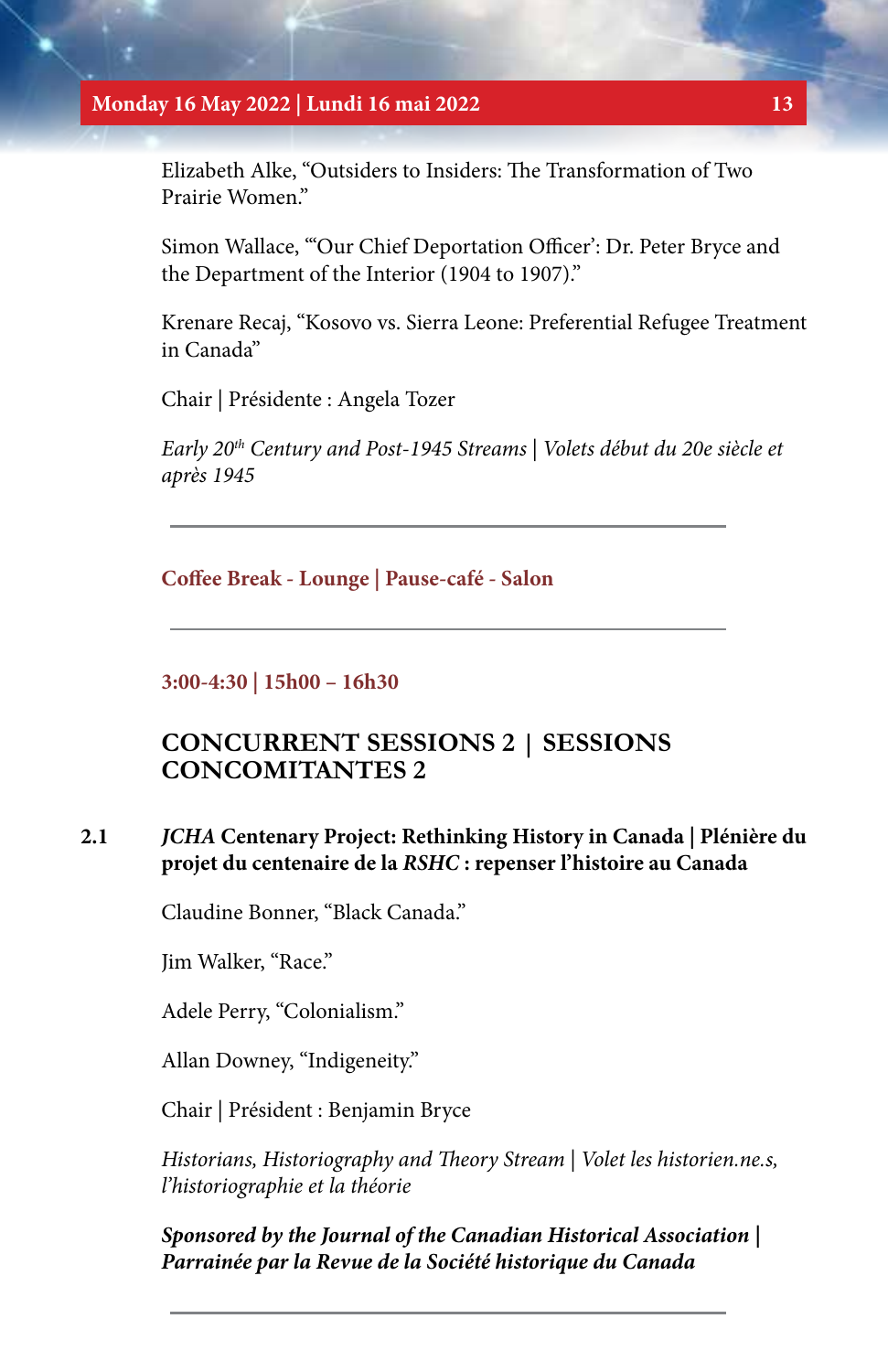#### **2.2 Buffering: Oral History Practices In a Post Covid-19 World | Mise en mémoire tampon : pratiques d'histoire orale dans un monde post-Covid-19**

Claudine Fortin and Keely McCavitt, "History at a Distance: The Benefits and Challenges of Virtual Oral Histories."

Andrew Burtch, "The Evolution of Oral History at the Canadian War Museum amid the Pandemic."

Emily Burton, "Collaboration in Times of COVID: The Chyssem Project and the Canadian Museum of Immigration."

Dave Hazzan, "Flexibility and Doing Oral History during COVID."

Chair | Présidente : Keely McCavitt

*Methodology, Sources and heory Stream | Volet méthodologie, sources et théorie*

#### **2.3 New approaches to Inuit History | Nouvelles approches de l'histoire des Inuit**

Roundtable participants à la table ronde : Christina Williamson, Deborah Kigjugalik Webster, and Carol Payne.

Chair | Présidente : Beth Greenhorn

*Historians and the Public Stream | Volet les historien.ne.s dans l'espace public*

# **2.4 Insiders and Outsiders II: Women's Work and Relationships | Les inité.e.s & les exclu.e.s II : le travail des femmes et les relations**

Katerina Kiltzanidou, "Female donors in churches of the late Byzantine and early Post-Byzantine period: The case of the dedicatory portraits in the wider region of Macedonia."

Margaret Ross, "Policing and Profiting from Sex Work in Kingston, Ontario: 1860 to 1920."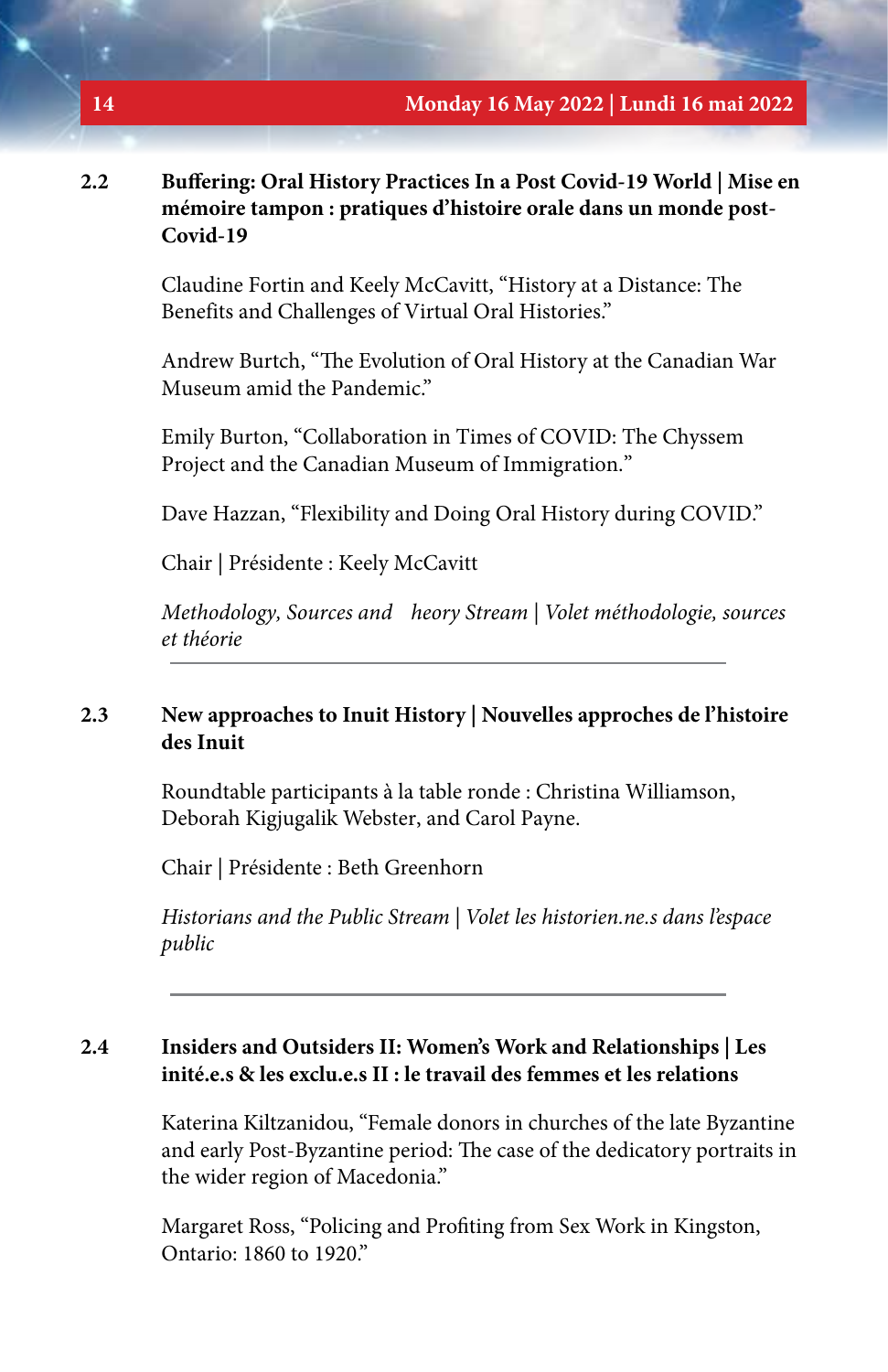#### **Monday 16 May 2022 | Lundi 16 mai 2022 15**

Twisha Singh, "From Performance to Prison: Re-defining Performative Radicalism within Socio-Political Theatre in London and Calcutta, 1870-1950."

Chair | Présidente : Mairi Cowan

*Prior to 1900 Stream | Volet avant 1900*

*Sponsored by the Journal of the Canadian Historical Association | Parrainée par la Revue de la Société historique du Canada*

# **2.5 Common Causes: Right-Wing Activism and its Transnational Contexts | Causes communes : le militantisme de droite et ses contextes transnationaux**

Kassandra Luciuk, "'A Psychological Weapon Against Communist Propaganda': Monuments, Commemoration, and the Right in Cold War Canada"

Will Langford, "Mothers, Businessmen and Anti-Statist Mobilization in the Saskatchewan Doctors' Strike, 1962."

Mack Penner, "The Practical Calgary School: Advisors, Expert Witnesses, Consultants."

Mikhail Bjorge, "Interwar Fascism and Mainstream Canadian Politics."

Chair | Président : Will Langford

*Post-1945 Stream | Volet avant 1945*

# **2.6 Motherhood Matters: Low-Income Women's Activism during Canada's Second Wave, 1960s-1990s | La maternité est importante : l'activisme des femmes à faible revenu durant la deuxième vague canadienne, 1960-1990**

Christine Hughes, ""Solid Brick, Solid Asset:" Second-Wave Organizing in the Winnipeg Women's Building."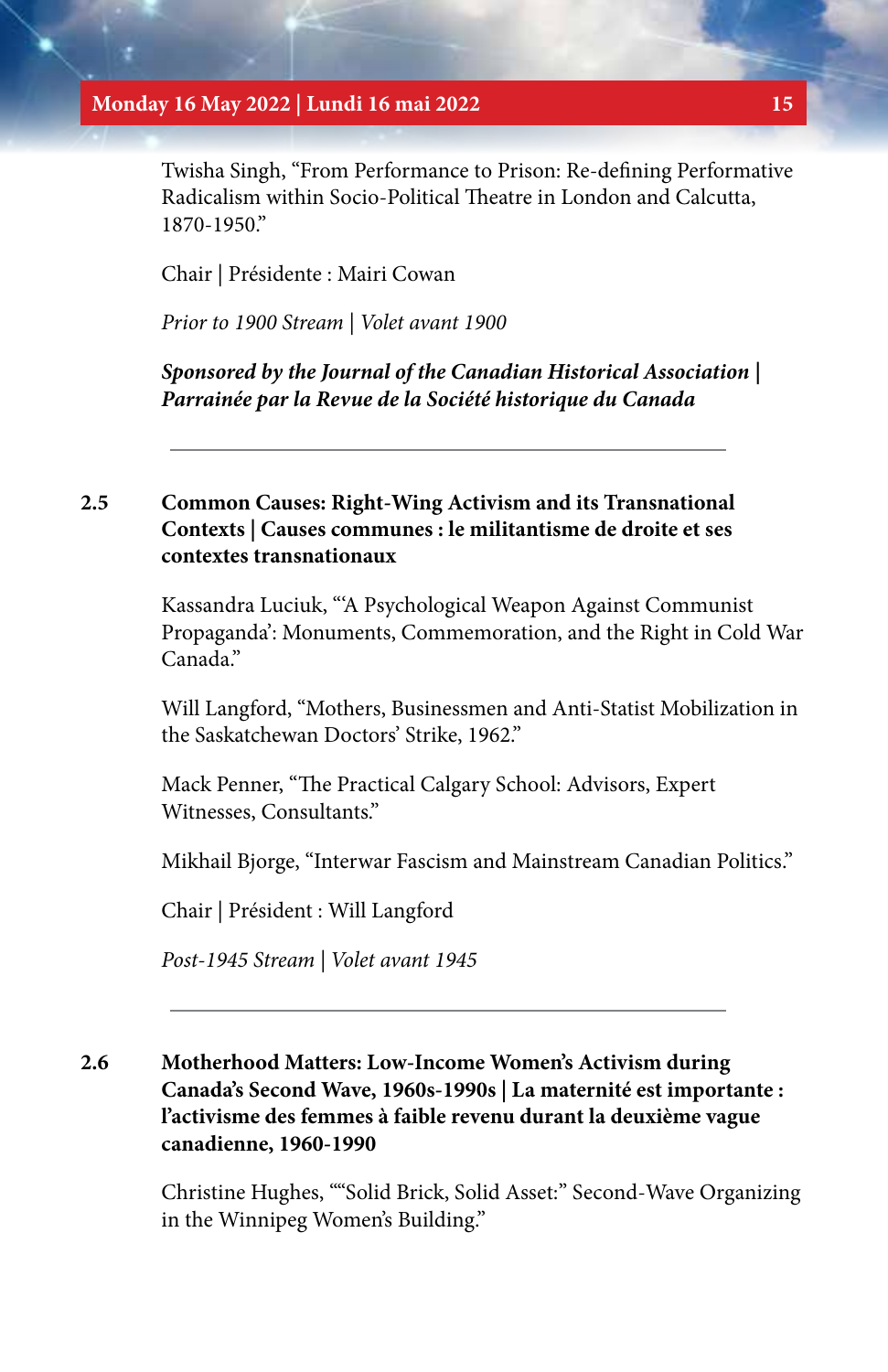Margaret Little, "The Early Days of Low-Income Families Together: Dynamic Women's Anti-Poverty Activism in the 1980s-1990s."

Lori Oliver, "The Insignificance of Housing and Homelessness in the Canadian Women's Movement."

Chair | Présidente : Lynne Marks

*Post-1945 Stream| Volet après 1945*

**Coffee Break – Lounge | Pause-café – Salon**

**5:00-6:30 | 17h00-18h30**

# **CONCURRENT SESSIONS 3 | SESSIONS CONCOMITANTES 3**

# **3.1** *JCHA* **Centenary Project: Rethinking History in Canada | Plénière du projet du centenaire de la** *RSHC* **: repenser l'histoire au Canada**

Donald Wright, CHA Presidential Addresses | Les discours des président.e.s de la SHC

Penny Bryden, Political History | L'histoire publique

Karen Dubinsky, Canada and the World | Le Canada et le monde

Lara Campbell, Women/Gender | Les femmes et le genre

Chair | Présidente : Nicole Neatby

*Historians, Historiography and Theory Stream | Volet historien.ne.s, l'historiographie et la théorie*

*Sponsored by the Journal of the Canadian Historical Association | Parrainée par la Revue de la Société historique du Canada*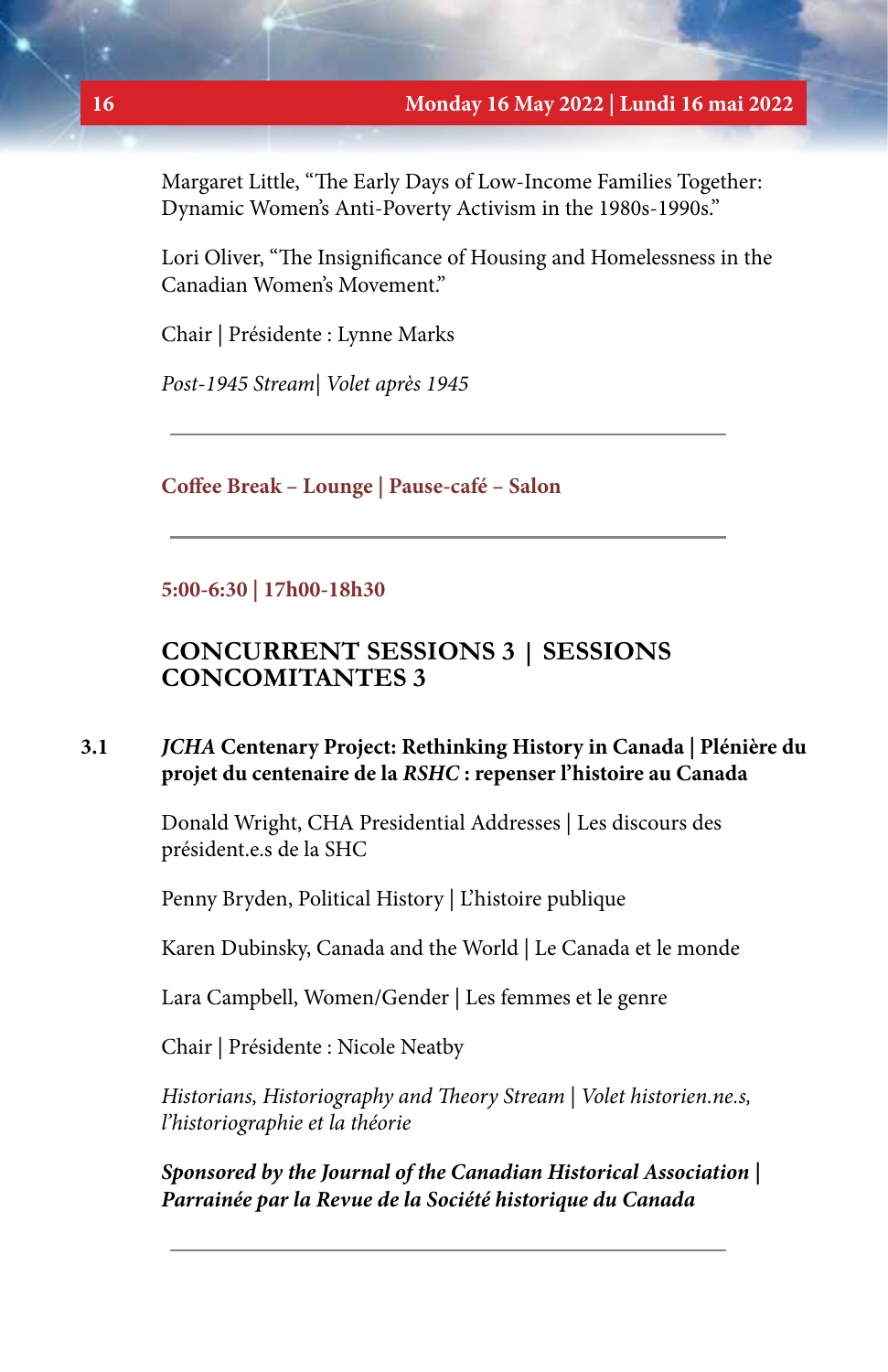**Monday 16 May 2022 | Lundi 16 mai 2022 17**

**3.2 Settler Colonial History in Canada: Nineteenth and Twentieth Century Perspectives | L'histoire coloniale des colonisateurs au Canada : perspectives des dix-neuvième et vingtième siècles**

> Sarah Carter, "Settler Women Writing the History of Western Canada: Twentieth-Century Perspectives."

> Laura Ishiguro, "Like the cross of the dog and the fox": crossing family stories and settler colonial historiography in Canada."

Dan Rück, "Internal Landscapes of Violence: The continuity of settler colonial masculinity."

Cecilia Morgan, "Families and Settler Colonial History: The View from Ontario."

Chair | Présidente : Cecilia Morgan

*Historians, Historiography and Theory Stream | Volet les historien.ne.s, l'historiographie et la théorie*

# **3.3 Behind the Bricks: The Work of the Mohawk Institute Research Group | Derrière les briques : le travail du groupe de recherche du Mohawk Institute**

Roundtable participants à la table ronde : Rick Hill, John Moses, Jennifer Pettit, Tom Peace.

Chair | Présidente : Alison Norman

*Historians and the Public Stream | Volet les historien.ne.s dans l'espace public*

# **3.4 Analyses of Labour and Family in early 20 Century Canadian History | Analyses du travail et de la famille dans l'histoire canadienne du début du 20e siècle**

Shannon Stunden Bower, "Water, Work, and Inequality in Alberta's Sugar Beet Landscape: A New Perspective on the Prairie Farm Rehabilitation Administration."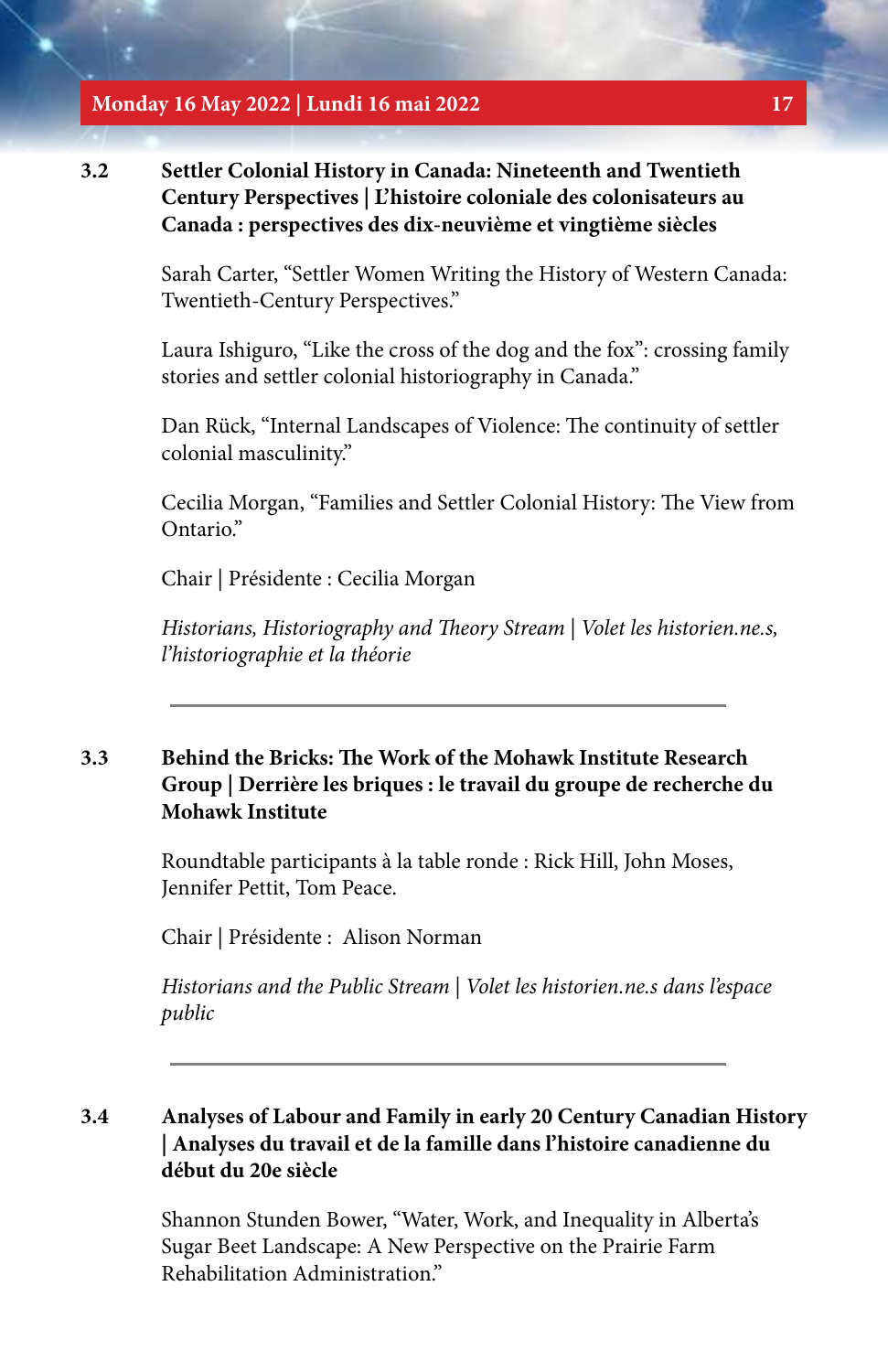Daniel Murchison, "John Morin, the Métis, and Rural Poverty in Manitoba at the Start of the Twentieth-Century."

Morgan Watson, "Bodies of the Nation: Gender, Nationalism and Race in Constructions of Motherhood and Femininity."

Chair | Présidente : Adele Perry

*Early 20th Century Stream | Volet début du 20e siècle*

# **3.5 Reconsidering Reproductive Freedom & Women's Activism, 1960s-1990s | Nouveau regard sur la liberté de reproduction et l'activisme des femmes, 1960-1990**

Julia Aguiar, "Reconceptualizing Reproductive Freedom: Immigrant Women and Reproductive Activism in Toronto, 1970s-1990s."

Mélanie Matte, "Kahn-Tineta Horn and Indigenous Women's Reproductive Health Activism, 1960s to 1990s."

Karissa Patton, ""If changes are to occur … they must come from Native women:" Indigenous Women's Foster Care Activism in 1970s & 1980s Alberta."

Chair | Présidente : Sarah Nickel

*Post-1945 Stream | Volet après 1945*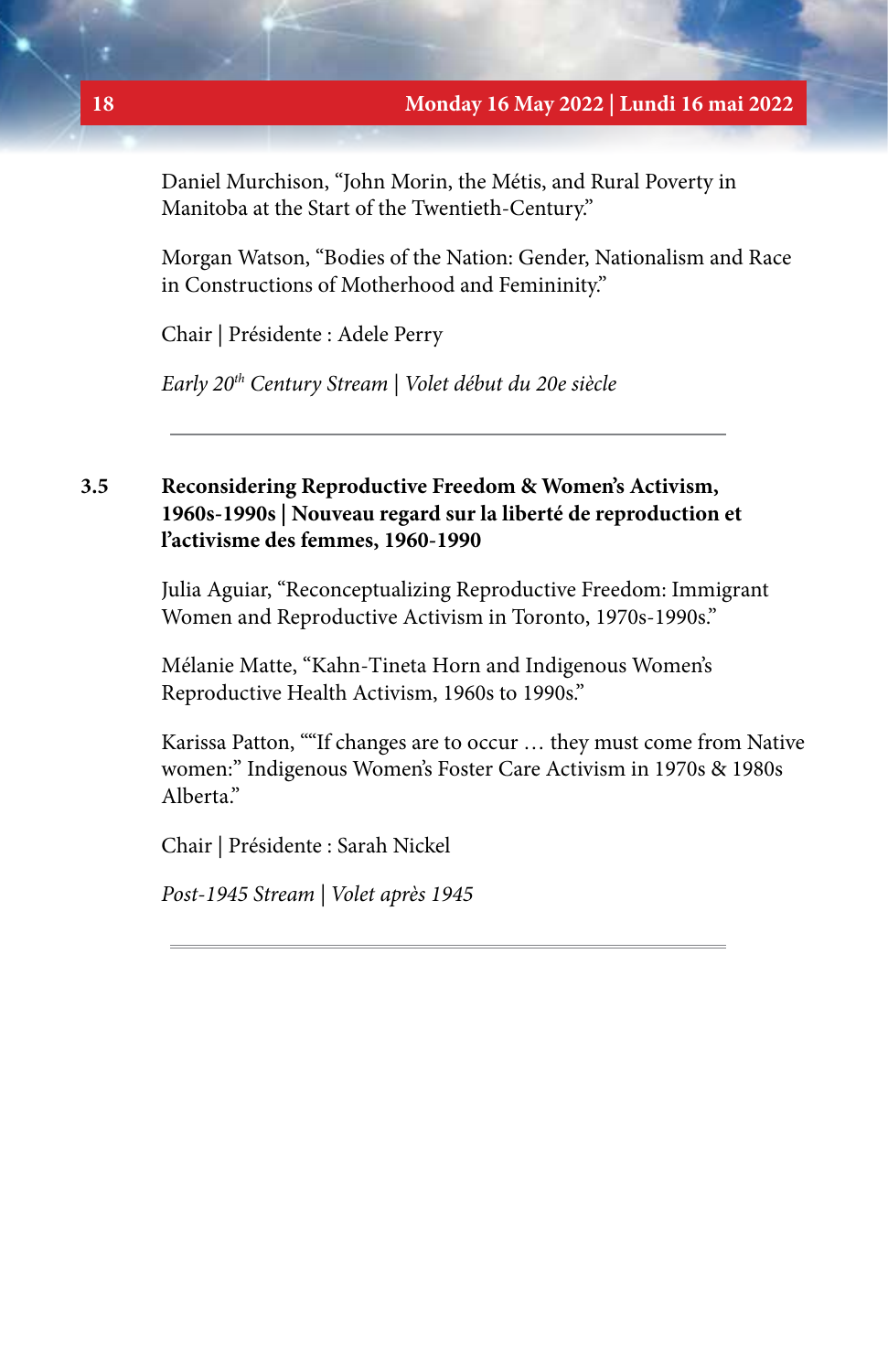# **Tuesday 17 May | Mardi 17 mai**

#### **11:00 - 12:30 | 11h00 – 12h30**

### **Plenary on Oral History and the Ethic of Learning With | Plénière sur l'histoire orale et l'éthique de l'apprentissage avec**

This plenary round-table brings together leading Canadian oral historians to consider the ways that their historical research and teaching share learning and redistribute power | Cette table ronde plénière réunit d'éminent.e.s historien.ne.s canadien.ne.s de l'histoire orale pour examiner les façons dont leur recherche historique et leur enseignement partagent l'apprentissage et redistribuent le pouvoir.

Pamela Sugiman, Louise Bienvenue, Kristina Llewellyn, Allyson Stevenson, Katrina Srigley, Stacey Zembrzycki, and Janis Thiessen.

Chair | Présidente : Claudine Bonner

**Coffee Break – Lounge | Pause-café - Salon**

#### **1:00-2:30 | 13h00 – 14h30**

# **CONCURRENT SESSIONS 4 | SESSIONS CONCOMITANTES 4**

**4.1 Accounting for Foundations of Colonial Theft: Settler Narratives, Land Grabs, and Fiscal Control | Comptabiliser les fondements du vol colonial : récits des colonisateurs, accaparement des terres et contrôle fiscal** 

> Daniel Rück, "The Continuity of Settler Colonial Narratives: The diary of a nineteenth-century Dominion land surveyor and the enduring language of harm."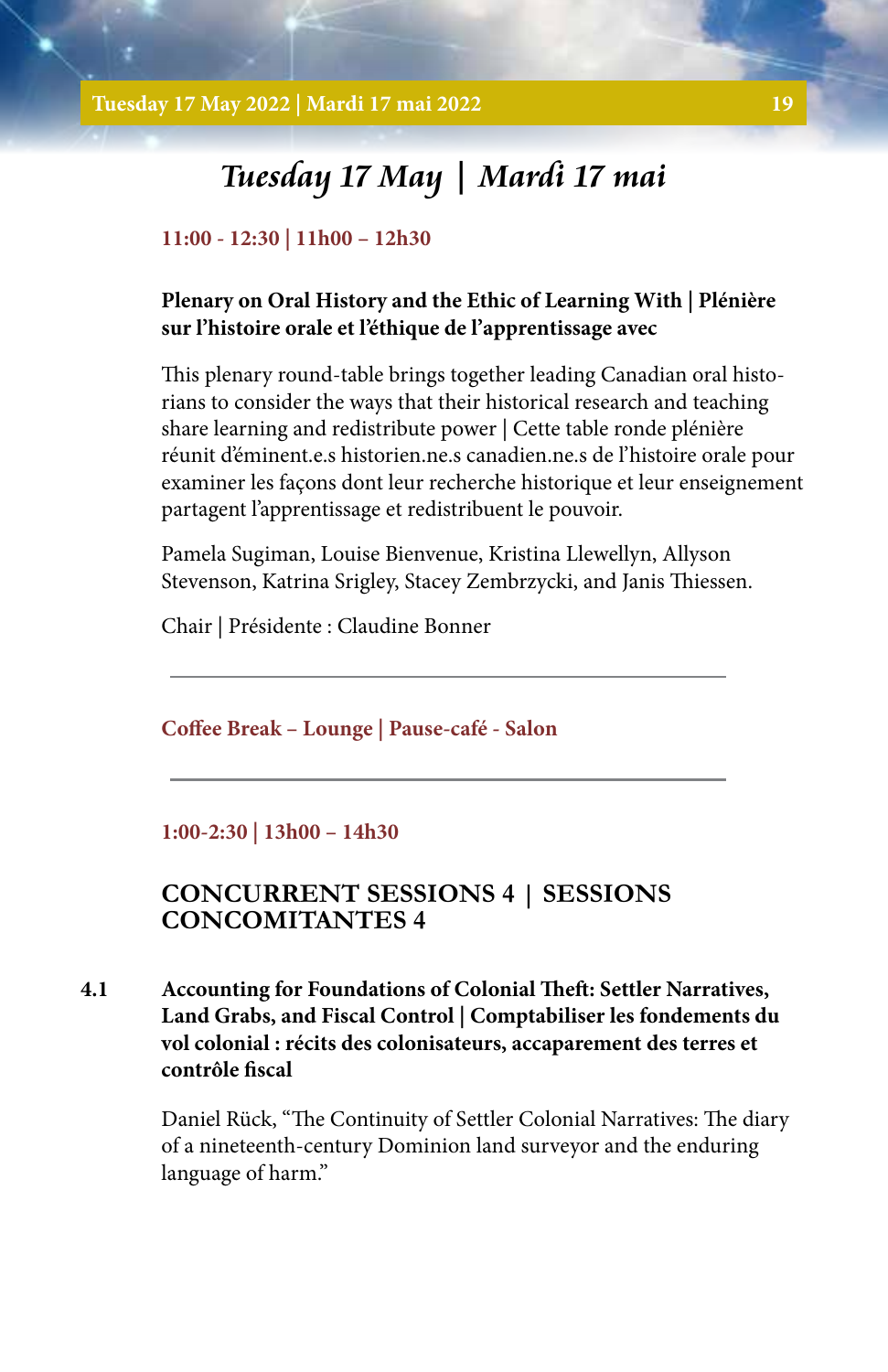Elizabeth McKenzie and Ian Mosby, "Reconciling the Ledger: Corporate Colonialism, the Rupert's Land Purchase and the Making of Canadian Settler Capitalism."

Alex Williams, "Indian Agent Reconciliations: The Trust Accounts."

Chair | Présidente : Shiri Pasternak

*Disciplinary Structures and Power Stream | Volet structures disciplinaires et pouvoir*

# **4.2 Gaps in the Archives | Lacunes dans les archives**

Natasha Henry, "Breaking the Silence: Digital Humanities, Slavery in Canada, and the Making of a Counter-Archive."

Chris Clarkson and Melissa Munn, "The Gaucher/Munn Penal Press Collection: An Archive of the Incarcerated."

Chris Chung, "Rereading the South China Sea Islands Dispute."

Louise Lainesse, "Repenser la méthode de l'historien.ne : les silences en tant que révélateurs de dynamiques de pouvoir."

Chair | Présidente : Emilie-Andrée Jabouin

*Methodology and Sources Stream | Volet méthodologie et sources*

# **4.3 The Need for History Education Reform: Popular Culture, Public Pedagogy, and the University | La nécessité d'une réforme de l'enseignement de l'histoire : la culture populaire, la pédagogie publique et l'université**

Alan Sears, Carla Peck, Catherine Duquette, Marie-Laurence Tremblay, James Rowinski, and Lorna McLean, "Rethinking the 'Devil's Bargain': Historians as Teacher Educators."

Eviana Pietrangelo-Porco, "Teaching History in the Age of Social Media: Thoughts and Questions."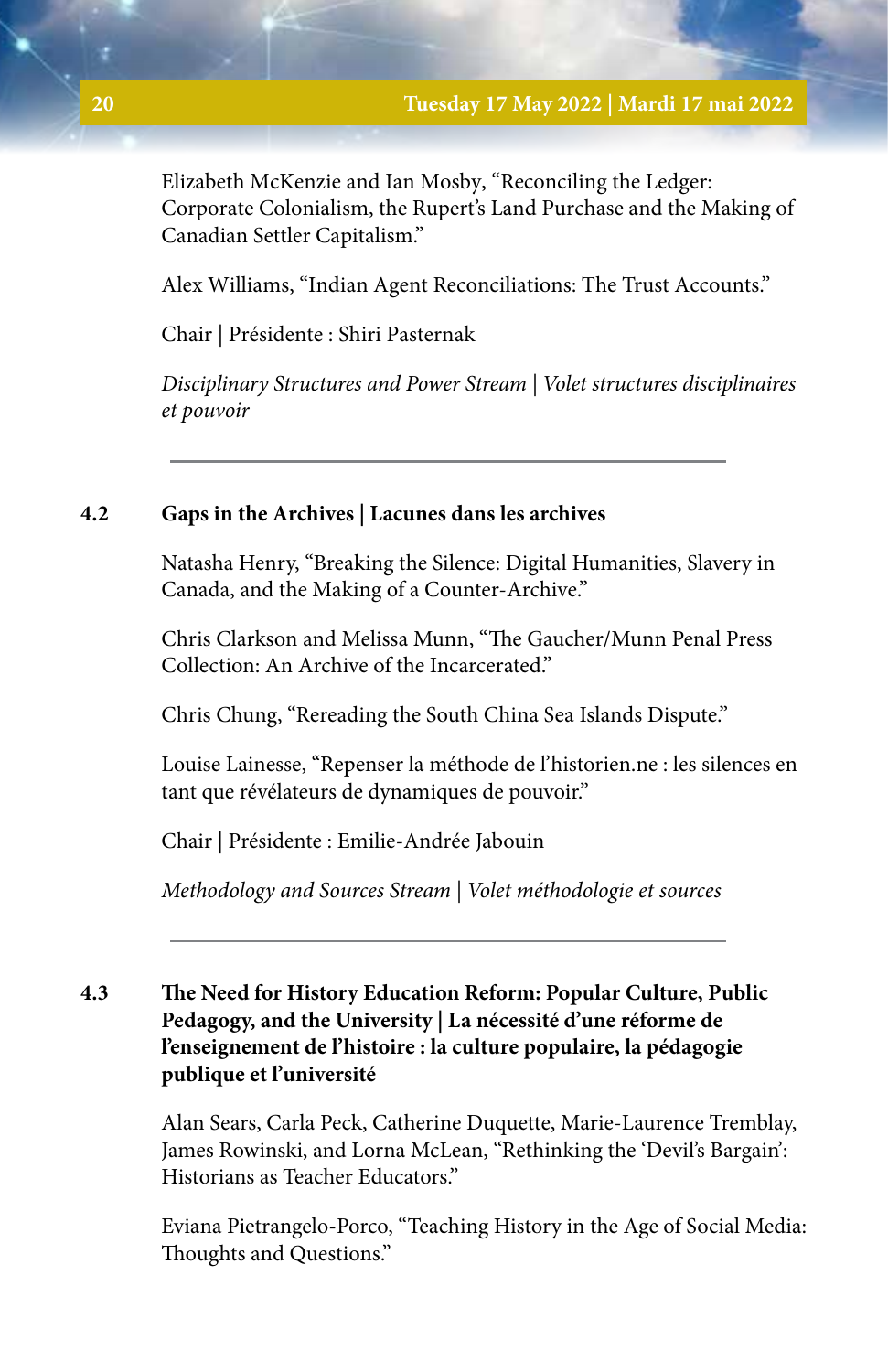#### **Tuesday 17 May 2022 | Mardi 17 mai 2022 21**

Rose Fine-Meyer, "Engendering Local Stories, Public History & Field Studies in History Studies in Schools."

Samuel McCready, "Past Stories and Future Worlds: Popular Imagination in Fallout 4."

Chair | Président : Ian Rocksborough-Smith

*Pedagogy and History Education Stream | Volet pédagogie et enseignement de l'histoire*

# **4.4 How should histories of racism be told in public? Roundtable reflections from the field of community-engaged public history | Comment raconter l'histoire du racisme en public ? Réflexions de la table ronde sur l'histoire publique engagée avec la communauté**

Roundtable participants à la table ronde : Mike Perry-Whittingham, Eiji Okawa, Kaitlin Findlay, Sherri Kajiwara, Susanne Tabata, Michael Abe.

Chair | Président : Jordan Stanger-Ross

*Historians and the Public Stream | Volet les historien.ne.s dans l'espace public*

# **4.5 Urban Culture and Identities in early 20th Century Canadian History | Culture et identités urbaines dans l'histoire canadienne du début du 20e siècle**

Sylvie Taschereau, « De petits temples de la consommation ? Les magasins à départements des classes populaires à Montréal, 1900-1960. »

Gillian Leitch, "The Complicated Role of Women in Montreal's Scottish Identity: The St Andrew's Ball, 1871-1960."

Nicholas Hrynyk, "Queer Borderlands: A Windsor-Detroit Queer Community in the 1920s and '30s."

Chair | Président : Robert Sweeny

*Early 20th Century Stream | Volet début du 20e siècle*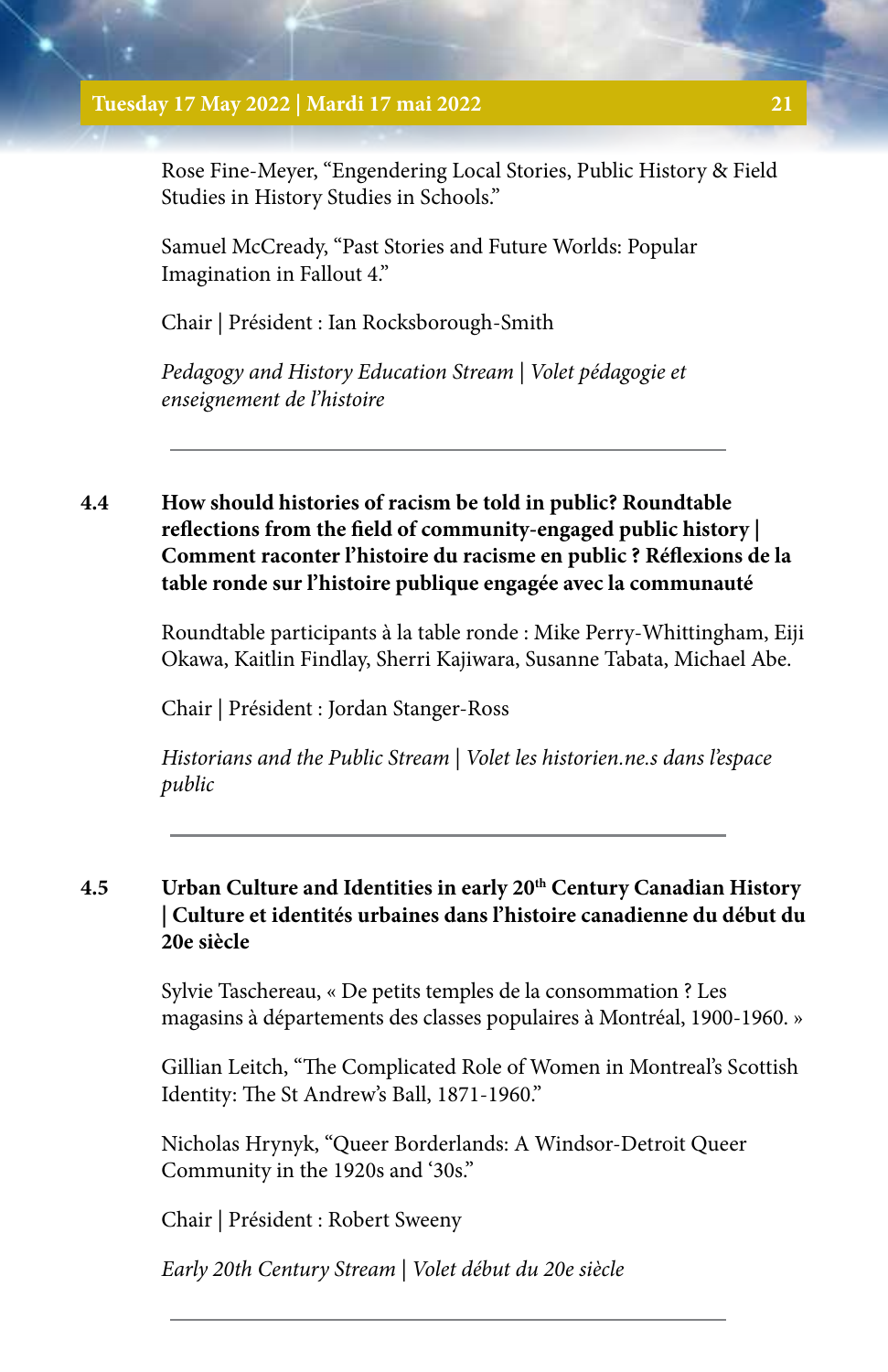# **4.6 Reconsidering political activism in the 1970s and 1980s | Nouveau regard sur le militantisme politique des années 1970 et 1980**

Laura Ishiguro, "'Gut History!': Japanese Canadian Activists Turn History Inside Out, 1970s-1980s."

Sarah Nickel and Eryk Martin, "Prison activism and the 1983 Kent hunger strike."

Amanda Ricci, "Canadian women at the World Conference of the United Nations Decade for Women 14-30 July 1980, Copenhagen, Denmark."

Chair | Présidente : Laura Madokoro

*Post-1945 Stream | Volet après 1945*

**Coffee Break – Lounge | Pause-café - Salon**

**3:00-4:30 | 15h00 – 16h30**

# **CONCURRENT SESSIONS 5 | SESSIONS CONCOMITANTES 5**

# **5.1 Black Women's History: Past, Present, Future | L'histoire des femmes noires : le passé, le présent, le futur**

Roundtable participants à la table ronde : Carol Duncan, Karen Flynn, Erica S. Lawson

Chair | Présidente : Funké Aladajebi

*Disciplinary Structures and Power Stream | Volet structures disciplinaires et pouvoir*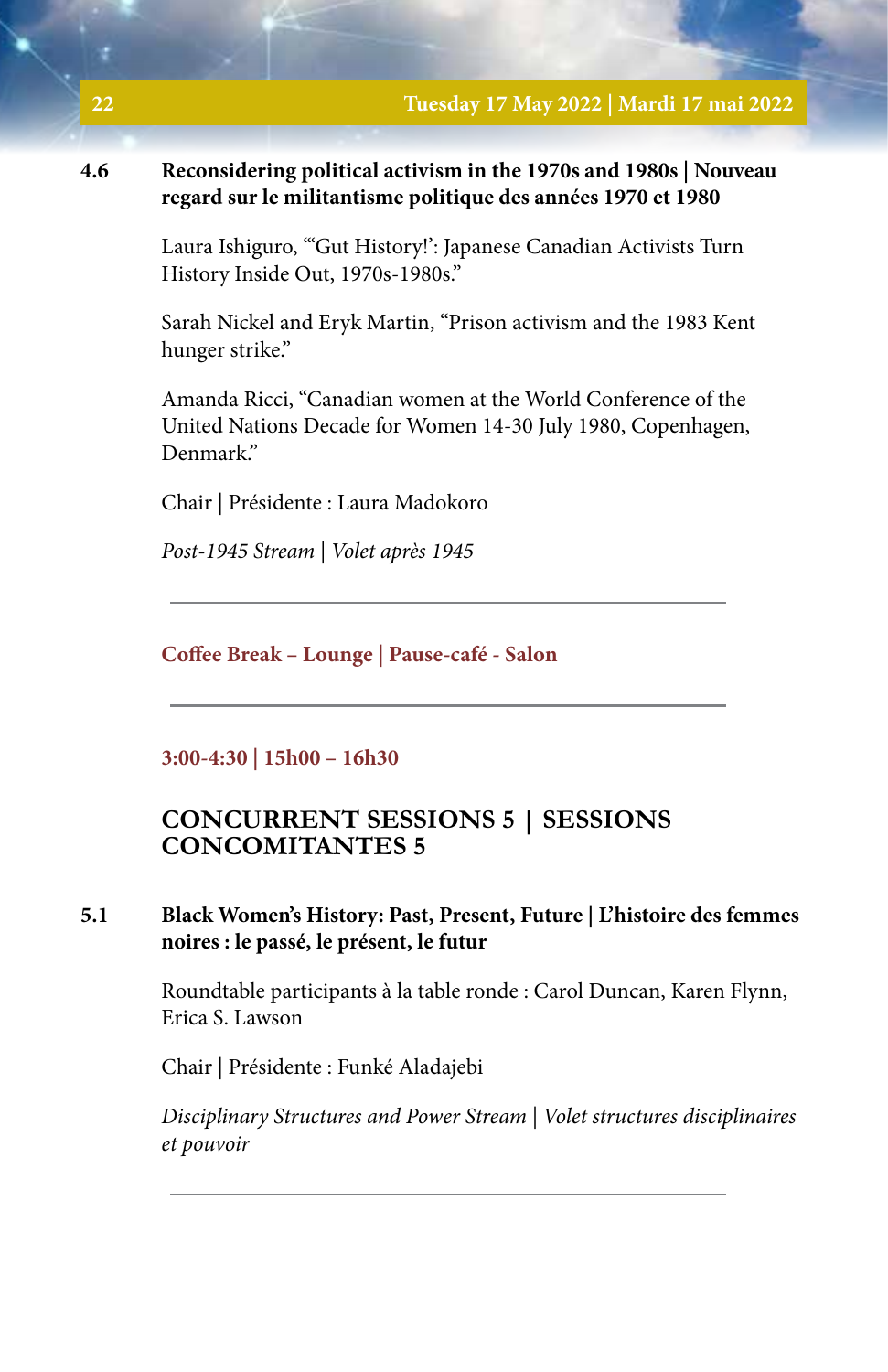#### **Tuesday 17 May 2022 | Mardi 17 mai 2022 23**

### **5.2 Canadian Historiography: Myths, Modes, and Morton | Historiographie canadienne : mythes, modes, et Morton**

Scott Dumonceaux, "Telling the Klondike Story: Historians, Myths, and Twenty-Five Years of Writing on the Klondike Gold Rush."

Matthew Barrett, "Graphic History and De-picturing the Past."

Deanna Turner, "Lost in Translation: Communicating National History, 1950s-1970s"

Chair | Présidente : Shannon Stunden Bower

*Historians, Historiography and heory Stream | Volet les historien.ne.s, l'historiographie et la théorie*

# **5.3 Historical Questions, Contemporary Struggles: A roundtable of historian-activists | Questions historiques, luttes contemporaines : une table ronde d'historien.ne.s-militant.e.s**

Roundtable participants à la table ronde : Travis Hay, Sean Carleton, Crystal Gail Fraser, Hannah Facknitz, Mercedes Peters, Désirée Rochat

Chair | Présidente : Johanna Lewis

*Historians and the Public Stream | Volet les historien.ne.s dans l'espace public*

# **5.4 Policymaking and Protest: Change and Continuity in 20th-Century Ontario Political History | Élaboration des politiques et contestation : changement et continuité dans l'histoire politique de l'Ontario au XXe siècle**

David Blocker, "Settler Resistance to the Mackenzie Valley Pipeline: The Southern Support Group of the Indian Brotherhood of the Northwest Territories and the Berger Inquiry, 1974-77."

Mark Kuhlberg, "'Saving at the spigot and losing at the bund': Using the Guise of Forest Conservation to Enforce a Newsprint Cartel in Canada, 1935-39."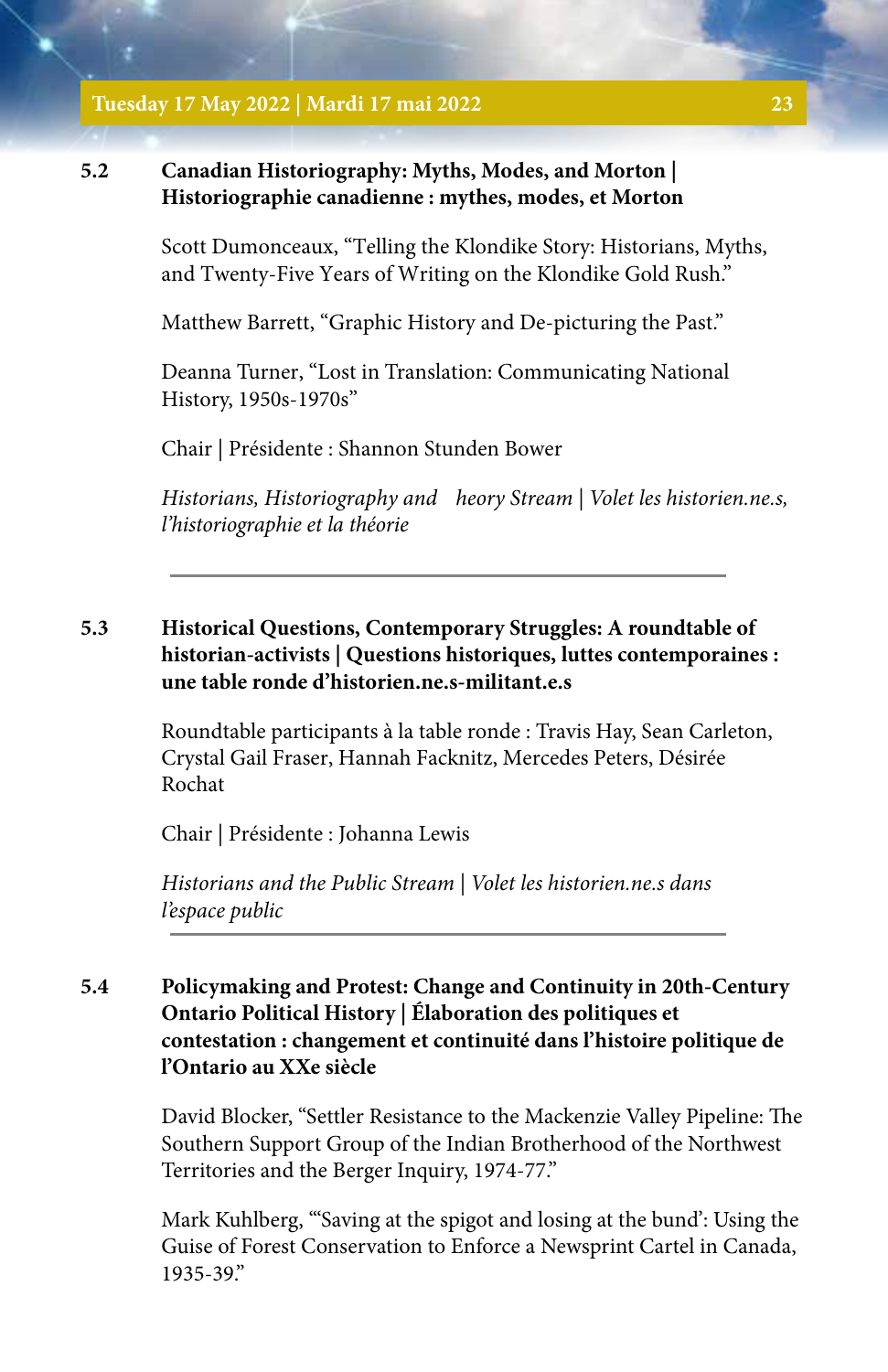Mark Sholdice, "Postwar Ontario Hydro: Political Culture and Transnational Policy Debates."

George Warecki, "Naturalists vs. Sportsmen? Unity in the Ontario Conservation Movement, 1920s-1930s."

Chair | Président : Neil Forkey

*Early 20th Century Stream | Volet début du 20e siècle*

### **5.5 Diverse Activisms | Militantismes diversifiés**

Laura Larsen, "Turning Right: The Rise of Right-Wing Politics in the Agricultural Prairies, 1970 – 2012."

Heather McIntyre, "Dignity or Liberation? Dignity and Liberation? Gay Christian Groups in Canada's Gay Rights Movement, 1970 – 1990."

Elio Colavito, "Here's what you need to do: Trans-Masculine Mutual Aid in Canada and the United States, 1970-2000."

Chair | Présidente : Tarah Brookfield

*Post-1945 Stream | Volet après 1945*

#### **5.6 Work and the End of Work | Le travail et la fin du travail**

Rachel Lobo, "Making Memory History: The History of the Foreign Domestic Workers' Movement in Ontario."

Marcia Braundy, "Women in Trades & Technology & The Skills Shortages Conundrum: An Historical Analysis of Institutional and Governmental Resistance."

Thomas Blampied, "Hunting and Broken Promises: The Ontario Northland Railway's Hannah Bay Goose Camp, 1946-1994."

Steven High, "Deindustrialization, Settler Colonialism and the Last Train out of Schefferville, Québec"

Chair | Présidente : Stacey Zembrzycki

*Post-1945 Stream | Volet après 1945*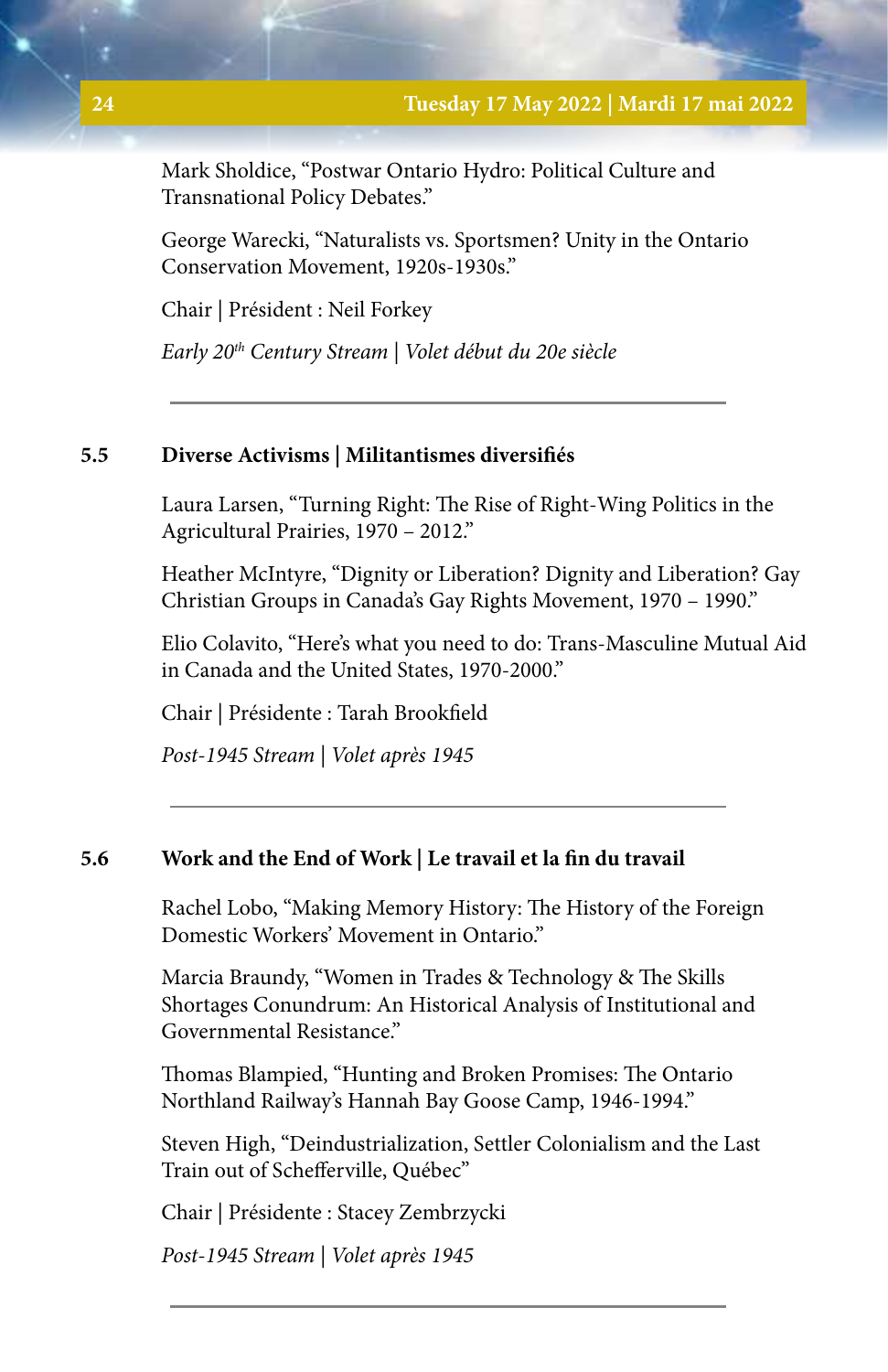### **Coffee Break – Lounge | Pause-café - Salon**

#### **5:00-6:30 | 17h00 – 18h30**

# **CONCURRENT SESSIONS 6 | SESSIONS CONCOMITANTES 6**

### **6.1 Biographies of Indigenous Women | Biographies de femmes autochtones**

Kathryn Labelle, "Finding the Women: Community-Engagement and Indigenous Voices in the DCB."

Alison Norman, "Haudenosaunee women's lives as windows into a complex community."

Martha Walls, "'The old queen among them': Alice Mitchell and the Fight for the Rocky Point Reserve."

Chair | Président : David Wilson

*Disciplinary Structures and Power Stream | Volet structures disciplinaires et pouvoir*

**6.2 CHA 2021 Best Scholarly Book in Canadian History Prize Panel | Panel de la laurétate du prix du meilleur livre en histoire canadienne de la SHC en 2021 : Brittany Luby,** *Damned: The Politics of Loss and Survival in Anishnabe Territory*

> Roundtable participants à la table ronde : Jarvis Brownlie, Deborah McGregor, John Sandlos, Lianne Leddy.

Chair | Présidente : Nicole Neatby

*Historians, Historiography and Theory Stream | Volet les historien.ne.s, l'historiographie et la théorie*

*Sponsored by the Journal of the Canadian Historical Association | Parrainée par la Revue de la Société historique du Canada*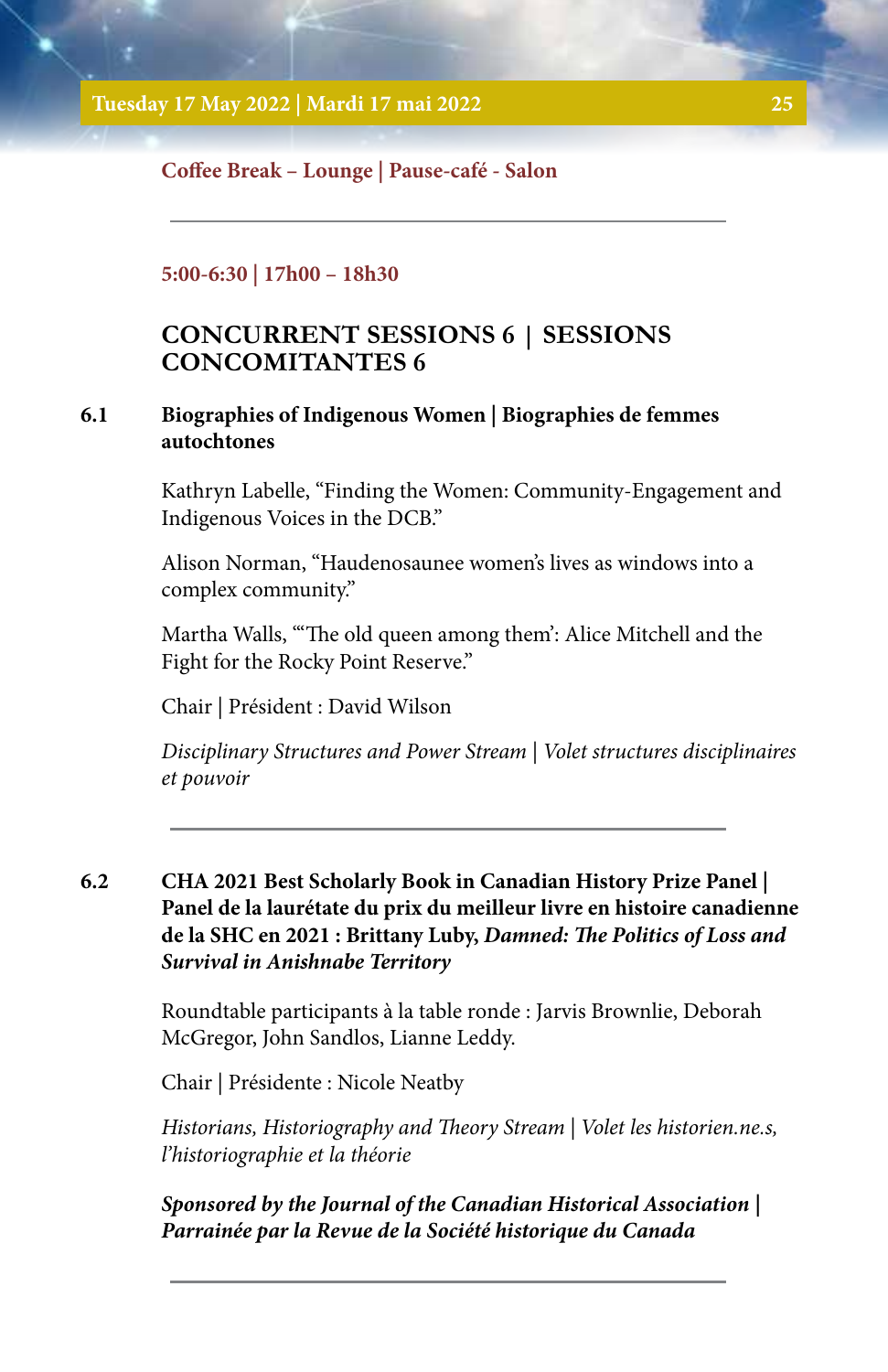# **6.3 Collaborative Learning in the History Classroom | L'apprentissage collaboratif dans la classe d'histoire**

Derek Murray, "The Effects of Team-Based Learning (TBL) Pedagogy on Student Engagement and Achievement."

Jo McCutcheon, "Approaches and Tools to Support Collaborative Learning in Undergraduate Classes."

Dominique Marshall, "Learning History by Doing, Together, and Online."

Chair | Présidente : Amanda Ricci

*Pedagogy and History Education Stream | Volet pédagogie et enseignement de l'histoire*

# **6.4 Conflict over Commemoration | Conflit au sujet de la commémoration**

Andrew Nurse, "'Addressing the Statue': The American Museum of Natural History, the Theodore Roosevelt Equestrian Statue, and the Re-organization of Institutional Historic Space."

Jan Noel, "Moral Act or Moral Panic? Cancelling Upper Canada's 'Great Men<sup>"</sup>

Ian Rocksborough-Smith, " 'History Wars' in the U.S. and Canada: A Comparative Challenge."

Chair | Président : Donald Wright

*Historians and the Public Stream | Volet les historien.ne.s dans l'espace public*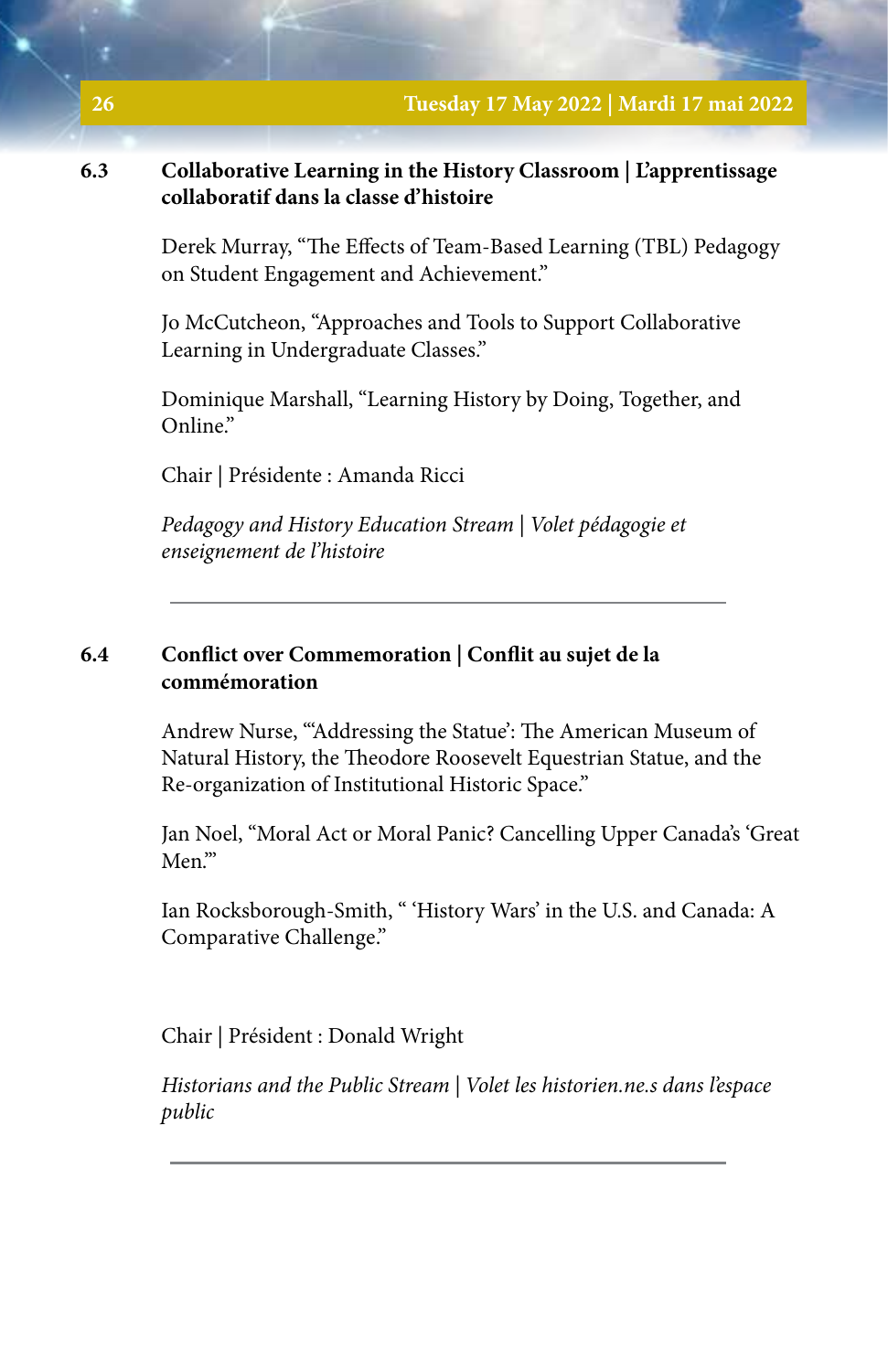**Tuesday 17 May 2022 | Mardi 17 mai 2022 27**

#### **6.5 Empire and Politics | Empire et politique**

Darren Reid, "Participatory journalism in the imperial press system: subverting local discourses through letters to the editor in the late nineteenth century."

Caitlin Harvey, "The Wealth of Knowledge: Indigenous Land, Settler Agriculture, and the Land-Grant University, 1840-1920."

Nicholas Baker, "'Where the Sentinel goes things are Pleasant and Easy': Canadian and Orange Politics in *The Sentinel*, 1890-1895."

Chair | Présidente : Mary Anne Poutanen

*Prior to 1900 Stream | Volet après 1900*

# **6.6 Racialized Confrontation and Violence | Confrontation et violence racialisées**

Cathleen Clark, "'A potential explosion building': The Militancy Crisis at the 1968 Glendon Forum on the Canadian Indian."

Zachary Smith, "The Politics of Indigenous Segregation and Migration in Post-War Canada."

Greg Marquis, "Deadly Force: The 1969 Nobrega Shooting and Police Accountability in Toronto."

Lucy Vorobej, "The Best of all Possible Worlds: The Post-War Indian Health Service and Settler Moves to Innocence."

Chair | Présidente : Jane Nicholas

*Post-1945 Stream | Volet après 1945*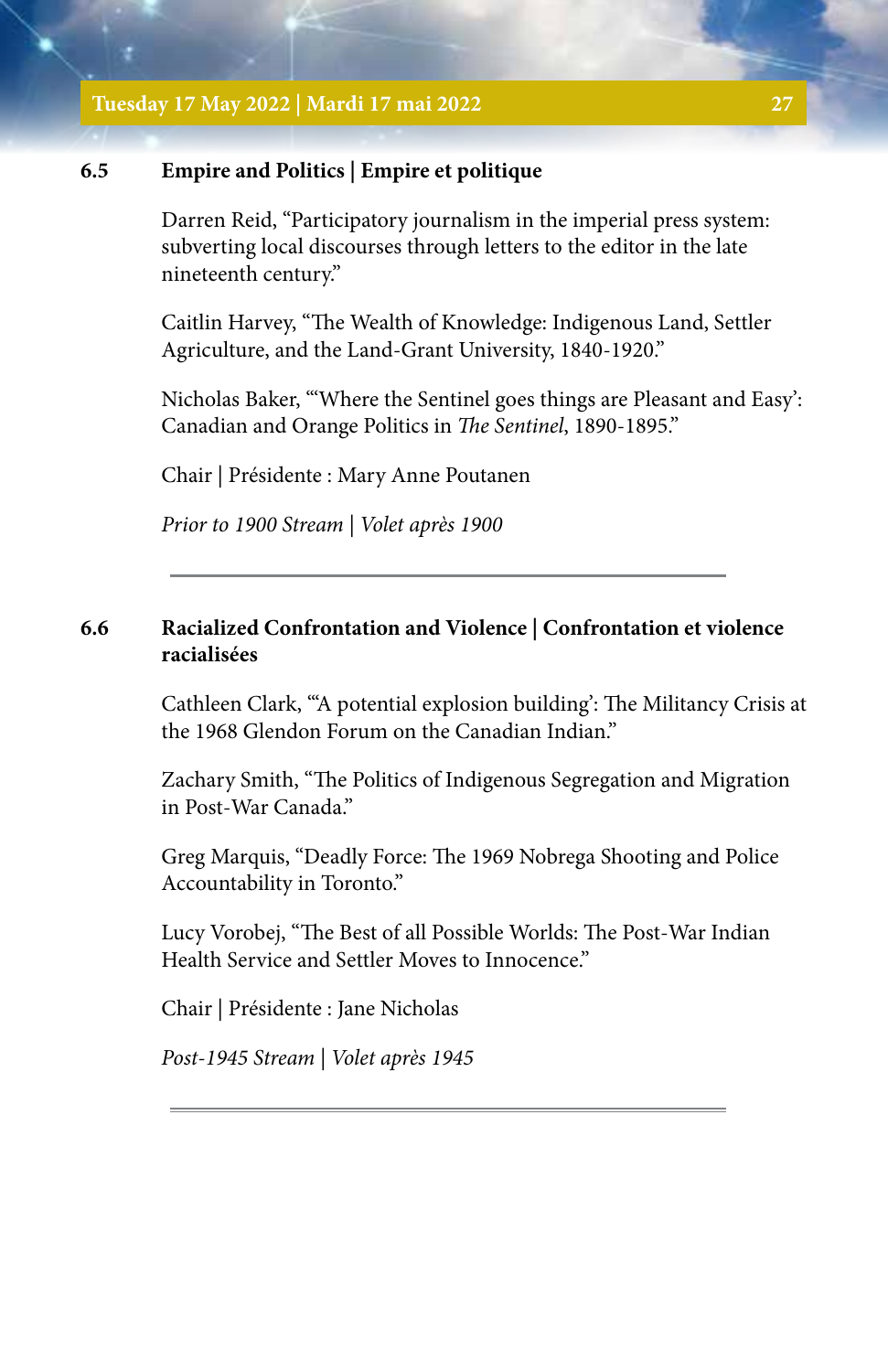# **Wednesday 18 May | Mercredi 18 mai**

#### **11-12:30 | 11h00-12h30**

# **CONCURRENT SESSIONS 7 | SESSIONS CONCOMITANTES 7**

# **7.1 Legacies of Colonialism in Africa: Reconsidering Conquest, Capitalism, and Transnationalism in the 19th and 20th Centuries | Héritages du colonialisme en Afrique : nouveau regard sur la conquête, le capitalisme et le transnationalisme aux XIXe et XXe siècles**

Amadou Ba, "Colonized in the Service of a Colonial State: West African Soldiers to Conquer and "Pacify" Madagascar (1896-1905)."

Stephen Osei Owusu, "The Mankessim Riots of 1849: a Case of Contested Ethno-forestry practices or Conflict between 'Europeanized' and Indigenous Africans."

Simplice Ayangma Bonoho, « Le « Centre de Rééducation des handicapés de Yaoundé » (CRHY) : Un projet humanitaire d'envergure ? : Pour une relecture des relations diplomatiques canadocamerounaises (1968-1980). »

Chair | Président : Robin Gendron

*Disciplinary Structures and Power Stream | Volet structures disciplinaires et pouvoir* 

*Sponsored by the Canadian Network on Humanitarian History | Parrainée par le Comité canadien de l'aide humanitaire*

#### **7.2 Decolonizing History | Décoloniser l'histoire**

Gabriela Castillo, "When Canada visits you: Decolonizing the History of Canada-Latin American Relations."

Angela Tozer, "What does it mean to 'decolonize' Canadian history? The contemporary context of Canadian imperialism and the narrativization of the settler state."

Johanna Lewis, "Ordinary Colonists, Then and Now: Choices, Constraints, and the Unsettling Power of Historical Example."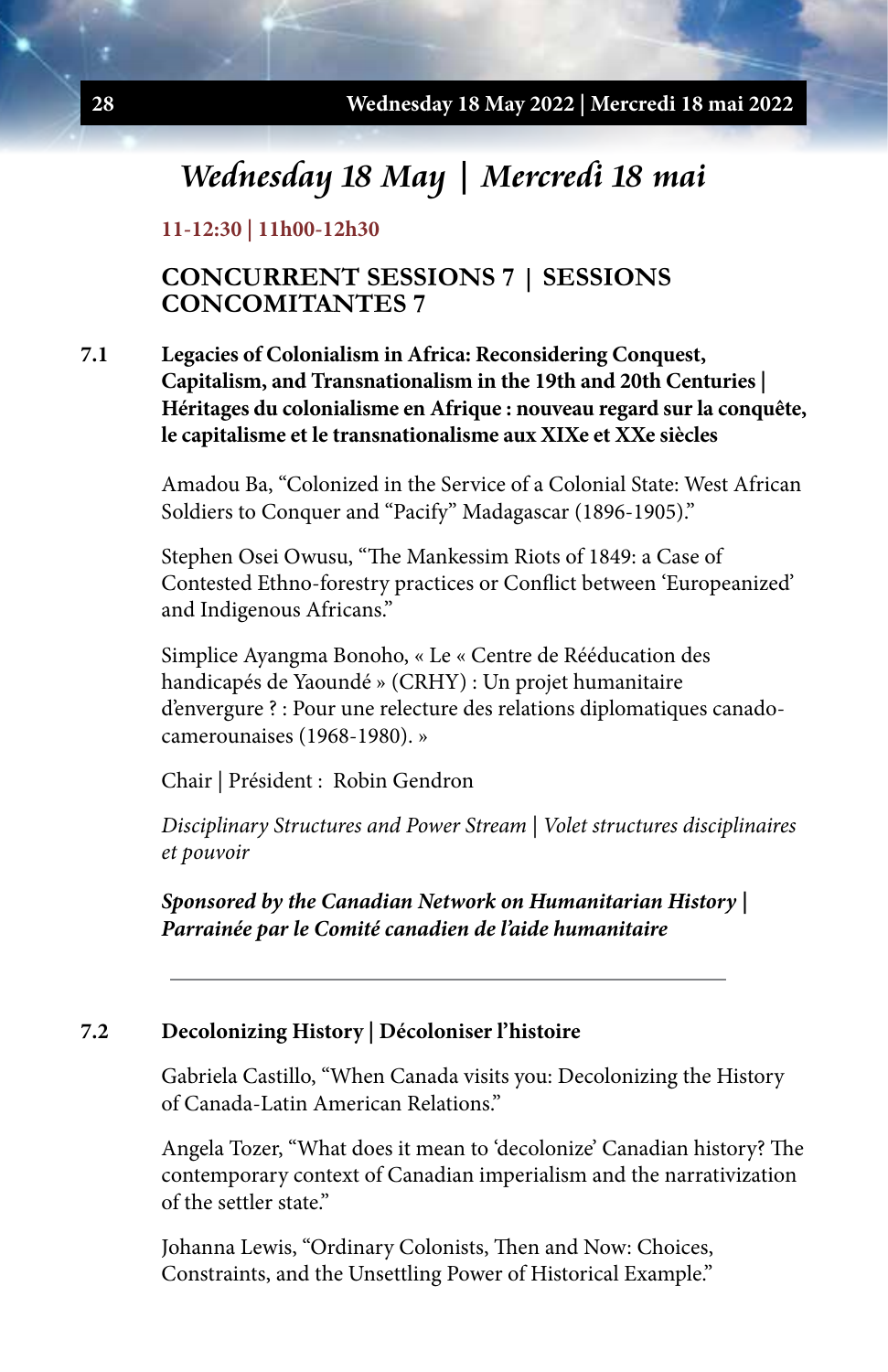Chair | Président : Andrew Nurse

*Historiography, Historians and Theory Stream | Volet les historien.ne.s, l'historiographie et la théorie*

## **7.3 Listening Out for Children's Voices: Reflections from the Field | À l'écoute des voix des enfants : réflexions sur le terrain**

Jane Nicholas, "Occluded Voices from the Small Wars: Domestic Violence, Infanticide, and Stories, Silences, and Lies in Criminal and Coroner Case Files."

Barbara Lorenzkowski, "The Shape of Time: Tracing Childhood Temporalities in Oral Histories."

Tarah Brookfield, "'I'm sure glad I was not born in the 30s!' Interpreting Fan Letters to Children's Author Bernice Thurman Hunter"

Chair | Présidente : Kristine Alexander

*Methodology and Sources Stream | Volet méthodologie et sources*

**7.4 A renewed perspective on historical societies and citizens' associations as agents of memory in the valorization of the past | Une perspective renouvelée sur les sociétés historiques et les associations citoyennes en tant qu'agents de la mémoire dans la valorisation du passé**

> Alain Roy, "History as a citizen science: research avenues for a renewed (and calmer?) look at its evolution."

Martin Drouin, "Engaged in the valorization of the past: a look at the activities of historical societies on the island of Montreal."

MariFrance Charette, "D'« antiquaires » à agents mémoriels : enjeux et défis de collecte de données et de diffusion sur Wikipédia."

Chair | Président : Steven High

*Historians and the Public Stream | Volet les historien.ne.s dans l'espace public*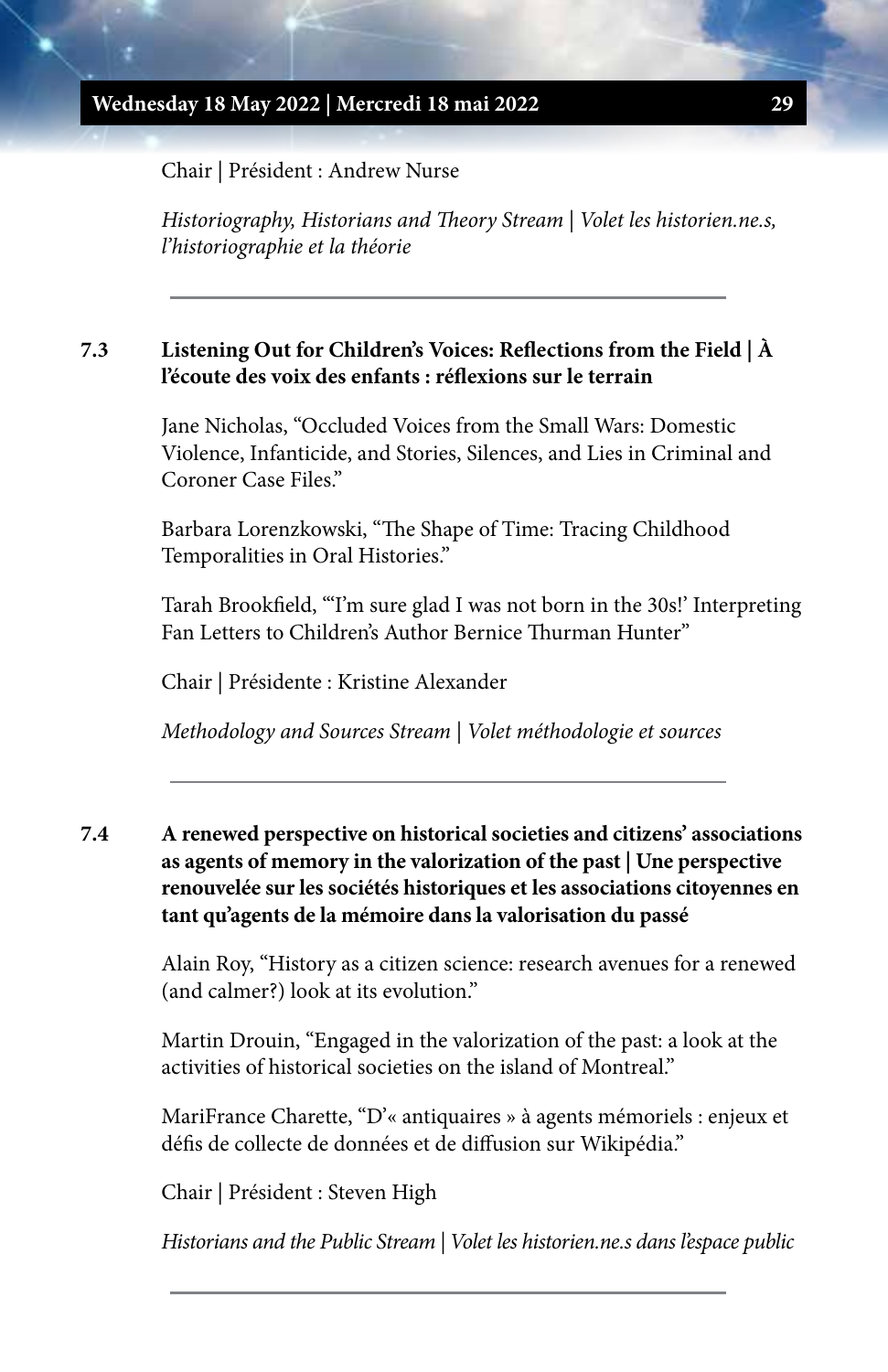# **7.5 Relationships and Resilience: Indigenous Families During Transitional Times | Relations et résilience : les familles autochtones en période de transition**

Sara Wilmshurst, "'My Wife and Daughters': Indigenous women's harvesting over three generations."

Jessica Di Laurenzio, "The McPhersons and the Morrisseaus: A Story of Métis Kinship in Northwestern Ontario."

Victoria Jackson, "Kin Ties and Family Remembrance: Three Generations of Wendat Christians in the Dispersal Era, 1630-1670."

McKelvey Kelly, "'Bathed their Bones with Her Tears': Women and the Wyandot of Anderdon Cemetery, 1790-1914."

Chair | Présidente : Kathryn Labelle

*Prior to 1900 Stream | Volet avant 1900*

# **7.6 Life in the Cold War and After | La vie pendant et après la guerre froide**

Madeline Burghardt, "The thalidomide tragedy: 'Collateral damage' of capitalist production?"

Alexander Hughes, "Mama's Pizza: Pizza in Toronto Homes 1945-1959."

Paul Esau, "Pragmatically Idealistic or Consistently Hypocritical? The Gulf War, Bill C-6 and Canadian Military Export Policy."

Chair | Président : David Webster

*Post-1945 Stream | Volet après 1945*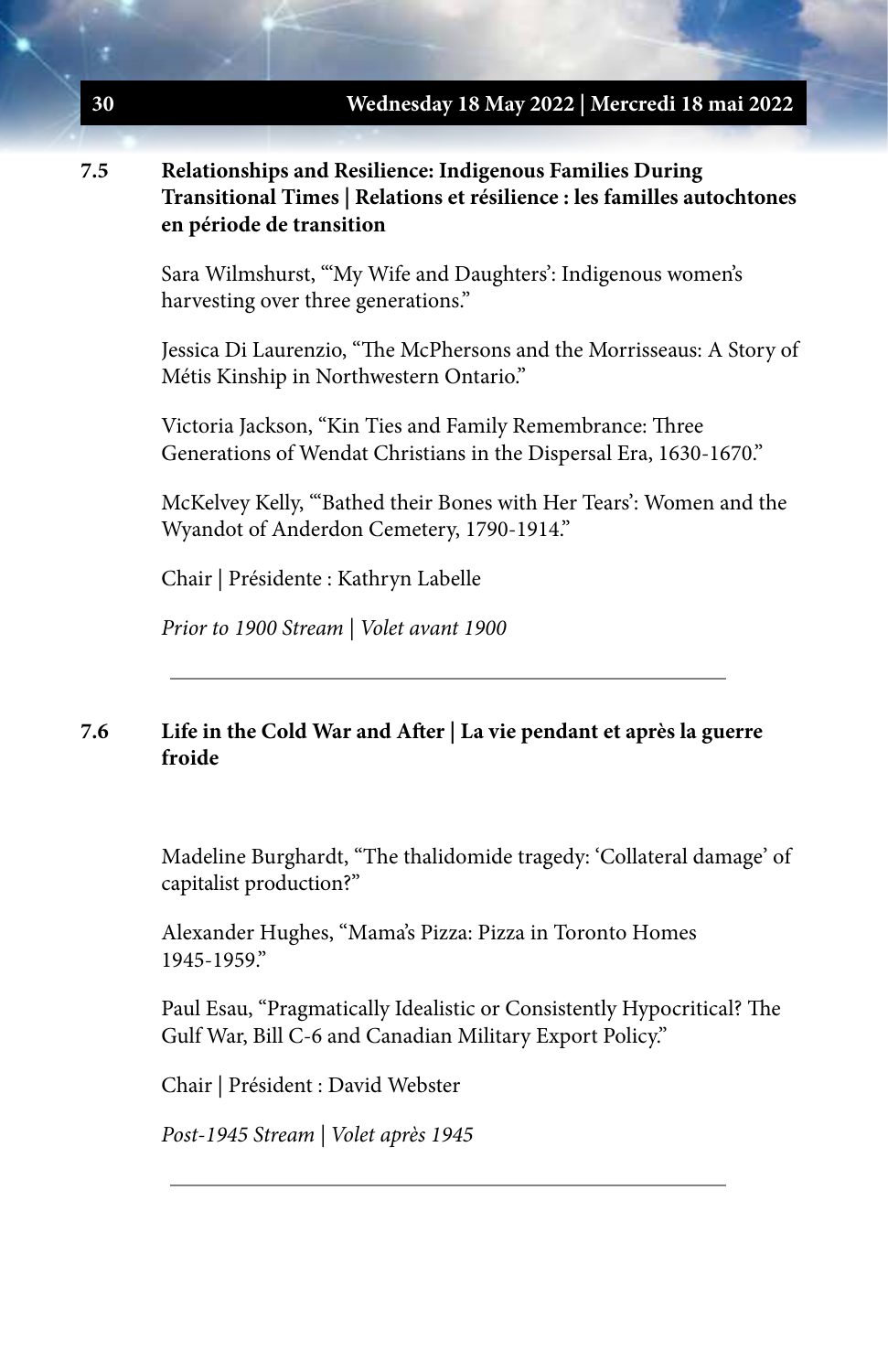#### **Wednesday 18 May 2022 | Mercredi 18 mai 2022 31**

#### **12:30-2:00 | 12h30 – 14h00**

# **Affiliated Committee Meetings / Lunch Break [lounge] | Réunions des comités associés / Pause du midi [salon]**

Public History Committee | Comité d'histoire publique

Indigenous History Group | Groupe d'histoire autochtone

Canadian Network on Humanitarian History | Comité canadien de l'aide humanitaire

Political History Group [outside platform – zoom link to come] | Groupe d'histoire politique [plateforme externe - lien Zoom à venir]

Canadian Committee on Migration, Ethnicity, and Transnationalism [Thursday 2pm – [https://usask-ca.zoom.](https://usask-ca.zoom.us/j/94506514340?pwd=MjBybXBUTHFTYkdtRVlhWWJoYmJNQT09) [us/j/94506514340?pwd=MjBybXBUTHFTYkdtRVlhWWJoYmJNQT09](https://usask-ca.zoom.us/j/94506514340?pwd=MjBybXBUTHFTYkdtRVlhWWJoYmJNQT09)] | Comité canadien sur la migration, l'ethnicité et le transnationalisme [jeudi @ 14h00 – lien [https://usask-ca.zoom.](https://usask-ca.zoom.us/j/94506514340?pwd=MjBybXBUTHFTYkdtRVlhWWJoYmJNQT09) [us/j/94506514340?pwd=MjBybXBUTHFTYkdtRVlhWWJoYmJNQT09](https://usask-ca.zoom.us/j/94506514340?pwd=MjBybXBUTHFTYkdtRVlhWWJoYmJNQT09)]

#### **2:00-3:30 | 14h00 – 15h30**

# **CONCURRENT SESSIONS 8 | SESSIONS CONCOMITANTES 8**

# **8.1 Les suites du Precarious Historical Instructors' Manifesto dans la communauté historienne | The Aftermath of the Precarious Historical Instructors' Manifesto in the Historical Community**

Bilingual Workshop Organized by the CHA Committee on Precarity | Atelier bilingue organisé par le comité de la SHC sur la précarité

Godefroy Desrosiers-Lauzon, David Webster & Karine Duhamel

La publication du Manifeste des historiens enseignants précaires en février 2020 a suscité une cascade de réactions dans la profession historienne au Canada. Cette table ronde cherche à évaluer le chemin parcouru, ainsi qu'à poursuivre la conversation entamée par le Manifeste, en réunissant des historien.ne.s étudiant.e.s, précaires et permanent.e.s,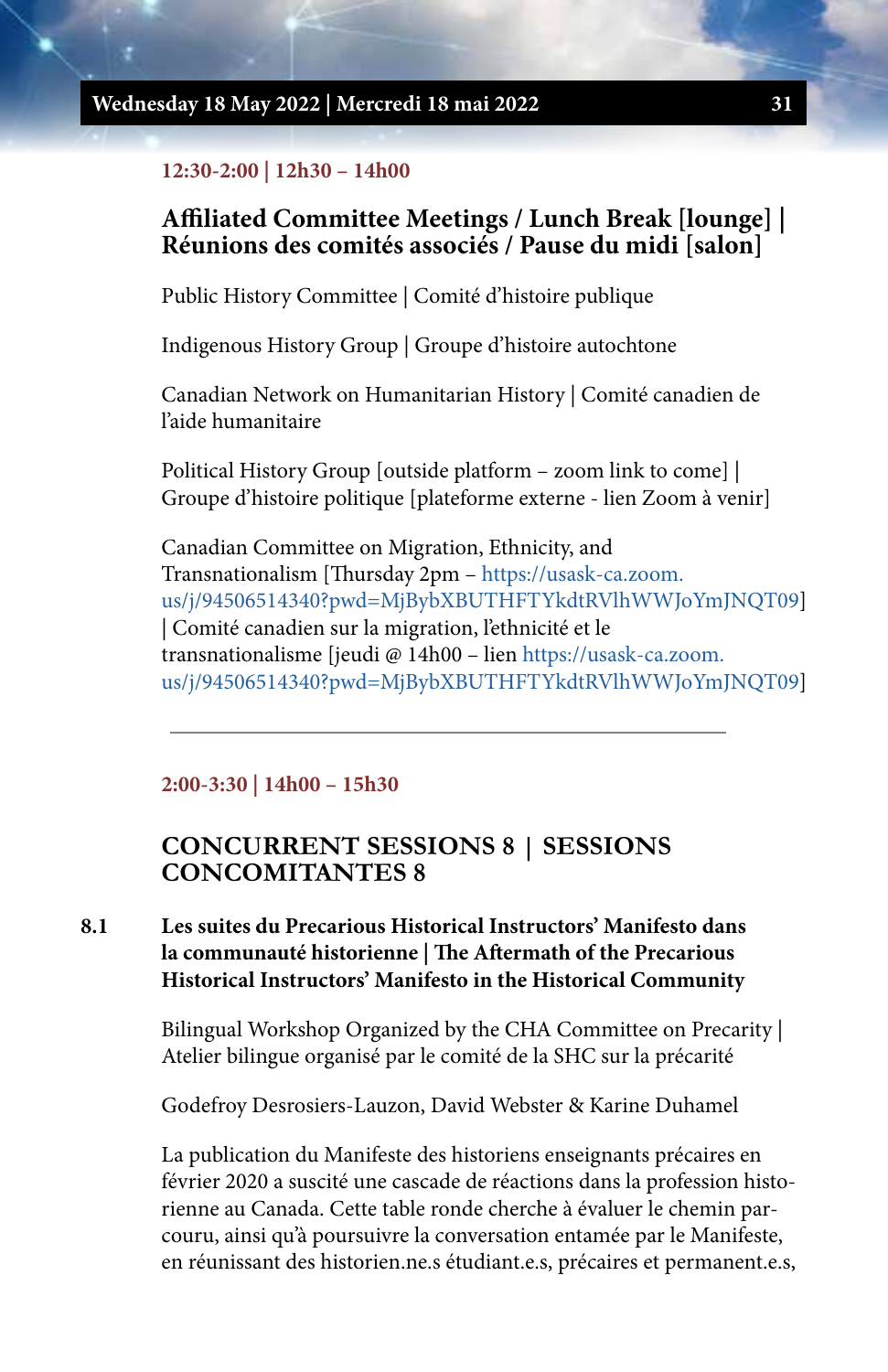qui témoigneront de leur expérience et inviteront les témoignages du public.

The publication of the Precarious Historical Instructors' Manifesto in February 2020 has generated a cascade of reactions in the historical profession in Canada. This roundtable seeks to assess how far we have come, as well as to continue the conversation begun by the Manifesto, by bringing together students, precarious and tenured historians to share their experiences and invite testimony from the audience.

Chair | Président : David Webster

*Disciplinary Structures and Power Stream | Volet structures disciplinaires et pouvoir*

# **8.2 Table ronde du prix Wallace K. Ferguson Prize Roundtable: Rachel Cleves,** *Unspeakable : A Life Beyond Sexual Morality*

Roundtable participants à la table ronde : Kristine Alexander, Joy Dixon, Jarett Henderson, Nicholas Syrett, Rachel Cleves.

Chair | Président : Benjamin Bryce

*Historians, Historiography and Theory Stream | Volet les historien.ne.s, l'historiographie et la théo*rie

*Sponsored by the Journal of the Canadian Historical Association | Parrainée par la Revue de la Société historique du Canada*

#### **8.3 A Tribute to | Un hommage à Franca Iacovetta**

Marlene Epp, "Opening the Gates in Canadian Immigration History."

Nadia Jones-Gailani, "Feminist Embodied Research and Mentorship."

Barrington Walker, "Dr. Iacovetta's Impact."

Valerie Korinek, "Breaking the Mold: Jell-o Salads, Food Histories, Resistance and Community Building."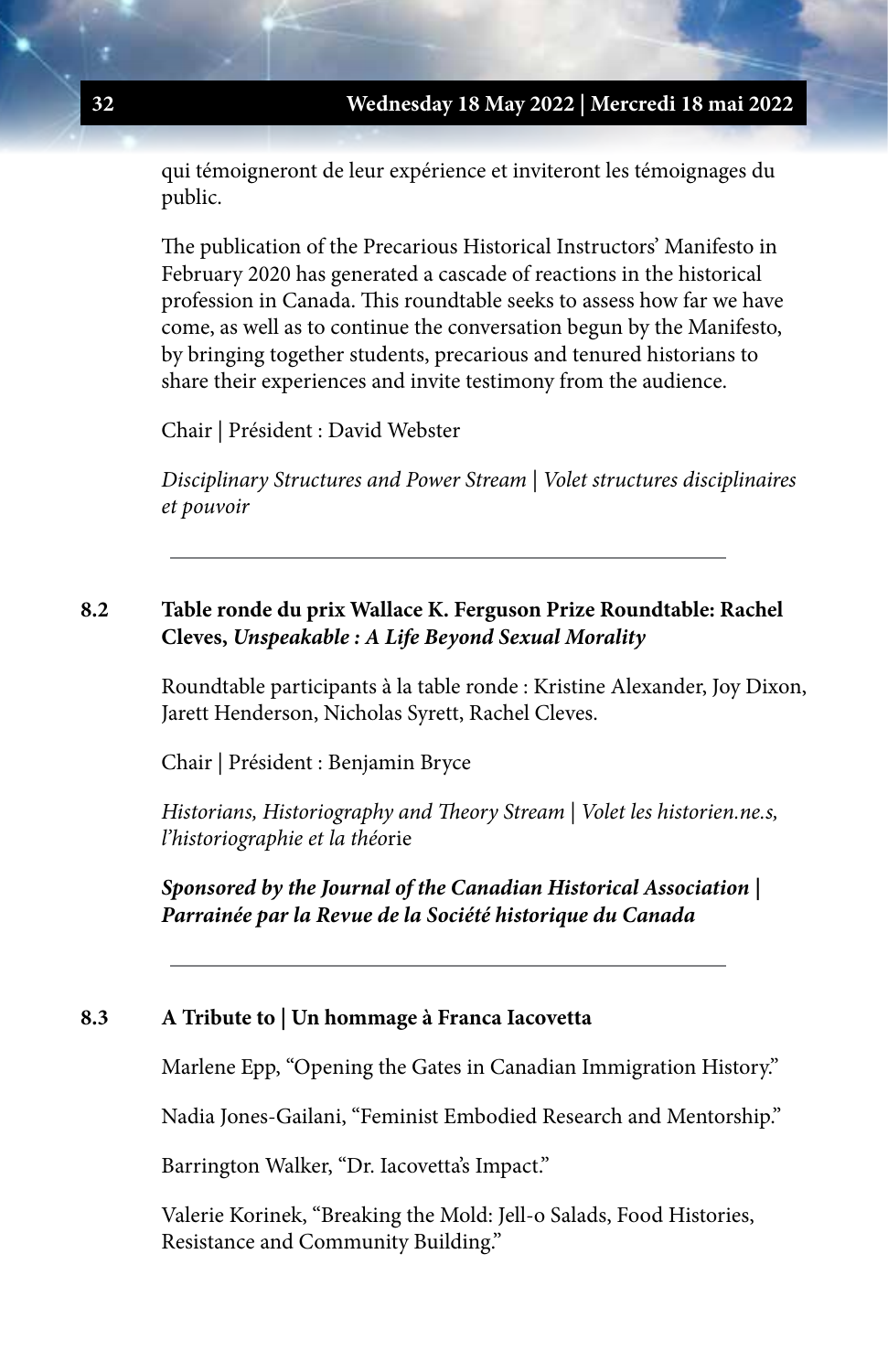James Naylor, "Franca Iacovetta as Working-Class Historian."

Chair | Présidente : Catherine Carstairs

*Historians, Historiography and Theory Stream | Volet les historien.ne.s, l'historiographie et la théorie*

#### **8.4 Race, Religion, and War Crimes | Race, religion et crimes de guerre**

Patrizia Gentile, "Historizing racial politics, sex, death, and the Black boxer from 1810 to 1948."

Fred Glover, "Canadian Overseas Missions: Past, Present, and Future."

Katelyn Arac, "Haunting in Canadian War Crimes Trials."

Chair | Présidente : Isabel Campbell

*Historians, Historiography and Theory Stream | Volet les historien.ne.s, l'historiographie et la théorie*

# **8.5 DEVONthink for Historians: Workshop | Atelier : DEVONthink pour les historiens**

Chair | Présidente : Jacqueline Briggs

*Historians, Historiography and Theory Stream | Volet les historien.ne.s, l'historiographie et la théorie*

# **8.6 Haudenosaunee Responses to and Engagements with the field of Public History | Réponses et engagements des Haudenosaunee dans le domaine de l'histoire publique**

Heather George, "Woodland Cultural Centre Celebrates 50 Years of Influence, Engagement, and Innovation."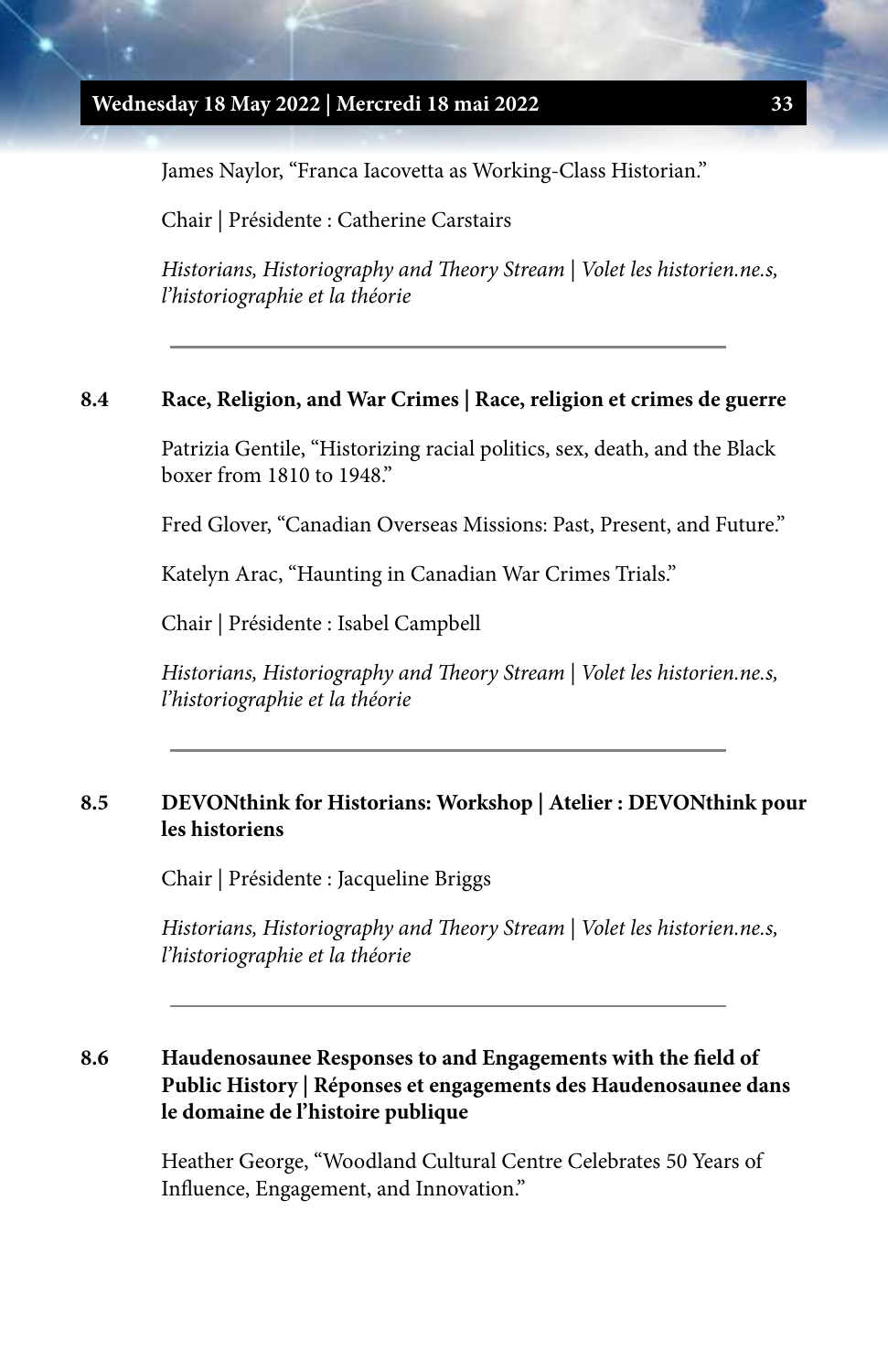Skylee-Storm Hogan-Stacey, " 'Displaced attacks on our existence': Changing Public History Practice to Support Kanien'kehá:ka History in Tiohtià:ke."

Cody Groat, "'Purveyors of Untruth:' Indigenous Responses to the Historic Sites and Monuments Board of Canada."

Chair | Présidente: Talena Atfield

*Historians and the Public Stream | Volet les historien.ne.s dans l'espace public*

**Coffee Break – Lounge | Pause-café - Salon**

**4:00-6:30 | 16h00 – 18h30**

**CHA Annual Meeting and Awards | Assemblée générale des membres et prix de la SHC**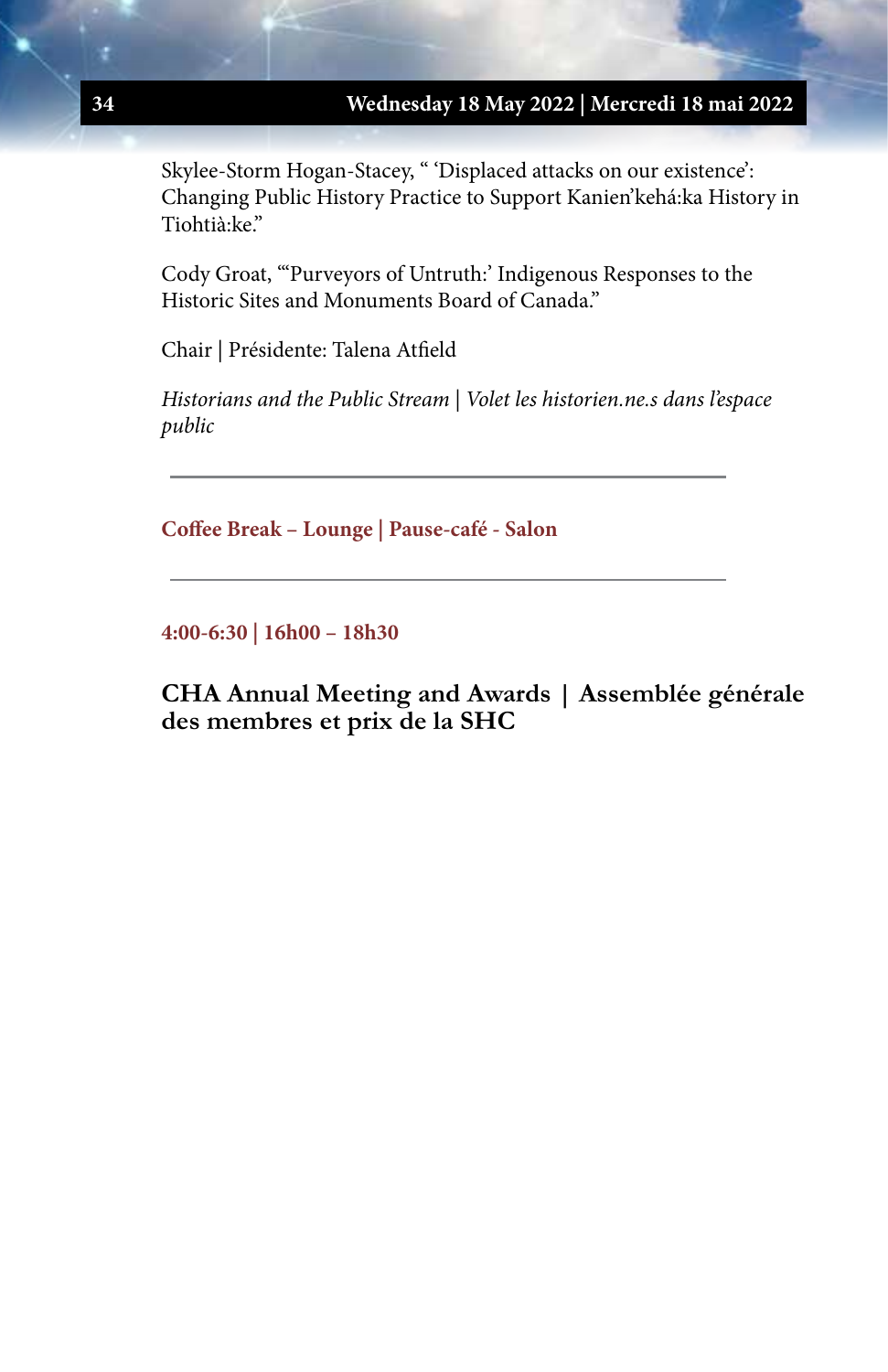# **La Société historique du Canada 35**

**Participants | Congressistes**

| Abe, Michael             | 4.4          | Cowan, Mairi           | 1.5, 2.4 |
|--------------------------|--------------|------------------------|----------|
| Aguiar, Julia            | 3.5          | Dean, David            | 1.3      |
| Aladajebi, Funké         | 5.1          | Dixon, Joy             | 8.2      |
| Alexander, Kristine      | 7.3, 8.2     | Downey, Allan          | 2.1      |
| Alke, Elizabeth          | 1.6          | Drouin, Martin         | 7.4      |
| Arac, Katelyn            | 8.4          | Dubinsky, Karen        | 3.1      |
| Atfield, Talena          | 8.6          | Duhamel, Karine        | 8.1      |
| Ba, Amadou               | 7.1          | Dumonceaux, Scott      | 5.2      |
| Baker, Nicholas          | 6.5          | Duquette, Catherine    | 4.3      |
| Barrett, Matthew         | 5.2          | Duncan, Carol          | 5.1      |
| De Barros, Juanita       | 1.5          | Epp, Marlene           | 8.3      |
| Bienvenue, Louise        | Page 19      | Essau, Paul            | 7.6      |
| Blampied, Thomas         | 5.6          | Facknitz, Hannah       | 5.3      |
| Blocker, David           | 5.4          | Findlay, Kaitlin       | 4.4      |
| Bjorge, Mikhail          | 2.5          | Flynn, Karen           | 5.1      |
| Bonner, Claudine         | 2.1, page 19 | Forkey, Neil           | 5.4      |
| Bonoho, Simplice Ayangma | 7.1          | Fortin, Claudine       | 2.2      |
| Bower, Shannon Stunden   | 3.4, 5.2     | Fraser, Crystal        | 1.1, 5.3 |
| Braundy, Marcia          | 5.6          | Gailani, Nadia Jones-  | 8.3      |
| Briggs, Jacqueline       | 8.5          | George, Heather        | 8.6      |
| Brownlee, Jarvis         | 6.1          | Gendron, Robin         | 7.1      |
| Bryden, Penny            | 3.1          | Gentile, Patrizia      | 8.4      |
| Brookfield, Tarah        | 5.5, 7.3     | Gibson, Lindsay        | 1.2      |
| Burghardt, Madeline      | 7.6          | Glover, Fred           | 8.4      |
| Burtch, Andrew           | 2.2          | Greenhorn, Beth        | 2.3      |
| Burton, Emilie           | 2.2          | Groat, Cody            | 8.6      |
| Bryce, Benjamin          | 2.1, 8.2     | Harvey, Caitlin        | 6.5      |
| Campbell, Isabel         | 8.4          | Hay, Travis            | 5.3      |
| Campbell, Lara           | 3.1          | Hazzan, Dave           | 2.2      |
| Carleton, Sean           | 5.3          | Henderson, Jarett      | 8.2      |
| Carstairs, Catherine     | Page 10, 8.3 | Henry, Natasha         | 4.2      |
| Carter, Sarah            | 3.2          | High, Steven           | 5.6, 7.4 |
| Castillo, Gabriela       | 7.2          | Hill, Rick             | 3.3      |
| Charette, MariFrance     | 7.4          | Hossack, Sam           | Page 10  |
| Chung, Chris             | 4.2          | Hughes, Alexander      | 7.6      |
| Ciufo, Carly             | 1.5          | Hrynyk, Nicholas       | 4.5      |
| Clark, Cathleen          | 6.6          | Hughes, Christine      | 2.6      |
| Clarkson, Chris          | 4.2          | Ince, Nathan           | 1.5      |
| Cleves, Rachel           | 8.2          | Ishiguro, Laura        | 3.2, 4.6 |
| Colavito, Elio           | 5.5          | Jabouin, Emilie-Andrée | 4.2      |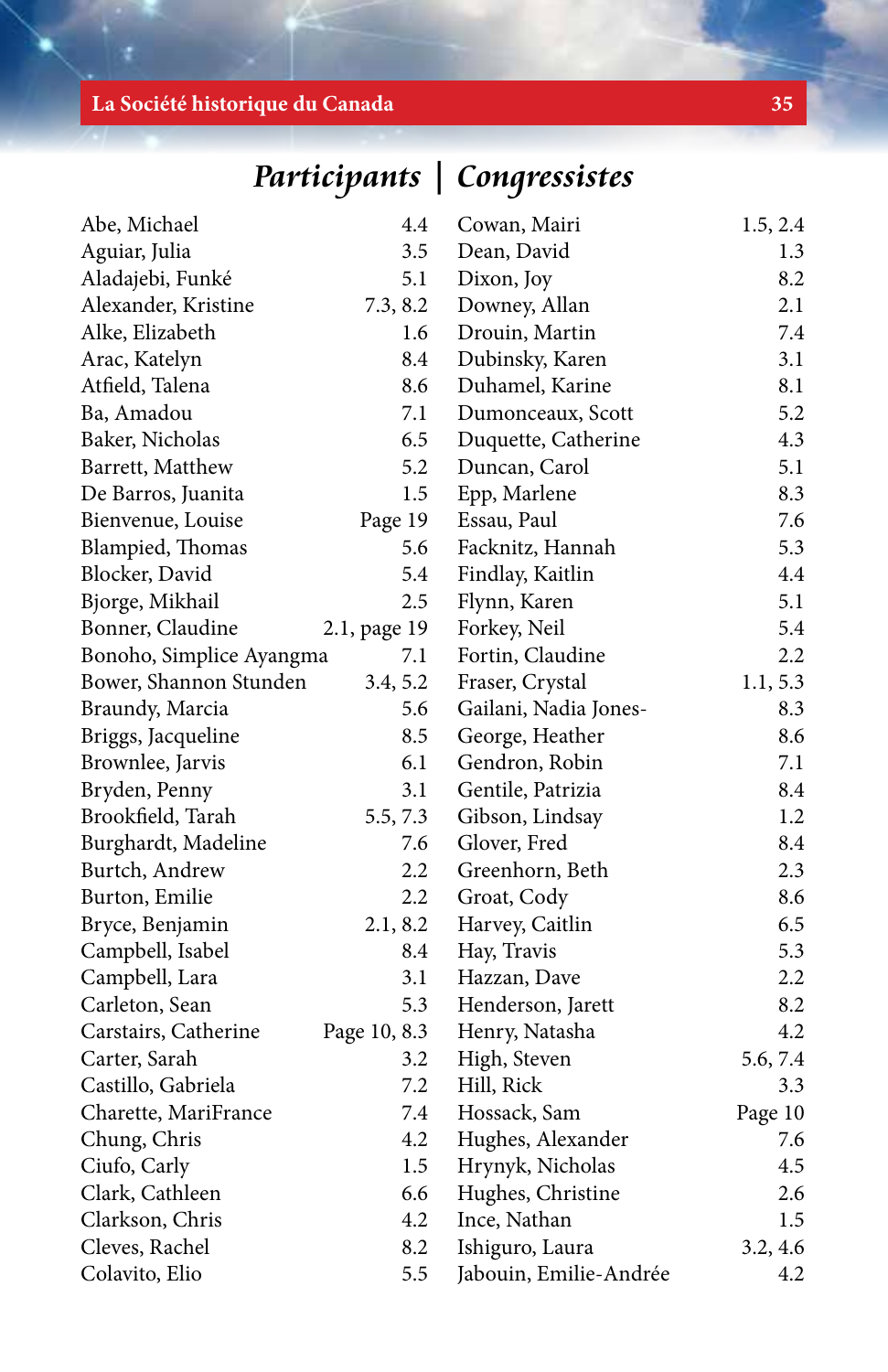**36 The Canadian Historical Association**

| Jackson, Victoria            | 7.5          | Mosby, Ian                 | 4.1           |
|------------------------------|--------------|----------------------------|---------------|
| Karn, Sara                   | 1.2          | Moses, John                | 3.3           |
| Kajiwara, Sherri             | 4.4          | Munn, Melissa              | 4.2           |
| Kelly, McKelvey              | 7.5          | Murchison, Daniel          | 3.4           |
| Kigjugalik, Deborah Webster  | 2.3          | Meyer, Rose Fine-          | 4.3           |
| Kiltzanidou, Katerina        | 2.4          | Murray, Derek              | 6.3           |
| Korinek, Valerie             | 8.3          | Myers, Gary J.             | 1.3           |
| Kuhlberg, Mark               | 5.4          | Naylor, James              | 8.3           |
| Labelle, Kathryn             | 6.1, 7.5     | Neatby, Nicole             | 3.1, 6.2      |
| Lainesse, Louise             | 4.2          | Nicholas, Jane             | 6.6, 7.3      |
| Langford, William            | Page 10, 2.5 | Nickel, Sarah              | 1.1, 3.5, 4.6 |
| Larsen, Laura                | 5.5          | Noel, Jan                  | 6.4           |
| Laurenzio, Jessica Di        | 7.5          | Norman, Alison             | 3.3, 6.1      |
| Lauzon, Godefroy Desrosiers- | 8.1          | Nurse, Andrew              | 6.4, 7.2      |
| Lawson, Erica S.             | 5.1          | O'Bonsawin, Christine      | Page 10       |
| Leddy, Lianne                | 6.2          | Oliver, Lori               | 2.6           |
| Leitch, Gillian              | 4.5          | Okawa, Eiji                | 4.4           |
| Lewis, Johanna               | 5.3, 7.2     | Owusu, Stephen Osei        | 7.1           |
| Little, Margaret             | 2.6          | Pâquet, Martin             | Page 10       |
| Llewellyn, Kristina          | Page 19      | Pasternak, Shiri           | 4.1           |
| Lobo, Rachel                 | 5.6          | Patton, Karissa            | 3.5           |
| Loo, Tina                    | Page 10      | Peace, Tom                 | 3.3           |
| Lorenzkowski, Barbara        | 1.3, 7.3     | Peck, Carla                | 4.3           |
| Loucks, Alanna               | 1.4          | Penner, Mack               | 2.5           |
| Luciuk, Kasandra             | 2.5          | Perry, Adele               | 2.1, 3.4      |
| Macfarlane, Daniel           | 1.2          | Peters, Mercedes           | 5.3           |
| Madokoro, Laura              | 4.6          | Pettit, Jennifer           | 3.3           |
| Mahon, Danielle              | 1.3          | Pind, Jackson              | 1.2           |
| Marks, Lynne                 | 2.6          | Porco, Eviana Pietrangelo- | 4.3           |
| Marquis, Greg                | 1.4, 6.6     | Poutanen, Mary Anne        | 1.4, 6.5      |
| Marshall, Dominique          | 6.3          | Recaj, Krenare             | 1.6           |
| Martin, Eryk                 | 4.6          | Reid, Darren               | 6.5           |
| Matte, Mélanie               | 3.5          | Ricci, Amanda              | 4.6, 6.3      |
| McCavitt, Keely              | 2.2          | Rochat, Désirée            | 5.3           |
| McLean, Lorna                | 4.3          | Ross, Jordan Stanger-      | 4.4           |
| McCready, Samuel             | 4.3          | Ross, Margaret             | 2.4           |
| McCutcheon, Jo               | 6.3          | Rowinski, James            | 4.3           |
| McGregor, Deborah            | 6.2          | Roy, Alain                 | 7.4           |
| McGregor, Heather E.         | $1.2\,$      | Rück, Dan                  | 3.2, 4.1      |
| McIntyre, Heather            | 5.5          | Sandlos, John              | 6.2           |
| McKenzie, Elizabeth          | 4.1          | Sear, Alan                 | 4.3           |
| Morgan, Cecilia              | 3.2          | Shackleton, Ryan           | 1.4           |
|                              |              |                            |               |